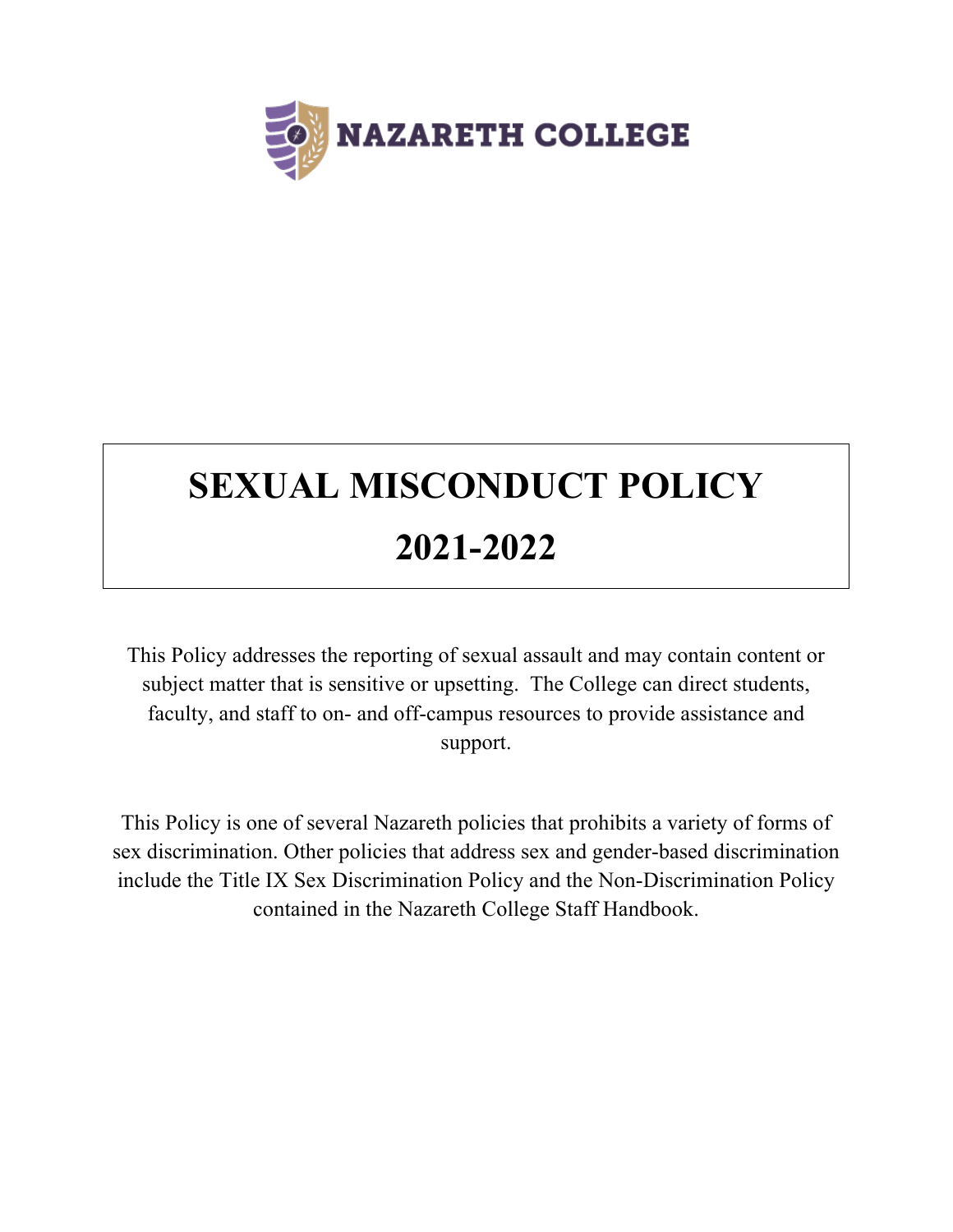# **Non-Title IX Sexual Misconduct Policy**

On May 19, 2020, the U.S. Department of Education issued a Final Rule under Title IX of the Education Amendments of 1972 that:

- Defines the meaning of "sexual harassment" (including forms of sex-based violence)
- Addresses how this institution **must** respond to reports of misconduct falling within that definition of sexual harassment, and
- Mandates a grievance process that this institution **must** follow to comply with the law in these specific covered cases before issuing a disciplinary sanction against a person accused of sexual harassment.

In recent years, "Title IX" cases have become a short-hand for any campus disciplinary process involving sex discrimination, including those arising from sexual harassment and sexual assault. But under the Final Rule, Nazareth College must narrow both the geographic scope of its authority to act under Title IX and the types of "sexual harassment" that it must subject to its Title IX investigation and adjudication process. *Only* incidents falling within the Final Rule's definition of sexual harassment will be investigated and, if appropriate, brought to a live hearing through the Title IX Grievance Policy defined in the Title IX Policy.

Nazareth College remains committed to addressing any violations of its policies, even those not meeting the narrow standards defined under the Title IX Final Rule.

Specifically, Nazareth College has a **Code of Conduct** that defines certain behavior as a violation of campus policy, and a separate **Non-Title IX Sexual Misconduct Policy** that addresses the types of sex-based offenses constituting a violation of campus policy, and the procedures for investigating and adjudicating those sex-based offenses. *[Note: Any Sexual Misconduct Policy that runs parallel to the Title IX Grievance Policy, such as a policy implementing New York Education Law 129-B or other state laws or policies, can only fully govern how the institution responds to violations falling outside their Title IX jurisdiction]*

To the extent that alleged misconduct falls outside the Title IX Grievance Policy, or misconduct falling outside the Title IX Grievance Policy is discovered in the course of investigating covered Title IX misconduct, the institution retains authority to investigate and adjudicate the allegations under the policies and procedures defined within the Student Code of Conduct and Non-Title IX Sexual Misconduct Policy through a separate grievance proceeding.

Our existing Title IX office and reporting structure remains in place. What has changed is the way our Title IX office will handle different types of reports arising from sexual misconduct, as detailed in full in this Non-Title IX Sexual Misconduct Policy and in the Title IX Policy.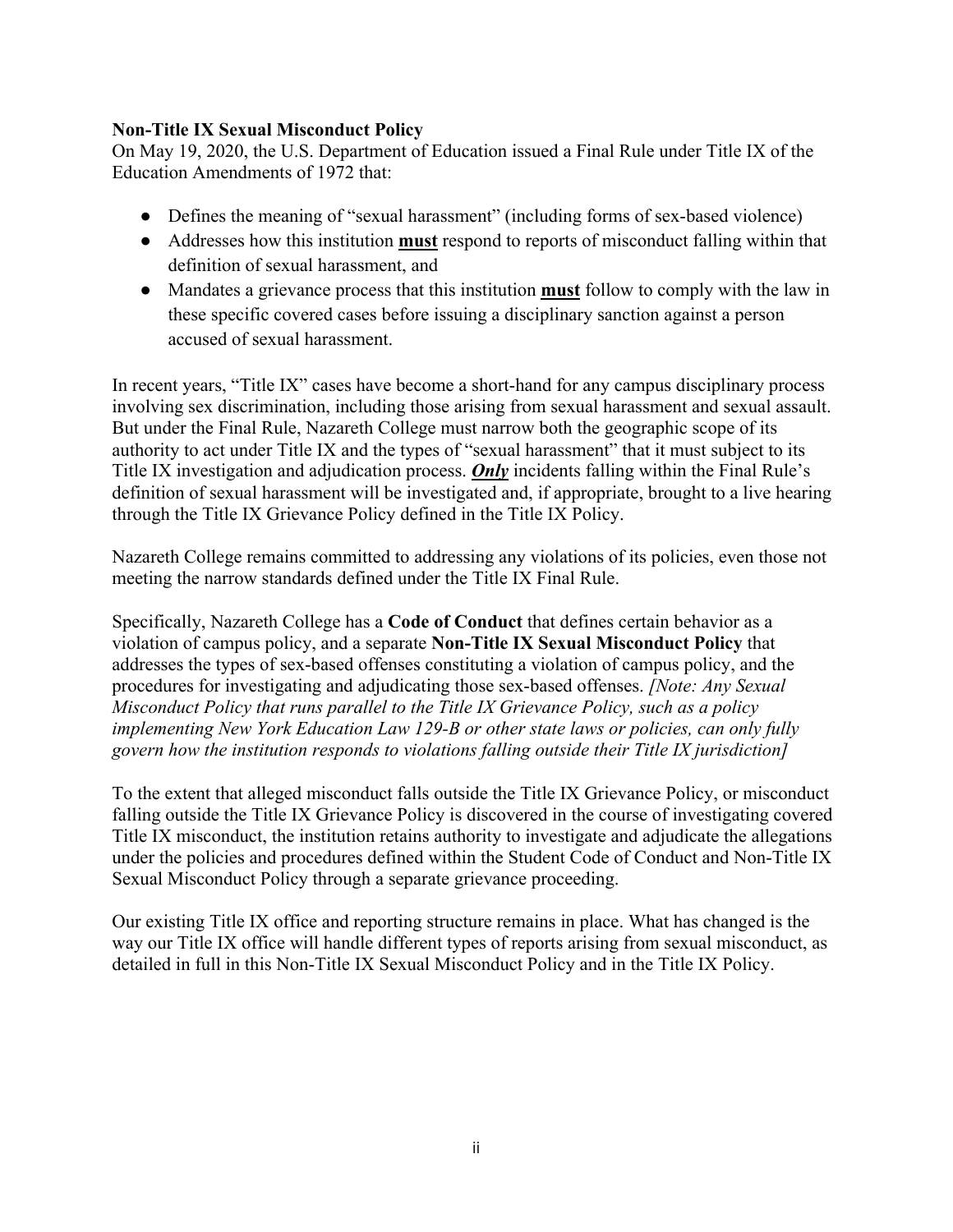# **TABLE OF CONTENTS**

| В.<br>C.          |                                                                         |  |
|-------------------|-------------------------------------------------------------------------|--|
| D.                |                                                                         |  |
| Е.                |                                                                         |  |
| F.                |                                                                         |  |
| G.                |                                                                         |  |
| Н.                |                                                                         |  |
| I.                |                                                                         |  |
| J.<br>K.          |                                                                         |  |
|                   | SECTION VII. RELATED DEFINITIONS: AFFIRMATIVE CONSENT, FORCE, COERCION, |  |
|                   | INCAPACITATION, ALCOHOL AND OTHER DRUGS, AND BYSTANDER                  |  |
|                   |                                                                         |  |
| A.                |                                                                         |  |
|                   |                                                                         |  |
| $C_{\cdot}$<br>D. |                                                                         |  |
| E.                |                                                                         |  |
| F.                |                                                                         |  |
|                   |                                                                         |  |
|                   |                                                                         |  |
|                   |                                                                         |  |
|                   |                                                                         |  |
|                   |                                                                         |  |
|                   |                                                                         |  |
|                   | <b>B.</b> Advisors                                                      |  |
|                   |                                                                         |  |
|                   |                                                                         |  |
|                   | 2.                                                                      |  |
| D.                |                                                                         |  |
|                   | 1.                                                                      |  |
|                   | 2.<br>3.                                                                |  |
|                   |                                                                         |  |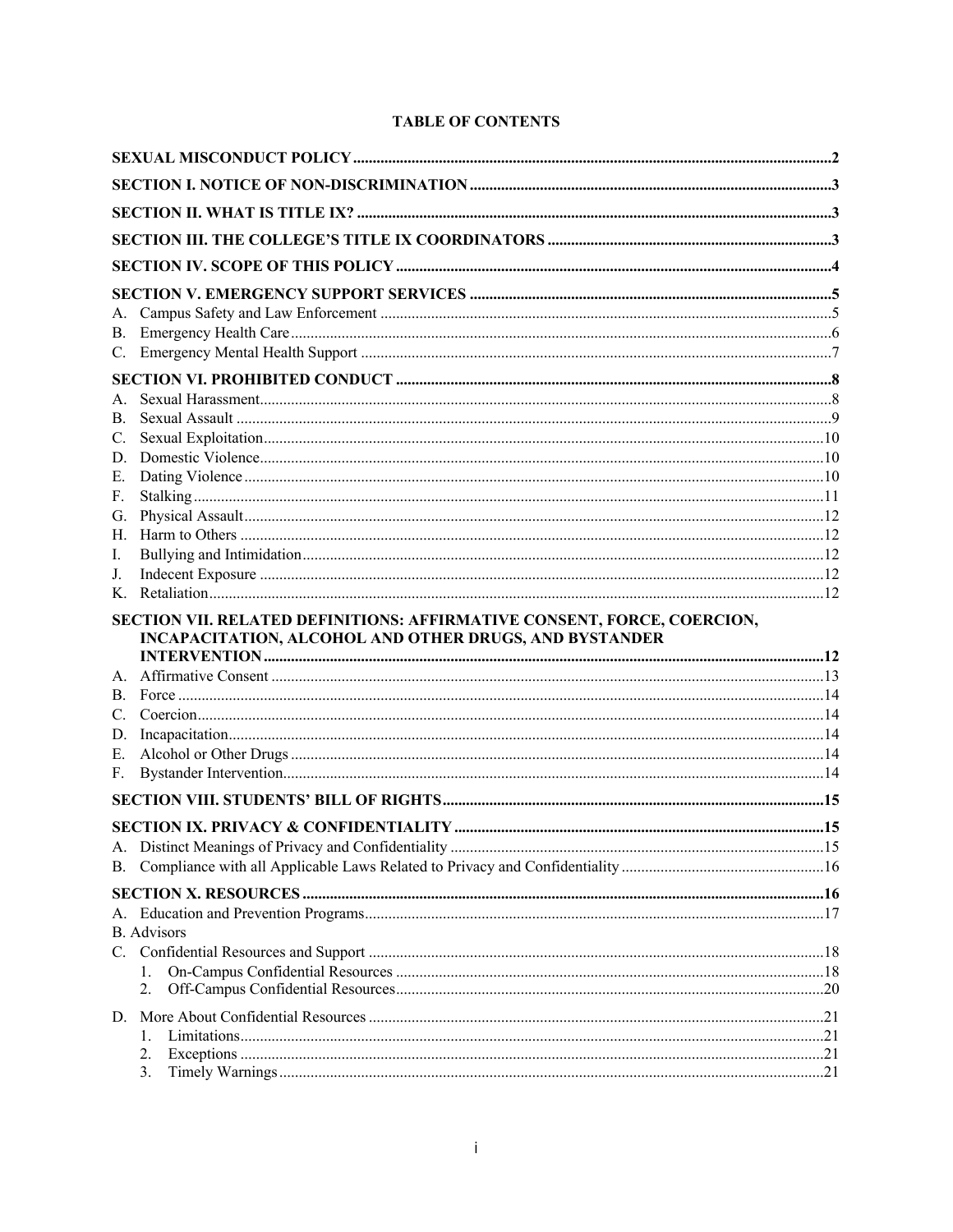| A.             |                                                                                                   |  |  |  |
|----------------|---------------------------------------------------------------------------------------------------|--|--|--|
| <b>B.</b>      |                                                                                                   |  |  |  |
|                | 1.                                                                                                |  |  |  |
|                | Sharing of Information Between the College and Law Enforcement in Parallel Investigations23<br>2. |  |  |  |
| C.             |                                                                                                   |  |  |  |
|                | 1.                                                                                                |  |  |  |
|                | 2.                                                                                                |  |  |  |
|                |                                                                                                   |  |  |  |
|                | 1.                                                                                                |  |  |  |
|                | 2.                                                                                                |  |  |  |
| Е.             |                                                                                                   |  |  |  |
| F.             |                                                                                                   |  |  |  |
| G.             |                                                                                                   |  |  |  |
| Н.             |                                                                                                   |  |  |  |
| I.             |                                                                                                   |  |  |  |
| J.             |                                                                                                   |  |  |  |
|                |                                                                                                   |  |  |  |
| A.             |                                                                                                   |  |  |  |
| <b>B.</b>      |                                                                                                   |  |  |  |
|                | <b>SECTION XIII. PROCEDURES FOR THE RESOLUTION OF SEXUAL MISCONDUCT</b>                           |  |  |  |
| A.             |                                                                                                   |  |  |  |
| <b>B.</b>      |                                                                                                   |  |  |  |
| $\mathbf{C}$ . |                                                                                                   |  |  |  |
|                |                                                                                                   |  |  |  |
|                | 1.                                                                                                |  |  |  |
|                | 2.                                                                                                |  |  |  |
| Ε.             |                                                                                                   |  |  |  |
| F.             |                                                                                                   |  |  |  |
|                | G. Disciplinary Hearings: Formal and Administrative Student Sexual Misconduct Hearings 33         |  |  |  |
|                | 1.                                                                                                |  |  |  |
|                |                                                                                                   |  |  |  |
|                |                                                                                                   |  |  |  |
| L.             |                                                                                                   |  |  |  |
| J.             |                                                                                                   |  |  |  |
| K.             |                                                                                                   |  |  |  |
|                |                                                                                                   |  |  |  |
|                |                                                                                                   |  |  |  |
| А.             |                                                                                                   |  |  |  |
|                |                                                                                                   |  |  |  |
|                | SECTION XVI. POLICY/TITLE IX INQUIRIES AND EXTERNAL TITLE IX COMPLAINTS42                         |  |  |  |
|                |                                                                                                   |  |  |  |
|                |                                                                                                   |  |  |  |
|                |                                                                                                   |  |  |  |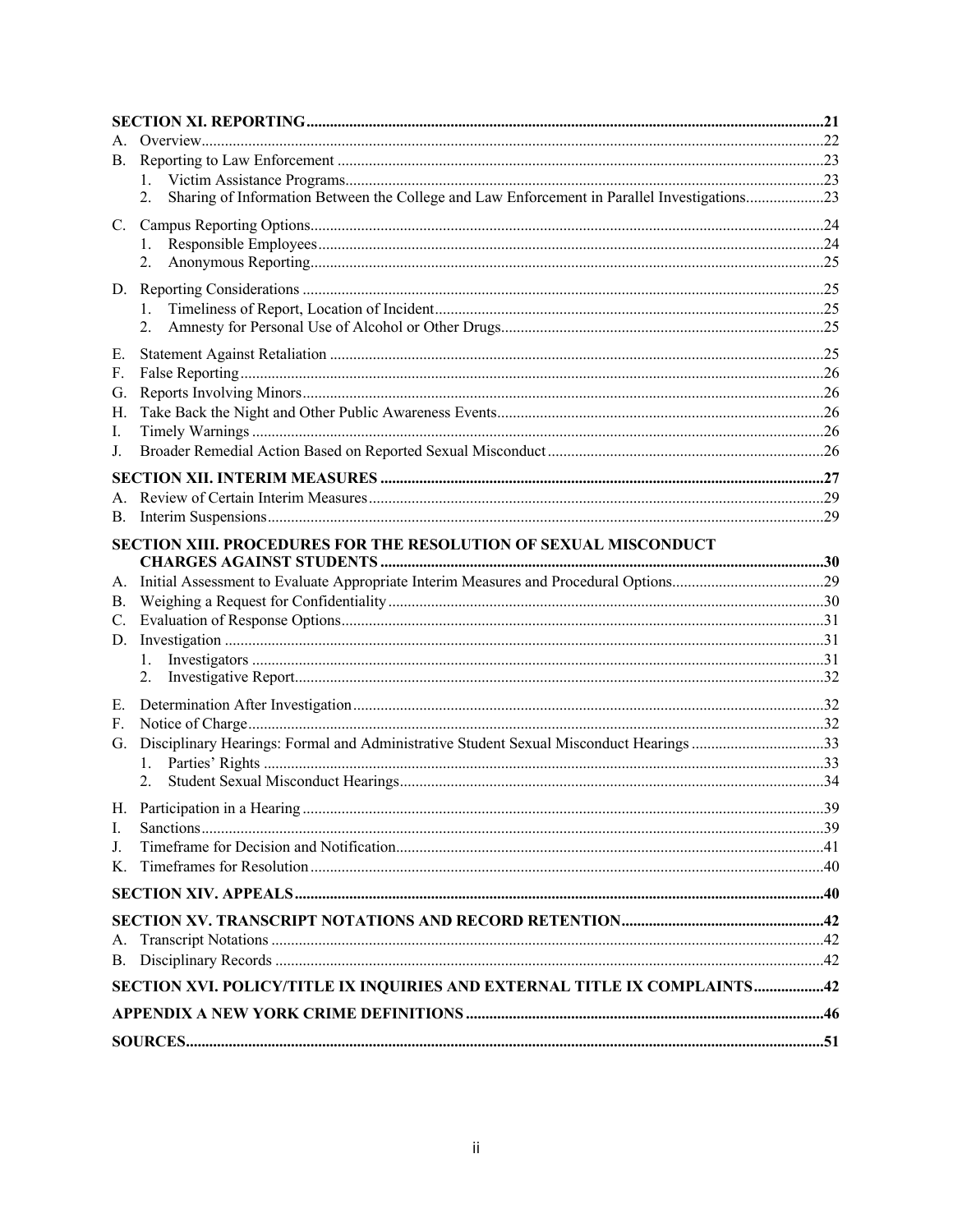#### **SEXUAL MISCONDUCT POLICY**

Nazareth College prohibits and will not tolerate sex discrimination and harassment, sexual harassment, sexual violence, stalking, domestic violence, dating violence, and sex- and gender-based harassment that does not involve conduct of a sexual nature, in every setting and in every program organized, sponsored, and hosted by the College. Such conduct is detrimental to the College community and the productive, harassment-free living and working environment that the College wishes to foster and maintain.

This Sexual Misconduct Policy ("Policy") has been developed to:

- reaffirm the College's institutional values,
- define community expectations,
- provide recourse for those individuals whose rights have been violated, and
- provide for fair and equitable procedures for determining when this Policy has been violated.

The College is committed to fostering a climate free from sex discrimination and harassment, sexual harassment, sexual violence, stalking, intimate partner violence, and sex- and gender-based harassment that does not involve conduct of a sexual nature through:

- clear and effective policies;
- a coordinated education and prevention program; and
- prompt and equitable procedures for resolving complaints.

Nazareth College strongly encourages all community members to report information regarding any incident of sexual harassment, sexual violence, domestic violence, dating violence, and/or stalking directly to the Title IX Coordinator, the designated Deputy Title IX Coordinators or any other "responsible employee" (defined further below).

The College expects all community members to participate in creating a safe, welcoming, and respectful environment on campus. In particular, the College encourages all Nazareth community members to take reasonable and prudent actions to prevent or stop an act of sexual misconduct. Taking action may include direct intervention when safe to do so, enlisting the assistance of friends, contacting law enforcement or seeking assistance from a person in authority. Community members who choose to positively intervene will be supported by the College and protected from retaliation.

Retaliation, as defined in Section VI.K, against any person or group who makes a complaint, cooperates with an investigation, or participates in a grievance procedure is a violation of this Policy. Retaliation should be reported promptly to the Title IX Coordinator for investigation, which may result in disciplinary action independent of any sanction or interim measures imposed in response to the underlying allegations of discrimination and/or harassment.

All members of the Nazareth community are expected to conduct themselves in a manner that does not infringe upon the rights of others. Any individual who is found to have violated this Policy may face disciplinary sanctions up to and including expulsion or termination of employment.

The College will review this Policy on an annual basis in order to capture evolving legal requirements and incorporate improvements based on practical experience.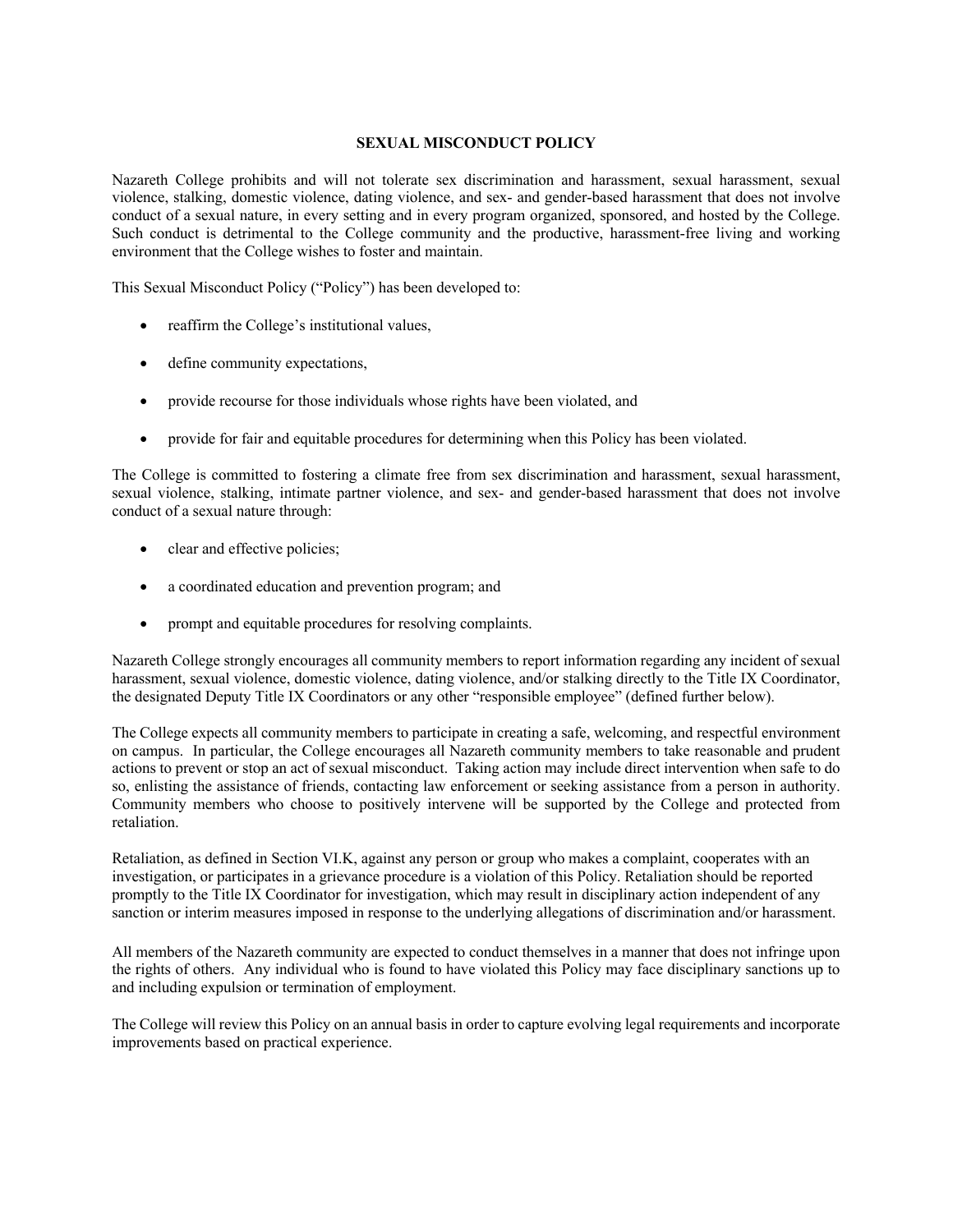#### **SECTION I. NOTICE OF NON-DISCRIMINATION**

The College does not permit discrimination or harassment in its programs and activities on the basis of race, color, national origin, ancestry, sex, gender, gender identity, gender expression, sexual orientation, disability, age, religion, physical and/or mental disability, medical condition, veteran status, marital status or any other characteristic protected by institutional policy or state, local or federal law. The College does not discriminate on the basis of sex or gender in its educational, extracurricular, athletic or other programs or in the context of employment.

The College, as an educational community, will respond promptly and equitably to reports of sex discrimination and harassment, sexual harassment, sexual violence, stalking, intimate partner violence, and sex- or gender-based harassment that does not involve conduct of a sexual nature in order to eliminate the harassment, prevent its recurrence, and address its effects on any individual or the community.

All Nazareth students, faculty, staff, visitors, and guests are expected to comply with federal, state, and local laws.

#### **SECTION II. THE COLLEGE'S TITLE IX COORDINATORS**

Heather Sourwine **Vicky Gebel** Phil Steckley Title IX Coordinator Acting Title IX Coordinator Assistant Athletic Trainer hsourwi8@naz.edu vgebel4@naz.edu psteckl4@naz.edu 585.389.2877 585.389.2480 585.389.2838 Shults Center 100A Kearney Hall Stadium 106

#### **Title IX Coordinator Acting Title IX Coordinator Deputy Title IX Coordinator**

The Title IX Coordinator oversees the College's centralized review, investigation, and resolution of reports of sexual assault and harassment. The Coordinator also coordinates the College's compliance with Title IX, including equitable, timely, and effective processing of complaints regarding violations of rights protected by Title IX. The Title IX Coordinator is:

- responsible for oversight of the investigation and resolution of all reports of sexual misconduct, including sexual violence and sexual harassment;
- knowledgeable and trained in relevant state and federal laws and College's Policy and procedure;
- available to advise any individual, including a Complainant, a Respondent or a third party, about the courses of action available at the College, both informally and formally, and the courses of action available externally, including reports to law enforcement;
- available to provide assistance to any Nazareth College community member regarding how to respond appropriately to reports of sexual assault and harassment;
- responsible for monitoring full compliance with all requirements and timelines specified in the complaint procedures; and
- responsible for compiling required reports.

The Deputy Coordinators support the Title IX Coordinator in fulfilling their role and responsibilities and may serve as the Title IX Coordinator's designee to carry out any response, action, initiative, project or other responsibility outlined in this Policy.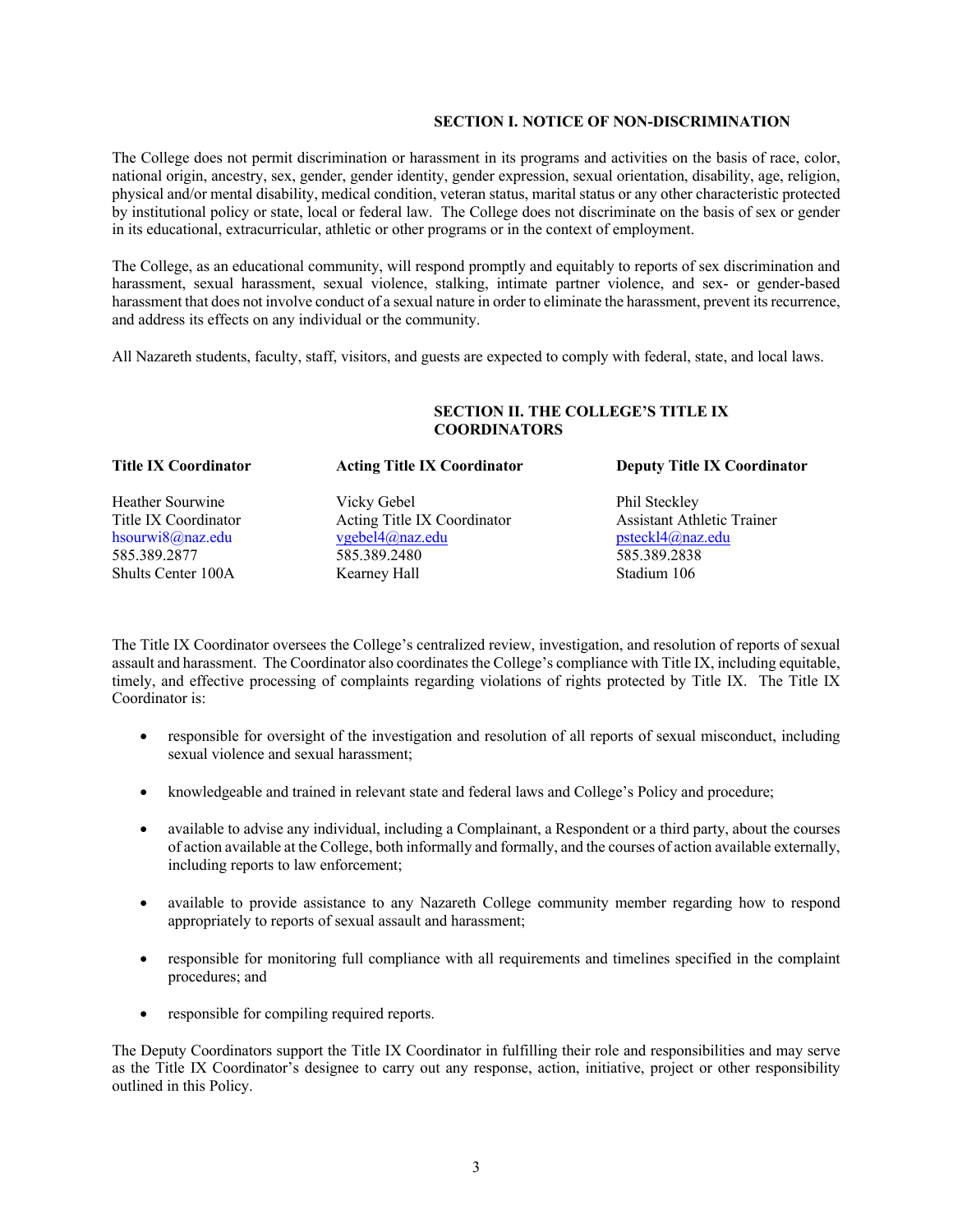The Title IX Coordinator and Deputy Coordinators can be reached using the contact information listed above Monday through Friday from 8:30 a.m. to 4:30 p.m. **An individual requiring emergency support or response should contact Campus Safety at extension 3333 or 585.389.2850** or another appropriate Emergency Support Resource detailed in Section IV below**.**

Prompt reporting to the Title IX Coordinator, Deputy Title IX Coordinators or other "responsible employee" (defined further below) will result in the College taking appropriate action.

#### **SECTION III. SCOPE OF THIS POLICY**

**WHO**: This Policy applies to all members of the Nazareth community—including students, faculty, staff, and administrators—as well as visitors, third parties, employees and non-employees (defined as contractors, subcontractors, vendors, consultants, independent contractors, and others providing services to the College), involved in an incident of sexual misconduct affecting or involving a member of the College community and/or non-employees (this can also be someone who witnessed an incident or who wishes to report an incident on behalf of another). The Policy applies to these individuals regardless of sexual orientation or gender identity.

When used in this Policy, **Complainant** refers to the individual who identifies as being a victim or survivor of sex discrimination and harassment, sexual harassment, sexual violence, stalking, intimate partner violence or sex- or gender-based harassment that does not involve conduct of a sexual nature, whether or not the individual decides to proceed with the complaint resolution process. A **Respondent** refers to the individual who has been accused of prohibited conduct under this Policy. A **third party** refers to any other participant in the process, including a witness to the incident or an individual who makes a report on behalf of someone else.

**WHAT**: This Policy prohibits and addresses all forms of sex discrimination and harassment, sexual harassment, sexual violence, stalking, domestic violence, dating violence, and sex- or gender-based harassment that does not involve conduct of a sexual nature against Nazareth community members of any sex, gender, gender identity, gender expression or sexual orientation not covered by the Title IX Sex Discrimination Policy. Please refer to the Prohibited Conduct and Related Definitions sections for a complete list of terms and prohibited acts.

**WHERE**: **This Policy covers conduct that takes place on Nazareth's campus**. This includes any building or property owned or controlled by the College and used in direct support of, or in a manner related to, the school's educational purposes, including residence halls, dining halls, and public property within or immediately adjacent to and accessible from campus. This also includes any building or property owned or controlled by a student organization that is officially recognized by the College and any building or property not within the same reasonably contiguous geographic area of the College that supports or relates to the school's educational purposes and is frequently used by students. **This Policy also covers conduct that takes place off campus that may have a nexus to the College community, such as during a study abroad program or an off-campus program or activity.**

**PROGRAMS**: This Policy covers all educational, extracurricular, athletic or other campus programs, including but not limited to study abroad programs.

**ACTIVITIES**: This Policy covers all campus and school-related activities, including, but not limited to, student organizations (academic, multicultural, religious, service, social and support, sports and recreational), community organizations with student, staff, and/or faculty participation, and all other educational or extracurricular events hosted by or at Nazareth.

**RELATIONSHIPS**: This Policy covers sexual misconduct occurring between individuals in various types of relationships. These include, but are not limited to, student to student, staff to staff, faculty member to faculty member, non-employee/visitor to faculty/staff/student/non-employee, faculty member to student, staff to student, supervisor to subordinate, and coach to student athlete. Sexual misconduct may be acts committed by an individual or collective actions committed by members of a group or organization. These acts may be committed against an individual or against a group or organization. These acts may be committed by a stranger, an acquaintance or someone with whom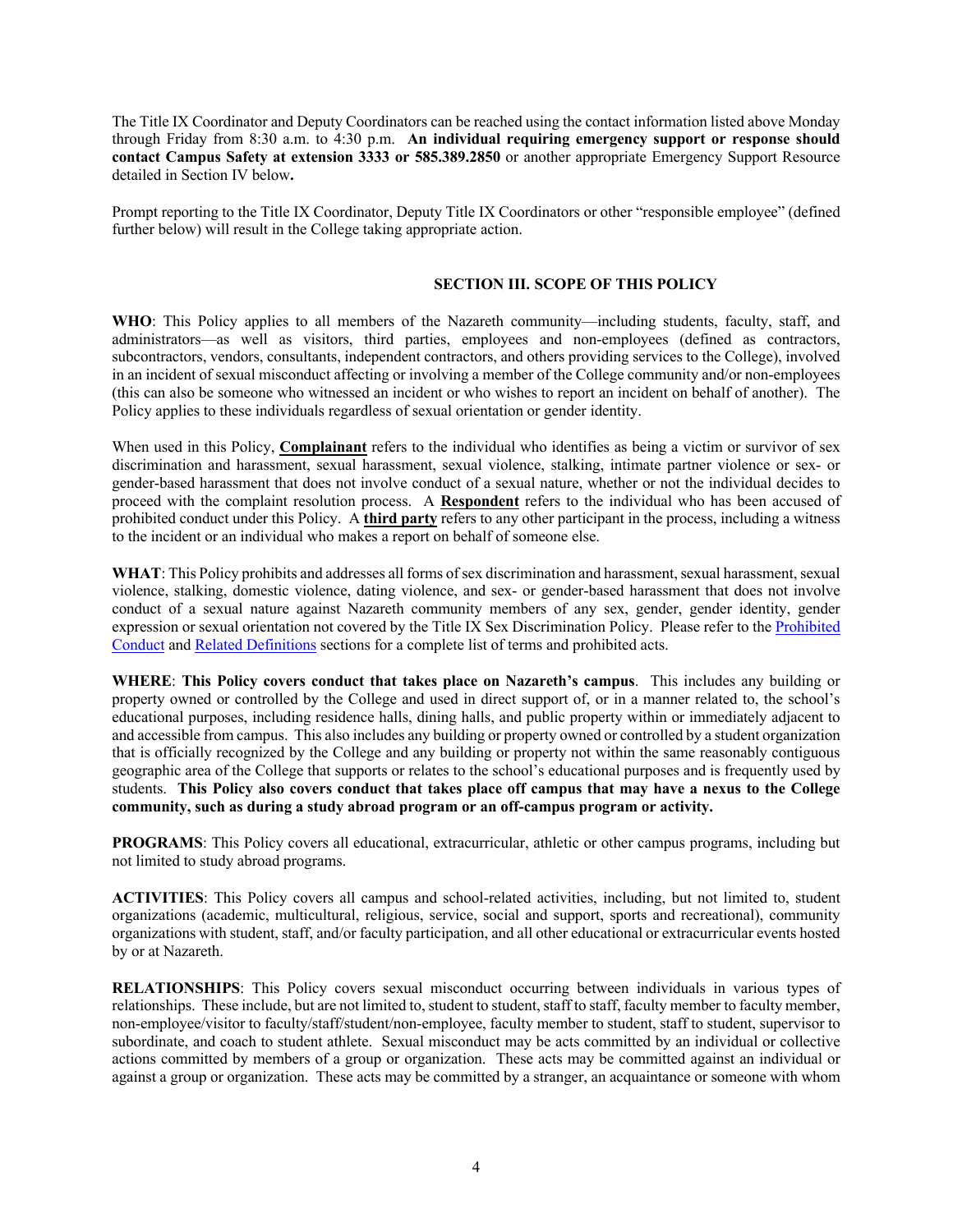the Complainant has a social, romantic or intimate relationship. These acts may be committed by or against any individual, regardless of sexual orientation or gender identity or expression.

This Policy explains the procedures by which complaints involving students will be processed and determined. Further, additional policies and processes applicable to faculty, staff, and non-employees are found in the Faculty Manual and Staff Personnel Policy Manual and additional procedures may apply when a report under this Policy is made by or against an employee of a vendor located on Nazareth's campus.

# **SECTION IV. EMERGENCY SUPPORT SERVICES**

The College encourages all individuals to seek assistance from a medical provider and/or law enforcement as soon as possible after a sexual assault. This is the best option to secure physical safety, and to obtain emotional support and medical care; it is also the best option to ensure preservation of evidence and to begin a timely investigation and remedial response.

Individuals who have experienced sexual assault or other types of sexual misconduct can also avail themselves of the reporting options and resources below.

#### **A. Campus Safety and Law Enforcement**

#### **The College's Campus Safety Department and local law enforcement will provide assistance 24 hours a day, 365 days a year.**

Campus Safety can escort any community member to a safe place, provide transportation to the hospital, assist in coordination with law enforcement, and provide information about the College's resources and complaint processes. Any individual can request that Campus Safety and/or the Monroe County Sheriff's Office respond and take a report by calling:

- **Campus Safety** at extension 3333 or 585.389.2850
- **Monroe County Sheriff's Office** at 911
- **New York State Police** 24/7 hotline staffed by specially-trained responders at 1.844.845.7269

#### **B. Emergency Health Care**

#### **Students who have experienced sexual violence can also call the College's Health and Counseling Services or any local medical provider1 of their choice for confidential emergency care.**

Health and Counseling Services offer students free, confidential health care services. This means that the Health and Counseling Services staff cannot disclose any information without your permission. Health and Counseling Services are located between Peckham Hall and the Wellness & Rehabilitation Institute. The phone number during normal business hours (8:30 a.m. to 4:30 p.m.) is 585.389.2500.

#### **For emergencies that occur while Health and Counseling Services are closed, students should**

• **call Campus Safety** or 585.389.2850; *or*

<sup>&</sup>lt;sup>1</sup> Under certain circumstances, a health care provider may be required to notify law enforcement of a sexual assault committed against a minor as discussed in Section X(C) and below.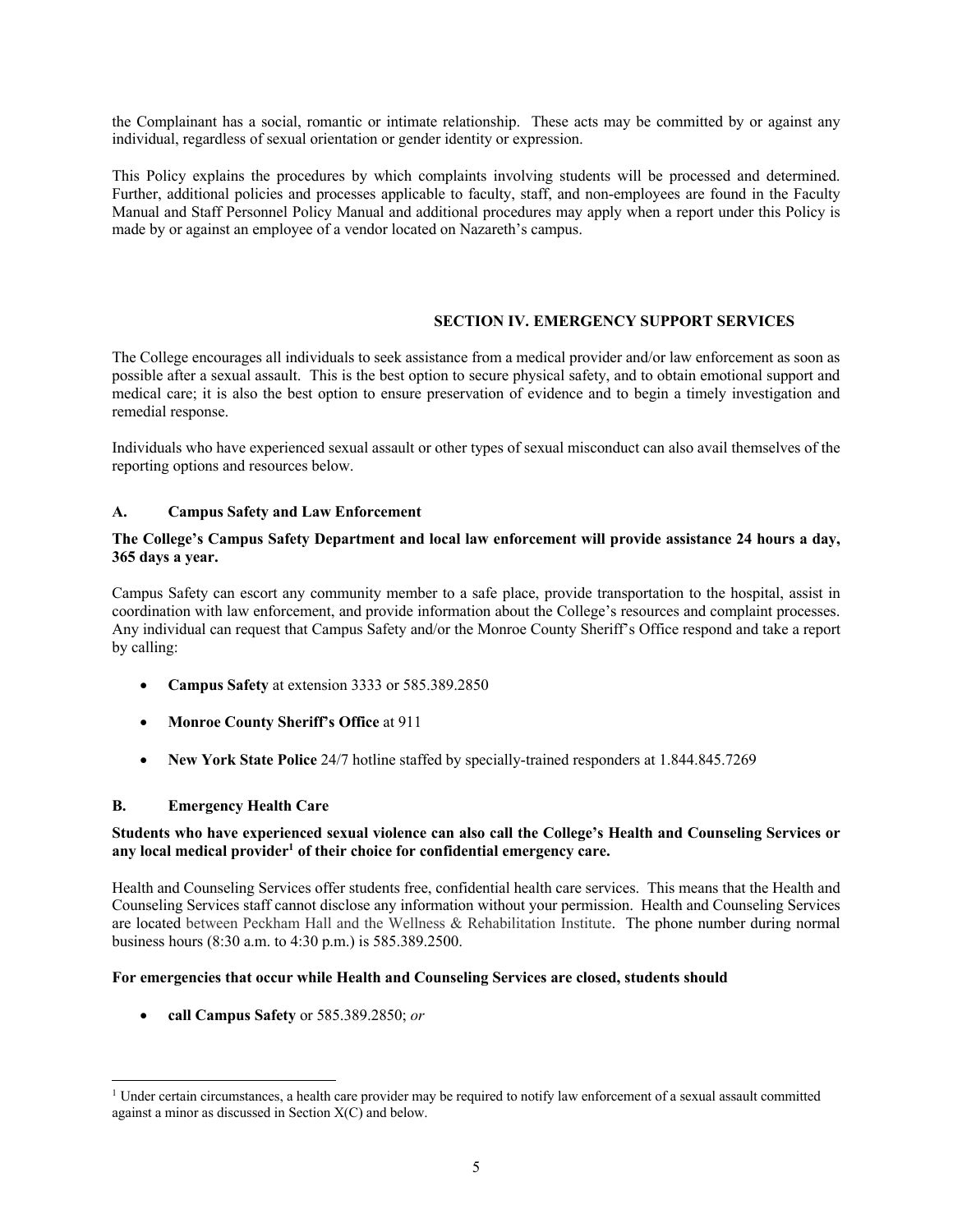- use the individual's **Security Escort Alarm**; *or*
- **call 911**; *or*
- **proceed directly to the Emergency Department at Strong Memorial Hospital** (601 Elmwood Avenue in Rochester / 585.275.4551), which has a Sexual Assault Forensic Examination (SAFE) Center; *or*
- call 585.922.4000 to access a Sexual Assault Forensic Examiner at **Rochester General Hospital** (1425 Portland Avenue in Rochester).

It is important for an individual considering campus and/or law enforcement options against a Respondent to visit a Sexual Assault Forensic Examiner Nurse (sometimes referred to as a Sexual Assault Nurse Examiner). SAFE nurses provide free medical care for victims of sexual assault, and are specially trained in conducting sexual assault exams and collecting and preserving forensic evidence of the assault for possible prosecution of the assailant.

| <b>SAFE Nurse:</b> | <b>Strong Memorial Hospital</b><br>601 Elmwood Avenue<br>Rochester, New York<br>585.275.4551 |
|--------------------|----------------------------------------------------------------------------------------------|
|                    | Rochester General Hospital<br>1425 Portland Avenue<br>Rochester, New York                    |

This medical exam (commonly referred to as a "rape kit") has two goals: (1) to diagnose and treat the full extent of any injury or physical effect and (2) to properly collect and preserve evidence. The exam may include testing and prophylactic treatment for HIV/AIDS, STIs, and pregnancy; a vaginal examination; collecting fingernail scrapings and/or clippings; examining for injuries; and drawing blood. There is a limited window of time (typically 72 to 96 hours) following an incident of sexual assault to preserve physical and other forms of evidence. Gathering such evidence does *not* commit an individual to pursuing legal action against the assailant, but does preserve that option. Although it may be difficult following a sexual assault, individuals who are considering or may consider legal action should try not to shower, rinse mouth, brush teeth or change clothes to allow for the maximum possible collection of evidence by a SAFE nurse or other health care provider.

585.922.4000

Hospitals are not required to report any non-identifying information to the College or to anyone else. However, hospitals providing care to individuals reporting sexual assault are required to:

- collect and maintain the chain of custody of sexual assault evidence for not less than 30 days *unless* the patient signs a statement directing the hospital not to collect it;
- advise the individual seeking medical treatment related to sexual assault of the availability of the services of a local rape crisis or victim assistance organization to accompany the individual through the sexual offense examination;
- contact a rape crisis or victim assistance organization providing assistance to the geographic area served by that hospital to establish the coordination of non-medical services to individuals reporting sexual assault who request such coordination and services; and
- provide emergency contraception upon the patient's request.

Even if an individual who has experienced sexual violence does not have injuries requiring emergency attention, the College encourages that individual to seek medical care as soon as possible, whether at Health and Counseling Services or another health care provider or hospital.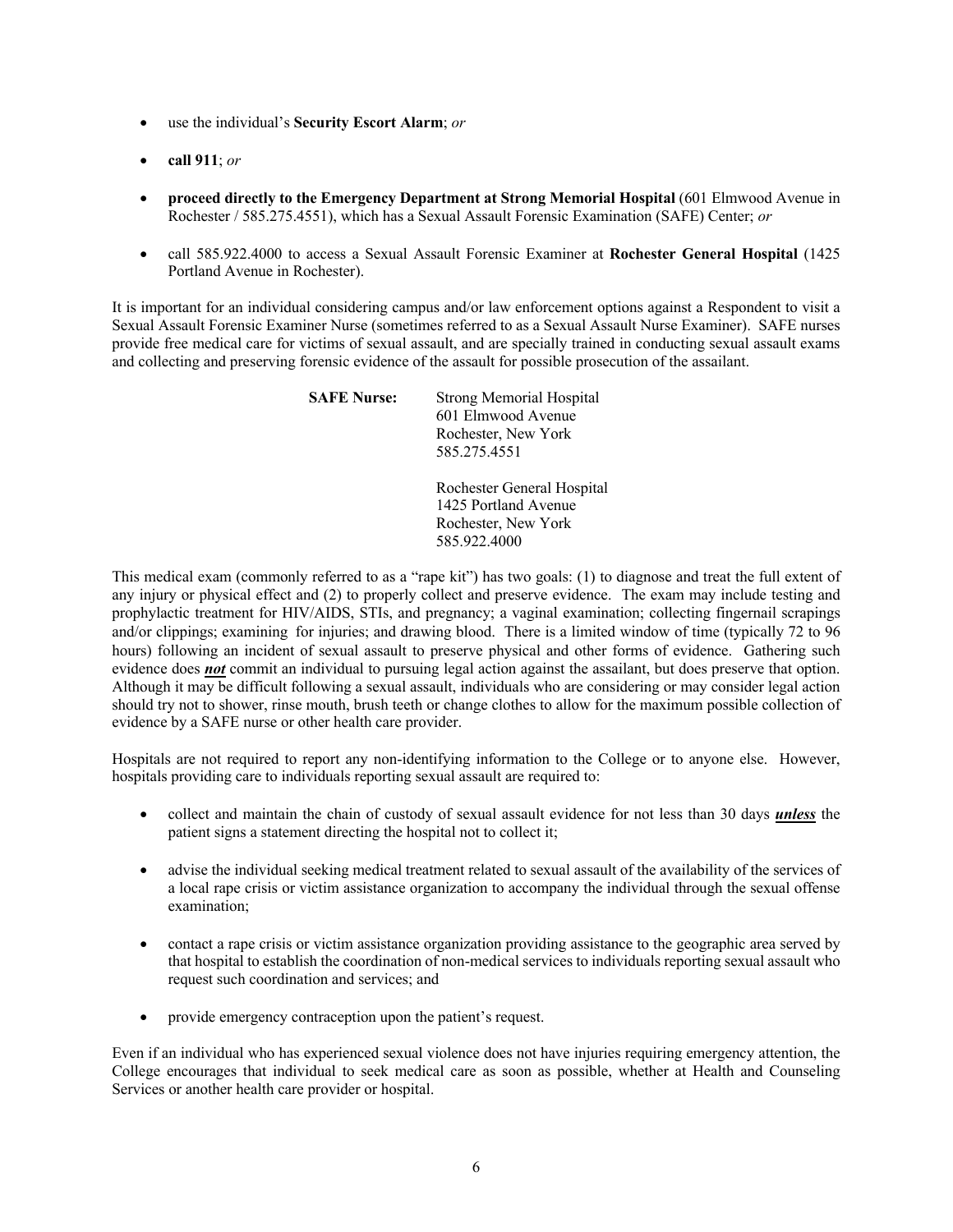Please know that, in most instances, any health care provider will likely encourage an individual reporting sexual assault to authorize collection of evidence. For individuals who seek initial medical treatment at Health and Counseling Services and agree to evidence collection, the individual will be escorted to the nearest hospital by Campus Safety or will be escorted to a taxi (the College will provide a voucher) to be transported to the chosen medical provider. An individual can receive follow-up health care at Health and Counseling Services or the chosen health care provider or hospital.

# **C. Emergency Mental Health Support**

#### **Students who have experienced sexual misconduct can also speak with a counselor at Health and Counseling Services at any time.**

The College's Health and Counseling Services offer students completely confidential counseling services. This means that Health and Counseling Services staff cannot disclose any information without your permission. Health and Counseling Services is between Peckham Hall and the Wellness & Rehabilitation Institute. The phone number during normal business hours (8:30 a.m. to 4:30 p.m.) is 585.389.2887.

**For after-hours on-campus emergencies when school is in session,** emergency mental health services are accessible 24 hours a day, 7 days a week. A student can access a counselor by calling Campus Safety at ext. 3333 or 585.389.2850. A Campus Safety officer will take the student's first name and a phone number at which the counselor can call the student back.

#### **For after-hours emergencies off campus or when school is not in session:**

- **call Life Line** at 585.275.5151; *or*
- **call 911**; *or*
- **go to the Psychiatric Emergency Department** at University of Rochester Medical Center (601 Elmwood Avenue in Rochester / 585.275.4501); *or*
- **call Restore Sexual Assault Service's** 24 hour/day, confidential rape crisis hotline at
	- o 585.546.2777 (Monroe County)
	- o 800.527.1757 (Genesee, Livingston, Orleans & Wyoming Counties); *or*
- **call Willow Domestic Violence Center's** 24 hour/day confidential hotline (585.232.7353) for victims of domestic violence

Employees may contact Campus Safety or access any of the off-campus resources listed above. Employees can also seek confidential assistance through the Employee Assistance Program. Information shared with these resources will remain confidential and will not be shared with the College or anyone else without express permission of the individual seeking services.

- 1-800-311-4327
- www.guidanceresources.com

#### **SECTION V. PROHIBITED CONDUCT**

Prohibited conduct includes all sex and gender-based prohibited by state or federal law and the following: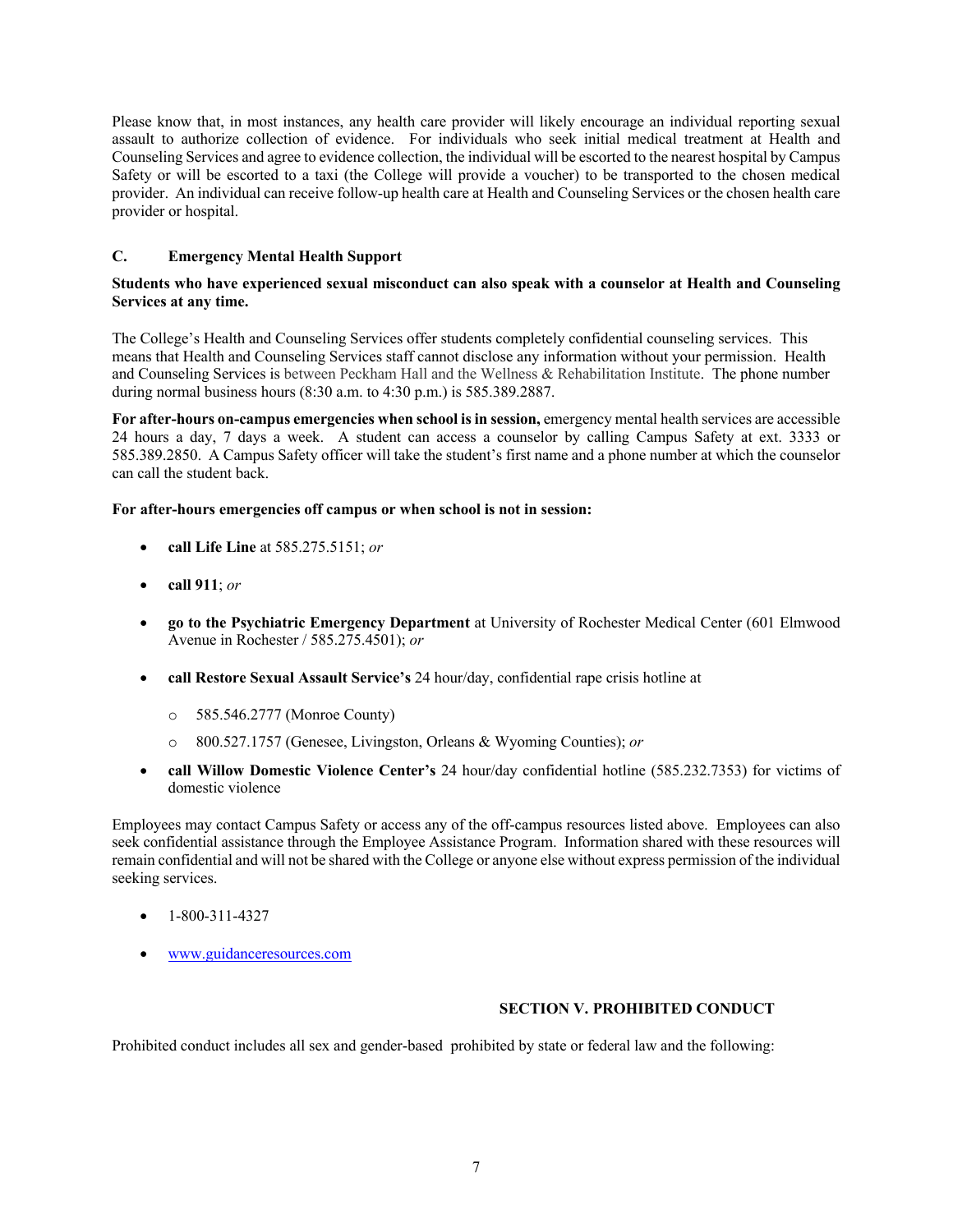#### **A. Sexual Harassment**

Any unwelcome sexual advance, request for sexual favors or other unwelcome verbal or physical conduct of a sexual nature when:

- submission to or rejection of such conduct is made, either explicitly or implicitly, a term or condition of an individual's employment, evaluation of academic work or participation in any aspect of a College's program or activity; *or*
- submission to or rejection of such conduct by an individual is used as the basis for decisions affecting the individual; *or*
- such conduct has the purpose or effect of unreasonably interfering with an individual's work or academic performance, *i.e.*, it is sufficiently serious, pervasive or persistent as to create an intimidating, hostile, humiliating, demeaning or sexually offensive working, academic, residential or social environment under both a subjective and objective standard.

The first two types of conduct described above constitute quid pro quo, or "this for that", harassment (for example: "I'll give you this if you give me that" or "Because you won't do this, I am denying you that"), and the third constitutes harassment that creates a hostile environment. A single isolated incident of sexual harassment may create a hostile environment if the incident is sufficiently severe. The more severe the conduct, the less need there is to show a repetitive series of incidents to create a hostile environment, particularly if the harassment is physical.

Sexual harassment also includes gender-based harassment, which may include acts of verbal, nonverbal or physical aggression, intimidation or hostility based on sex or sex stereotyping, even if those acts do not involve conduct of a sexual nature.

Sexual harassment:

- May be blatant and intentional and involve an overt action, a threat or reprisal, or may be subtle and indirect, with a coercive aspect that is unstated.
- Does *not* have to include intent to harm, be directed at a specific target or involve repeated incidents.
- May be committed by anyone, regardless of gender, age, position or authority. While there is often a power differential between two persons, perhaps due to differences in age, social, educational or employment relationships, harassment can occur in any context.
- May be committed by a stranger, an acquaintance or someone with whom the Complainant has an intimate or sexual relationship.
- May be committed by or against an individual or may be a result of the actions of an organization or group.
- May occur by or against an individual of any sex, gender identity, gender expression or sexual orientation.
- May occur in the classroom, in the workplace, in residential settings or in any other setting.
- May be a one-time event or can be part of a pattern of behavior.
- May be committed in the presence of others or when the parties are alone.
- May affect the Complainant and/or third parties who witness or observe harassment and are affected by it.

Examples of conduct that may constitute sexual harassment as defined above may include a severe, persistent or pervasive pattern of unwelcome conduct that includes one or more of the following: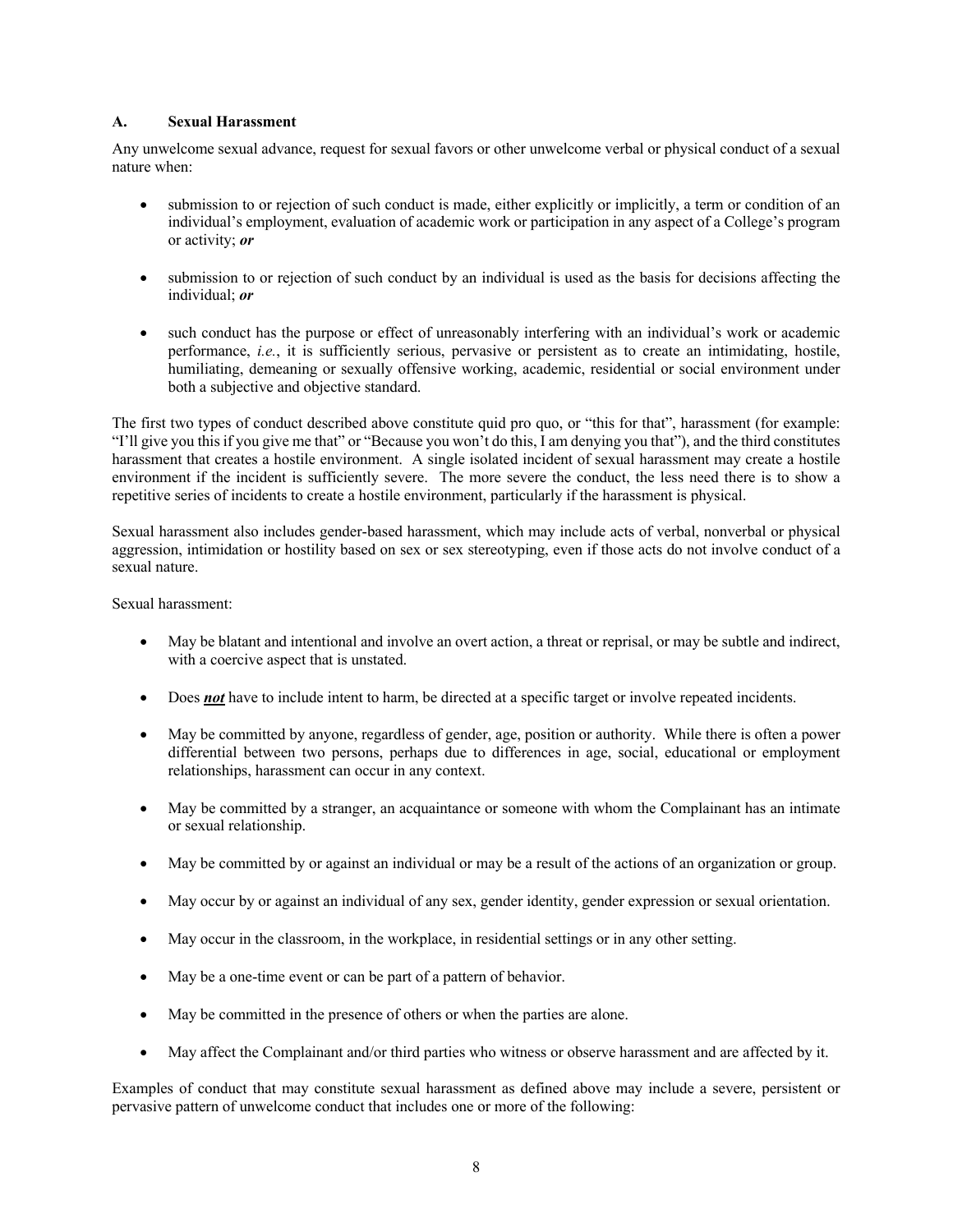- Physical conduct:
	- o unwelcome touching, sexual/physical assault, impeding, restraining or blocking movements
	- o unwanted sexual advances within the employment context
- Verbal conduct:
	- o making or using derogatory comments, epithets, slurs or humor
	- o verbal abuse of a sexual nature, graphic verbal commentaries about an individual's body, sexually degrading words used to describe an individual, suggestive or obscene letters, notes or invitations
	- o objectively offensive comments of a sexual nature, including persistent or pervasive sexually explicit statements, questions, jokes, or anecdotes
- Visual conduct:
	- o leering, making sexual gestures, displaying of suggestive objects or pictures, cartoon or posters in a public space or forum
	- o severe, persistent or pervasive visual displays of suggestive, erotic or degrading sexually oriented images that are not pedagogically appropriate
- Written conduct:
	- o letters, notes or electronic communications containing comments, words or images described above
- Quid pro quo ("this for that") conduct:
	- o direct propositions of a sexual nature between those for whom a power imbalance or supervisory or other authority relationship exists
	- o offering employment benefits in exchange for sexual favors
	- o making submission to sexual advances an actual or implied condition of employment, work status, promotion, grades or letters of recommendation, including subtle pressure for sexual activity, an element of which may be repeated requests for private meetings with no academic or work purpose
	- o making or threatening reprisals after a negative response to sexual advances

#### **B. Sexual Assault**

Having or attempting to have sexual intercourse or sexual contact with another individual:

- by force or threat of force;
- without affirmative consent; or
- where that individual is incapacitated.

*Sexual intercourse* includes vaginal or anal penetration, however slight, with a body part (e.g., penis, tongue, finger, hand) or object, or oral penetration involving mouth to genital contact.

*Sexual contact* includes intentional contact with the intimate parts of another for sexual gratification without their consent, causing another to touch one's intimate parts or disrobing or exposure of another without permission. Intimate parts include the breasts, genitals, buttocks, groin, mouth or any other part of the body that is touched in a sexual manner.

Under Clery and the Campus SaVE Act, the College will record and report all relevant incidents of sexual assault.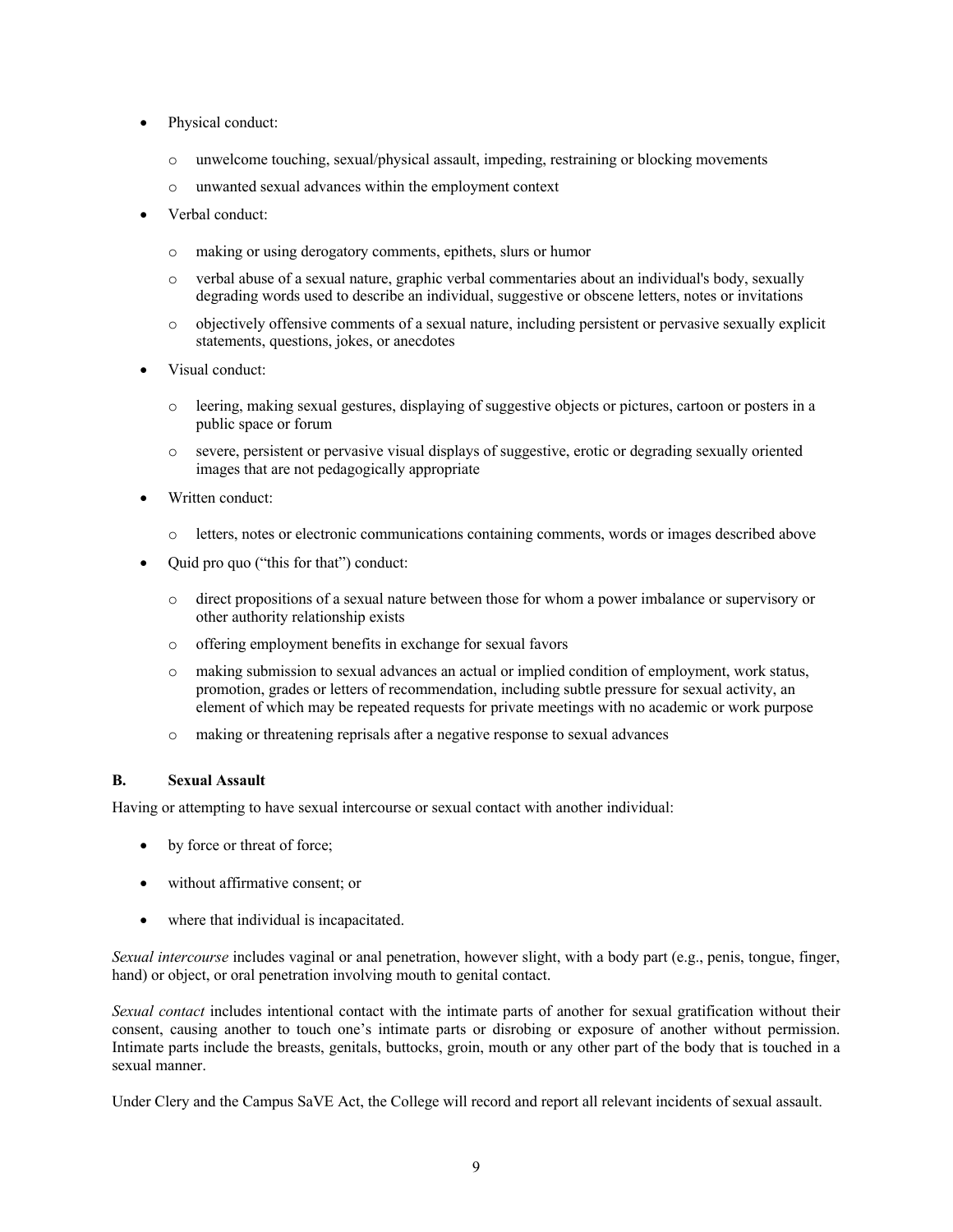#### **C. Sexual Exploitation**

When an individual takes non-consensual or abusive sexual advantage of another for one's own advantage or benefit, or to benefit or advantage anyone other than the one being exploited. Examples of *sexual exploitation* include, but are not limited to:

- surreptitiously observing another individual's nudity or sexual activity or allowing another to observe consensual sexual activity without the knowledge and consent of all parties involved;
- non-consensual sharing or streaming of images, photography, video or audio recording of sexual activity or nudity, or distribution of such without the knowledge and consent of all parties involved;
- exposing one's genitals or inducing another to expose their own genitals in non-consensual circumstances;
- knowingly exposing another individual to a sexually transmitted disease or virus without his or her knowledge;
- sexually-based stalking and/or bullying; and
- Causing incapacitation, by means of drugs, alcohol, or other physical restraint limiting the ability to consent or for the purpose of making another person vulnerable to non-consensual sexual activity.

# **D. Domestic Violence**

A felony or misdemeanor crime of violence committed by:

- a current or former spouse or intimate partner of the person against whom the violence is committed;
- a person with whom the person against whom the violence is committed shares a child in common;
- a person who is cohabiting with, or has cohabited with, the person against whom the violence is committed as a spouse or intimate partner;
- a person similarly situated to a spouse of the person against whom the violence is committed under the domestic or family violence laws of the jurisdiction in which the crime of violence occurred; or
- any other person against an adult or youth victim who is protected from that person's acts under the domestic or family violence laws of the jurisdiction in which the crime of violence occurred.

This definition does not apply to roommates who have not expressed interest in entering into, or who have not entered into, a dating or sexual relationship. Under the Clery Act and the Campus SaVE Act, the College will record and report all relevant incidents of domestic violence.

# **E. Dating Violence**

Violence committed by a person who is or has been in a social relationship of a romantic or intimate nature with the person against whom the violent act is/acts are committed. The existence of such a relationship shall be determined based on the Complainant's statement and with consideration of the length of the relationship, the type of relationship, and the frequency of interaction between the persons involved in the relationship. Dating violence includes, but is not limited to, sexual or physical abuse or the threat of such abuse. Dating violence does not include acts covered under the definition of domestic violence.

Relationship violence is a pattern of behavior directed at an individual with whom a person is or was engaged in an intimate, romantic or family relationship and which is used to establish power and control through physical or sexual violence, coercion, threats, manipulation, isolation or intimidation. The existence of such a relationship shall be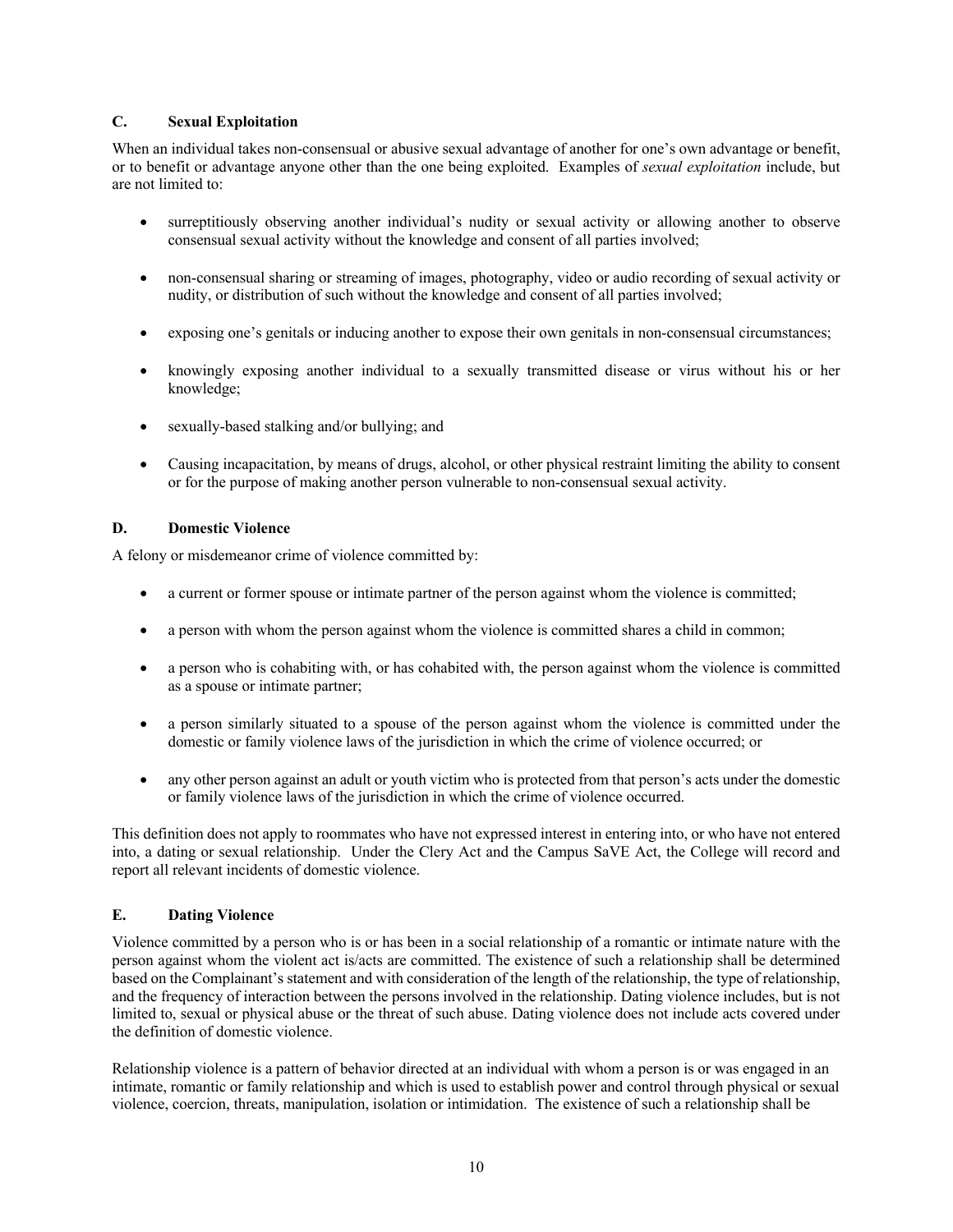determined based on consideration of the length of the relationship, the type of relationship, and the frequency of interaction between the persons involved in the relationship. A pattern of behavior is typically determined based on the repeated use of words and/or actions and inactions in order to demean, intimidate, and/or control another person. This behavior can be verbal, emotional, economic, sexual, and/or physical. Examples include, but are not limited to: striking another person, property damage, reckless behavior, name calling and insults, public humiliation, harassment directed toward friends and acquaintances, and verbal and/or physical threats.

Under Clery and the Campus SaVE Act, the College will record and report all relevant incidents of intimate partner violence.

#### **F. Stalking**

When a person engages in a course of conduct or repeatedly commits acts directed at a specific person, including following the person without proper authority, under circumstances that would cause a reasonable person to fear for their safety or the safety of others or suffer substantial emotional distress.

- *Course of conduct* means two or more acts, including but not limited to, acts in which the stalker directly, indirectly or through third parties, by any action, method, device or means, follows, monitors, observes, surveils, threatens or communicates to or about a person, or interferes with a person's property.
- *Substantial emotional distress* means significant mental suffering or anguish that may, but does not necessarily, require medical or other professional treatment or counseling.
- *Reasonable person* means a reasonable person under similar circumstances and with similarities to the Complainant.

Stalking includes the concept of cyber-stalking, a particular form of stalking in which electronic media such as the Internet, social networks, blogs, cell phones, texts or other similar devices or forms of contact are used to pursue, harass or to make unwelcome contact with another person in an unsolicited fashion.

Examples of stalking include:

- unwelcome and repeated visual or physical proximity to a person;
- repeated oral or written threats;
- extortion of money or valuables;
- unwelcome/unsolicited written communication, including letters, cards, emails, instant messages, and messages on online bulletin boards;
- unwelcome/unsolicited communications about a person, their family, friends, or co-workers; sending/posting unwelcome/unsolicited messages with an assumed identity;
- implicitly threatening physical contact; or
- any combination of these behaviors directed toward an individual person.

Under Clery and the Campus SaVE Act, the College will record and report all relevant incidents of stalking.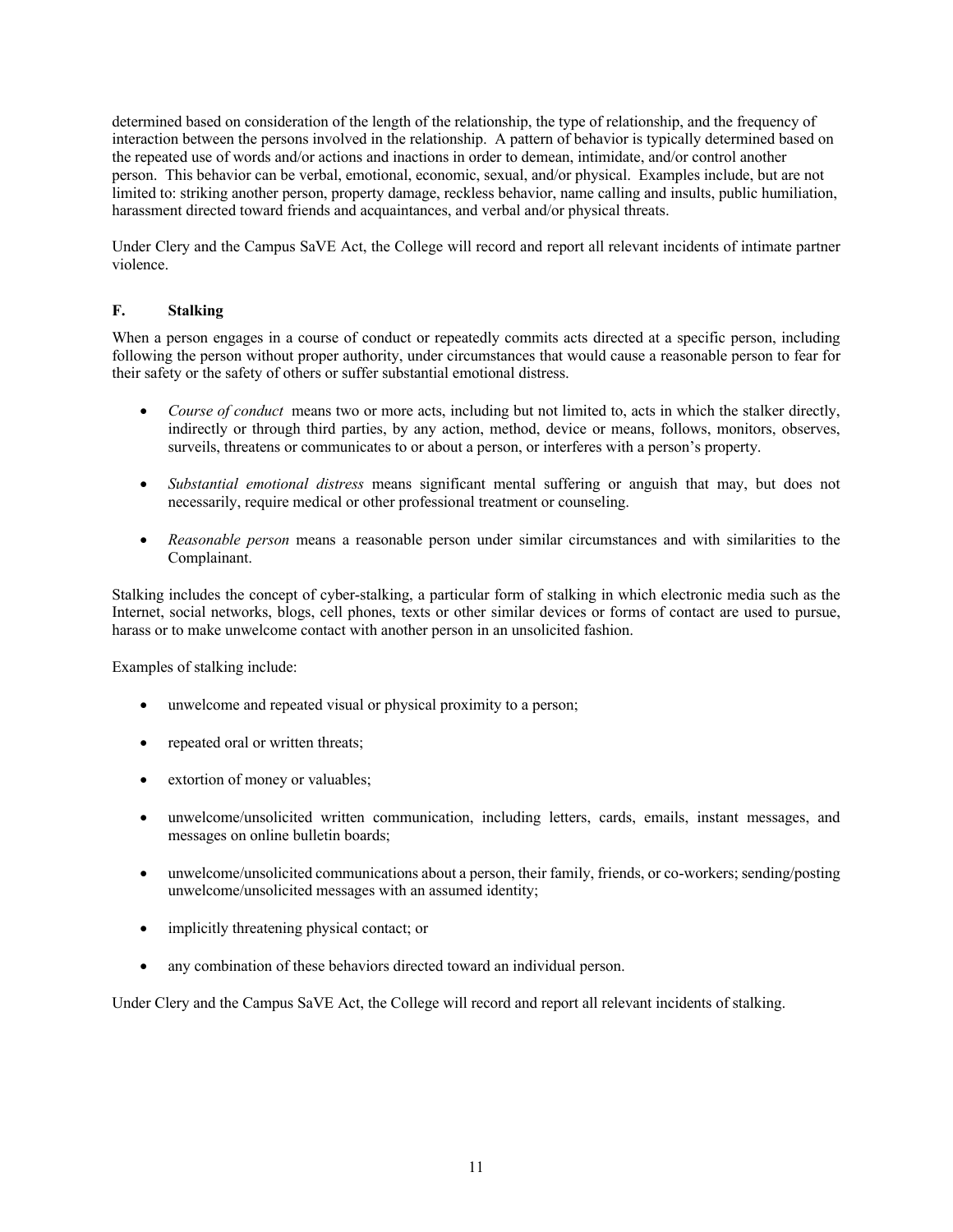#### **G. Physical Assault**

A purposeful action meant to hurt another person. Examples include, but are not limited to, kicking, punching, hitting with or throwing an object or biting. When these acts occur in the context of intimate partner violence or when the behavior is perpetrated on the basis of sex or gender, the conduct will be resolved under this Policy.

# **H. Harm to Others**

Words or types of conduct that threaten or endanger the health or safety of any person including physical abuse, verbal abuse, threats, intimidation, and/or harassment. This behavior is typically treated as a violation of the College's Student Conduct Code and expectations of professionalism for faculty, instructional-staff, and staff. Acts that constitute harm to others and that are a form of intimate partner violence or are based on sex or gender will be resolved under this Policy.

# **I. Bullying and Intimidation**

*Bullying* includes any intentional electronic, written, verbal or physical act or a series of acts directed at another individual or group that is severe, persistent or pervasive and that has the intended effect of doing any of the following:

- substantially interfering with a student's education;
- creating a threatening environment; or
- substantially disrupting the orderly operation of the College.

*Bullying* is prohibited and participating in such acts will result in disciplinary action.

*Intimidation* is any verbal, written, or electronic threats of violence or other threatening behavior directed toward another person or group that reasonably leads the person or person(s) in the group to fear for their physical well-being. Intimidation is prohibited and will result in disciplinary action.

Anyone who attempts to use bullying or intimidation to retaliate against someone who reports an incident, brings a complaint, or participates in an investigation in an attempt to influence the resolution of a complaint will have retaliated as described within this Policy and will be subject to disciplinary action.

#### **J. Indecent Exposure**

A person commits *indecent exposure* if that individual exposes the individual's genitals in any public place or in any place where there are present other persons under circumstances in which one knows or should know that this conduct is likely to offend, affront or alarm.

#### **K. Retaliation**

Acts or attempts to retaliate or seek retribution against the Complainant, Respondent or any individual or group of individuals involved in the complaint, investigation, and/or resolution of an allegation of sexual misconduct. *Retaliation* can be committed by any individual or group of individuals, not just a Respondent or Complainant. Retaliation can take many forms, including threats, intimidation, pressuring, continued abuse, violence or other forms of harm to others.

#### **SECTION VI. RELATED DEFINITIONS: AFFIRMATIVE CONSENT, FORCE, COERCION, INCAPACITATION,**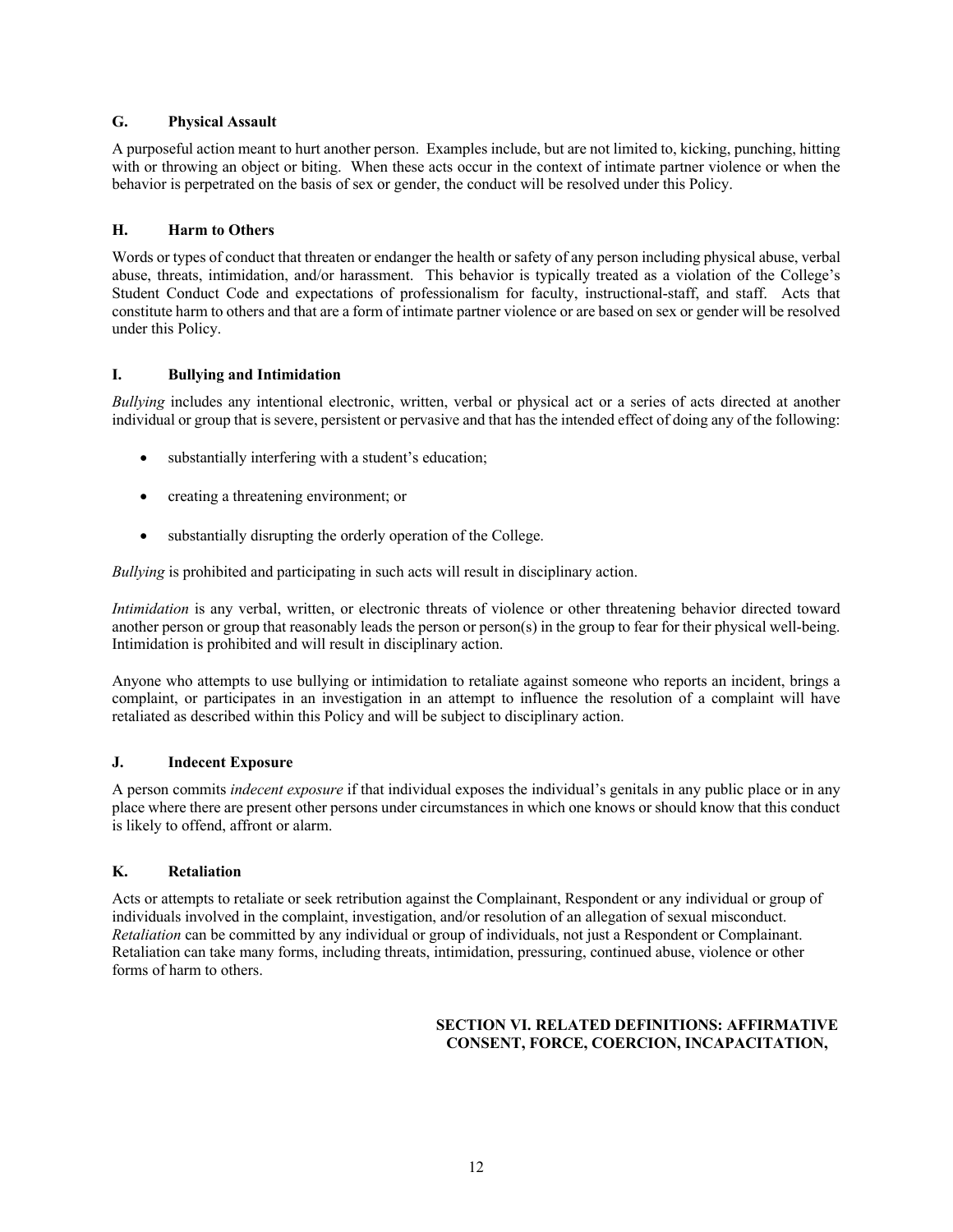#### **ALCOHOL AND OTHER DRUGS, AND BYSTANDER INTERVENTION**

#### **A. Affirmative Consent**

A knowing, voluntary, and mutual decision among all participants to engage in sexual activity. Consent can be given by words or actions, as long as those words or actions create clear permission regarding willingness to engage in the sexual activity. Silence or lack of resistance, in and of itself, does not demonstrate consent. The definition of consent does not vary based upon a participant's sex, sexual orientation, gender identity or gender expression. The following are guidelines for evaluating the effectiveness of consent:

- Consent to any sexual act or prior consensual sexual activity between or with any party does not necessarily constitute consent to any other sexual act.
- Consent is required regardless of whether the person initiating the act is under the influence of drugs and/or alcohol.
- Consent may be initially given but withdrawn at any time. Individuals choosing to engage in sexual activity must evaluate consent in an ongoing manner and communicate clearly throughout all stages of sexual activity.
- Consent cannot be given when a person is incapacitated, which occurs when an individual lacks the ability to knowingly choose to participate in sexual activity. Incapacitation may be caused by the lack of consciousness or being asleep, being involuntarily restrained, or if an individual otherwise cannot consent. Depending on the degree of intoxication, someone who is under the influence of alcohol, drugs or other intoxicants may be incapacitated and therefore unable to consent.
- Consent cannot be given when it is the result of any coercion, intimidation, pressuring, force or threat of harm, or by taking advantage of the incapacitation of another individual.
- When consent is withdrawn or can no longer be given, sexual activity must stop.
- New York state law establishes that an individual less than 17 years old is incapable of consent.

*Consensual Sexual Activity between Employees and Students*: Consensual sexual relationships between employees and students may not only have negative repercussions for the individuals involved, but may create an uncomfortable or distrustful environment for others in the community. Such conduct results in relationships that are fundamentally asymmetrical. The power differential complicates the ability to demonstrate that any such relationship is fully consensual. Given the complications inherent in these types of relationships, it should be noted that faculty, instructional-staff, and staff risk potential personal civil or criminal action as a result of engaging in such relationships. The potential for conflicts of interest is also strong.

Accordingly, the College strongly discourages all consensual sexual activity between students and employees, and prohibits such activity where any supervisory role exists. Therefore,

- faculty members shall not engage in consensual sexual relationships with students enrolled in their courses; and
- faculty members or other employees of the College shall not engage in consensual sexual relationships with students under their supervision in such matters as evaluating, advising, coaching or directing a student as part of a school program.

Where such a relationship develops, it is the obligation of the faculty member to bring this matter to the immediate attention of the supervisor, who will take action as necessary to shift class sections or supervisory roles to eliminate conflicts of interest.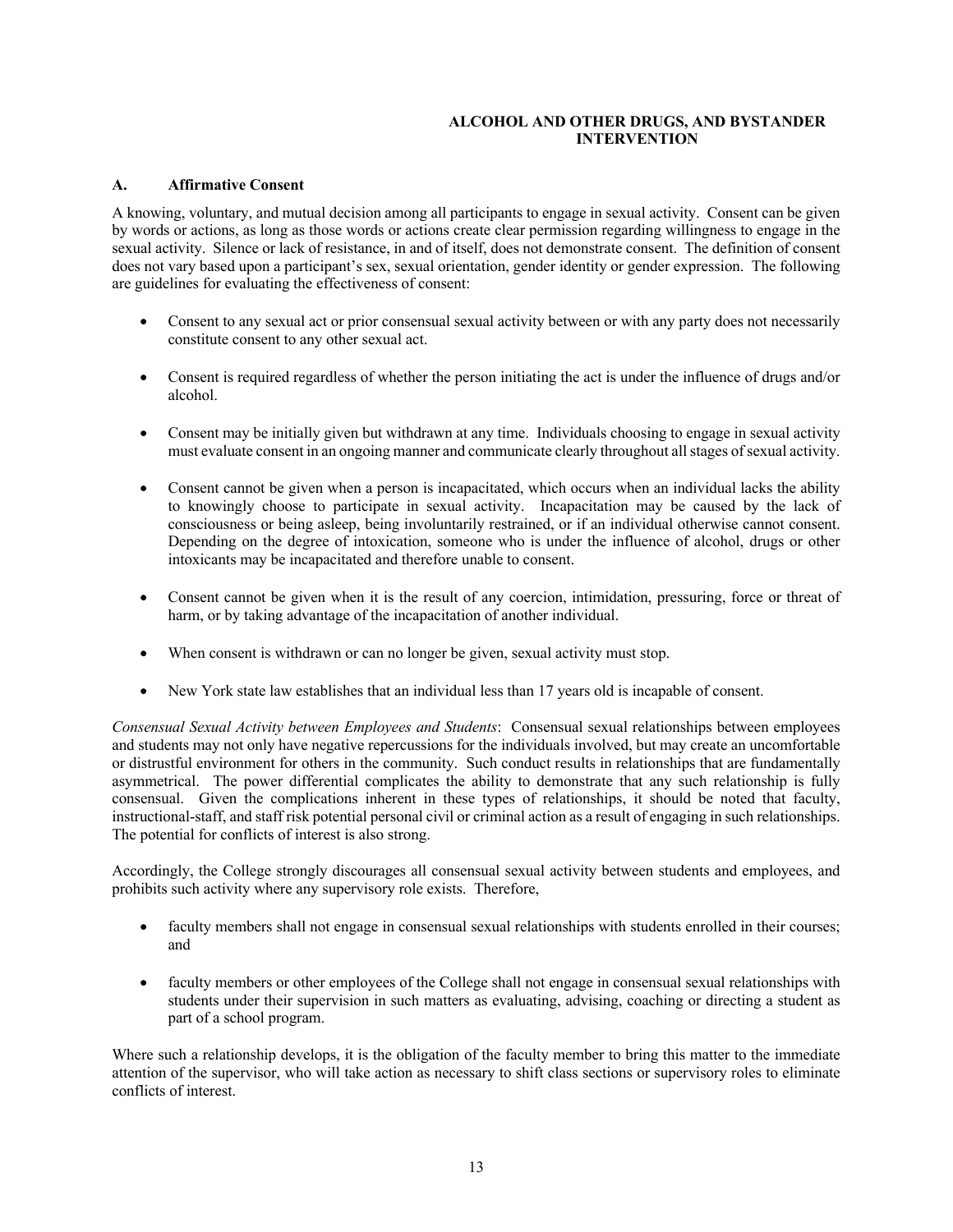#### **B. Force**

The use or threat of physical violence or intimidation to overcome an individual's freedom of will to choose whether or not to participate in sexual activity. Demonstration of use of force **does not require** that a Complainant resists the sexual advance or request. However, resistance by the Complainant will be viewed as a clear demonstration of nonconsent.

# **C. Coercion**

The improper use of pressure to compel another individual to initiate or continue sexual activity against that individual's will. Coercion can include a wide range of behaviors, including intimidation, manipulation, threats, and blackmail. A person's words or conduct are sufficient to constitute coercion if they wrongfully impair another individual's freedom of will and ability to choose whether or not to engage in sexual activity. Examples of coercion include threatening to "out" someone based on sexual orientation, gender identity or gender expression, and threatening to harm oneself if the other party does not engage in the sexual activity.

# **D. Incapacitation**

A state in which an individual cannot make an informed and rational decision to engage in sexual activity because the individual lacks conscious knowledge of the nature of the act (*e.g.*, to understand the who, what, when, where, why or how of the sexual interaction) and/or is physically helpless. An individual is incapacitated, and therefore unable to give consent, if the individual is asleep, unconscious or otherwise unaware that sexual activity is occurring.

Incapacitation may result from the use of alcohol and/or drugs. Consumption of alcohol or other drugs alone is insufficient to establish incapacitation. The impact of alcohol and drugs varies from person to person, and evaluating incapacitation requires an assessment of how the consumption of alcohol and/or drugs impact an individual's:

- decision-making ability;
- awareness of consequences;
- ability to make informed judgments; and
- capacity to appreciate the nature and the quality of the act.

Evaluating incapacitation also requires an assessment of whether a Respondent knew or should have known that the Complainant was incapacitated.

#### **E. Alcohol or Other Drugs**

In general, sexual contact while under the influence of alcohol or other drugs poses a risk to all parties. Alcohol and drugs impair a person's decision-making capacity, awareness of the consequences, and ability to make informed judgments. It is especially important, therefore, that anyone engaging in sexual activity be aware of the other person's level of intoxication. If there is any doubt as to the level or extent of the other individual's intoxication or impairment, the prudent course of action is to forgo or cease any sexual contact or activity.

Being intoxicated or impaired by drugs or alcohol is never an excuse for sexual harassment, sexual violence, stalking or intimate partner violence and does not diminish one's responsibility to obtain consent.

# **F. Bystander Intervention**

Safe and positive options that may be carried out by an individual or individuals to prevent harm or intervene when there is a risk of dating violence, domestic violence, sexual assault, or stalking. This includes recognizing situations of potential harm and understanding institutional structures and cultural conditions that facilitate violence, overcoming barriers to intervening, identifying safe and effective intervention options, and taking actions to intervene.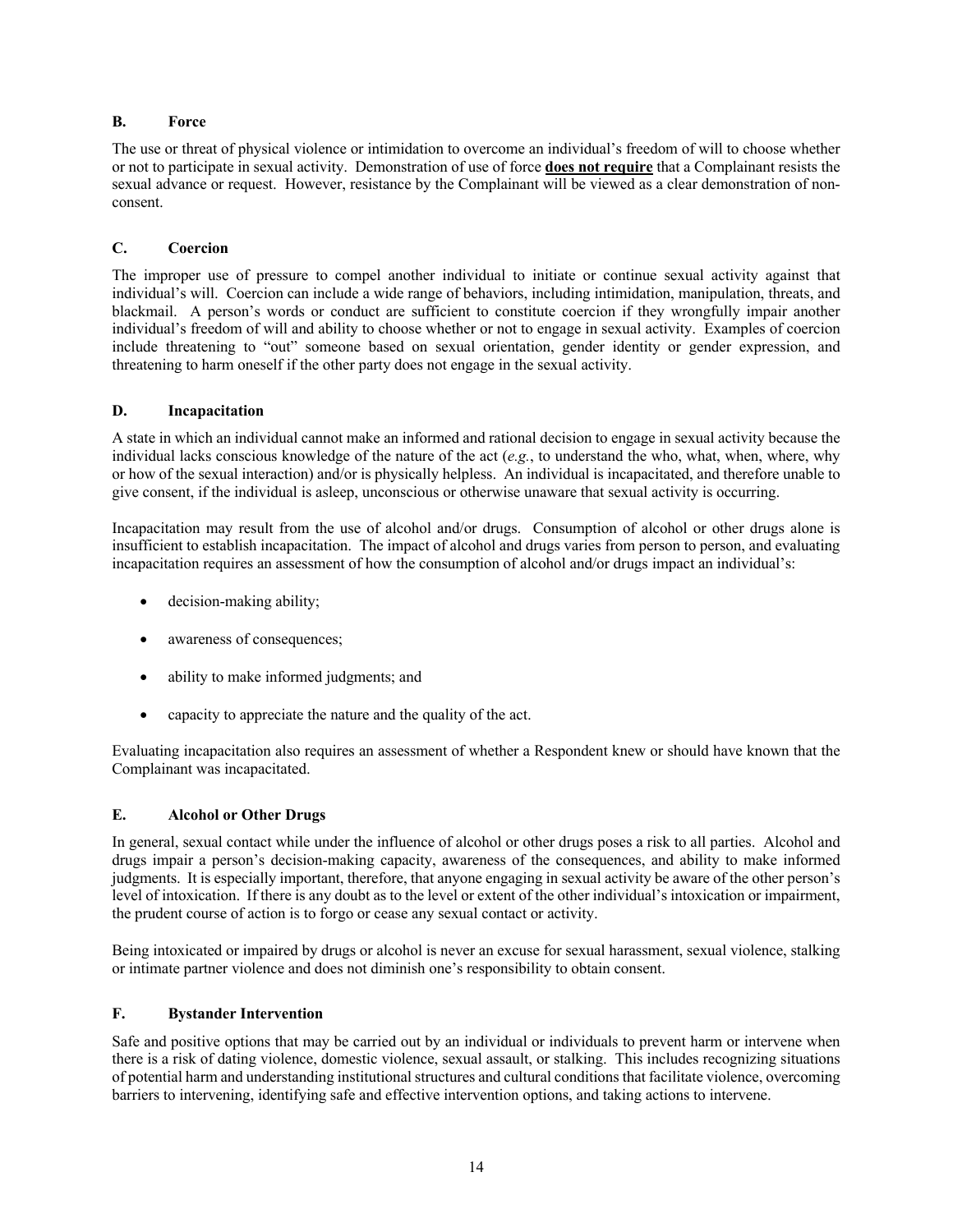#### **SECTION VII. STUDENTS' BILL OF RIGHTS**

All students who report conduct allegedly in violation of this Policy or invoke the processes described in this Policy have the right to:

- make a report to local law enforcement and/or state police;
- have disclosure of domestic violence, dating violence, stalking, and sexual assault treated seriously;
- make a decision about whether or not to disclose a crime or violation and participate in the judicial or conduct process and/or criminal justice process free from pressure by the institution;
- participate in a process that is fair, impartial, and provides adequate notice and a meaningful opportunity to be heard;
- be treated with dignity and to receive from the institution courteous, fair, and respectful health care and counseling services, where available;
- be free from any suggestion that the reporting individual is at fault when these crimes and violations are committed, or should have acted in a different manner to avoid such crimes or violations;
- describe the incident to as few institution representatives as practicable and not be required to unnecessarily repeat a description of the incident;
- be protected from retaliation by the College, any student, the accused and/or the Respondent, and/or their friends, family, and acquaintances within the jurisdiction of the College;
- access to at least one level of appeal of a determination;
- be accompanied by an advisor of choice who may assist and advise a reporting individual, accused or Respondent throughout the judicial or conduct process including during all meetings and hearings related to such process; and
- exercise civil rights and practice of religion without interference by the investigative, criminal justice or judicial or conduct process of the institution.

#### **SECTION VIII. PRIVACY & CONFIDENTIALITY**

The College is committed to protecting the privacy of all individuals involved in a report of sexual harassment, sexual violence, stalking or intimate partner violence. All College employees who are involved in the College's sexual misconduct response—including the Title IX Coordinator, Deputy Title IX Coordinators, investigators, and hearing board members—receive specific instructions about respecting and safeguarding private information. Every effort will be made to protect the privacy interests of all individuals involved in a manner consistent with the need for a thorough review of the report.

#### **A. Distinct Meanings of Privacy and Confidentiality**

Privacy and confidentiality have distinct meanings under this Policy:

**PRIVACY**: Privacy generally means that information related to a report of misconduct will only be shared with a limited group of people. The use of this information is limited to those College employees who "need to know" in order to assist in the active review, investigation or resolution of the report. While not bound by confidentiality, these individuals will be discreet and respect the privacy of all individuals involved in the process.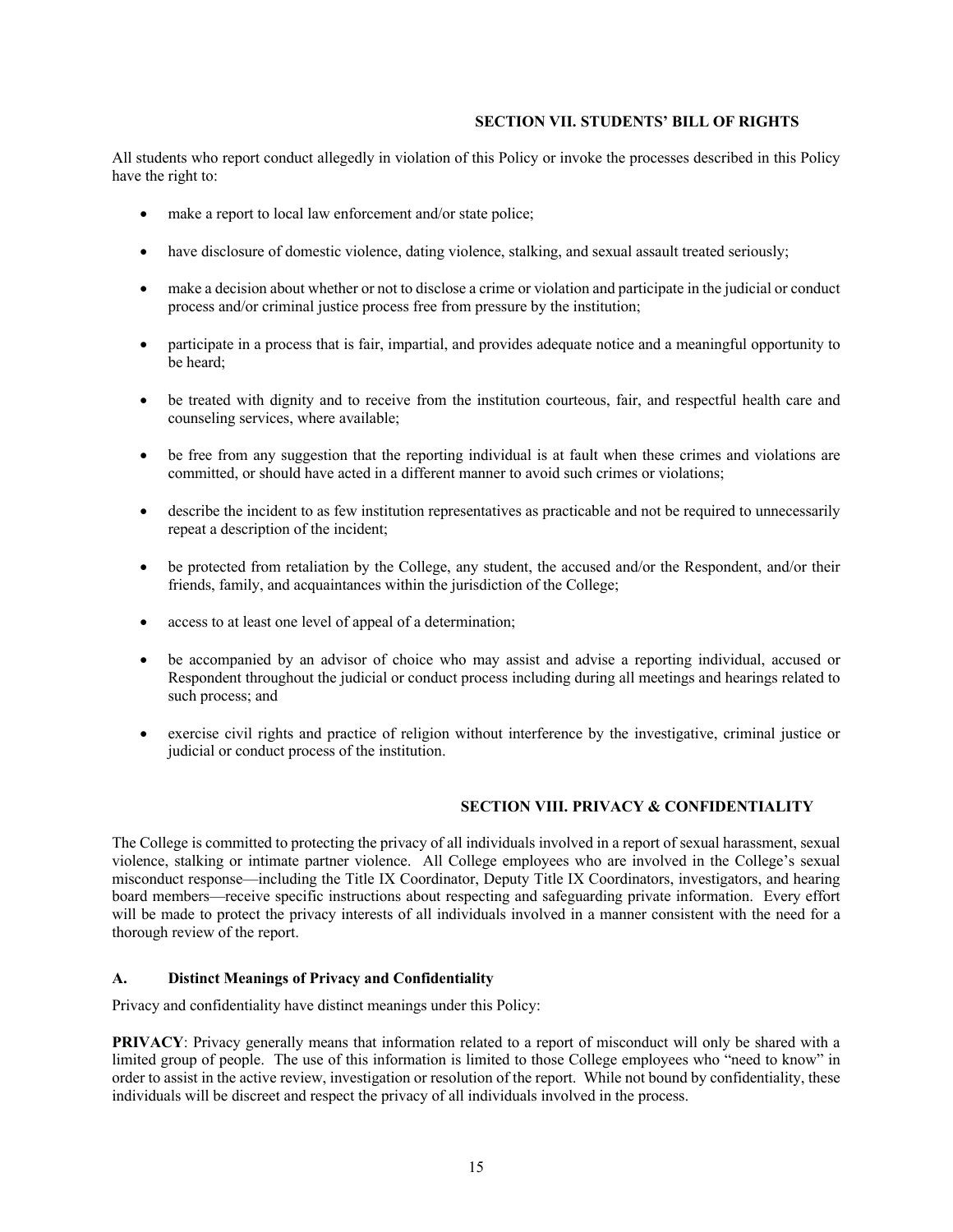**CONFIDENTIALITY**: There are two levels of confidentiality for purposes of this Policy. **Complete confidentiality** means that information shared by an individual with designated campus or community professionals, when acting within the scope of their role that confers confidentiality, cannot be revealed to anyone else without the express permission of the individual. These campus and community professionals include mental health providers, ordained clergy providing pastoral counseling, rape crisis counselors, health care providers, athletic trainers, and attorneys, all of whom have legally protected confidentiality. These individuals are prohibited from breaking confidentiality unless there is an imminent threat of harm to self or others and other limited circumstances. Even College offices and employees who cannot guarantee confidentiality will maintain your privacy to the greatest extent possible. The information you provide to a non-confidential resource will be related only as necessary for the Title IX Coordinator to investigate and/or seek a resolution.

**Limited confidentiality** means that designated individuals, when acting within the scope of their role that confers confidentiality, can keep specific information shared by an individual confidential but must report non-identifying information to the Title IX Coordinator. "Non-identifying information" includes only the nature, date, time, and general location of the incident. The individuals on campus who are protected by limited confidentiality are all individuals who work in or are affiliated with the College's Center for Spirituality. This limited reporting of information allows the Title IX Coordinator to track patterns, evaluate the scope of campus incidents of sexual violence/assault, and formulate appropriate campus-wide responses. Reporting to an on-campus resource who can maintain limited confidentiality will not trigger a College investigation that could reveal the Complainant's identity or that the Complainant has disclosed the incident.

An individual who seeks confidential assistance may do so by speaking with professionals who have a legally protected confidentiality. **On campus, completely Confidential Resources available to students are**:

- Mental health counselors and support staff in the College's Health and Counseling Services
- Health care providers and support staff in the College's Health and Counseling Services

#### **On campus, limited Confidential Resources available to students are:**

• Staff members of the Center for Spirituality and its affiliates

Employees may access confidential assistance through the Employee Assistance Program. Information shared with these resources will remain confidential and will not be shared with the College or anyone else without express permission of the individual seeking services.

- 1-800-433-7916
- https://nazareth-college.lifeworks.com/signup/invitation

These resources, including contact information, are discussed more fully in Section IX below.

#### **B. Compliance with all Applicable Laws Related to Privacy and Confidentiality**

All College proceedings will be conducted in compliance with the requirements of Family Educational Rights and Privacy Act ("FERPA"), the Clery Act, Title IX, and state and federal law. Nazareth will not release any information from such proceedings except as required or permitted by law and College policy.

#### **SECTION IX. RESOURCES**

Any individual affected by sexual violence or harassment—a Complainant, a Respondent, and/or a third party—will have equal access to support and counseling services through the College. The College understands that deciding whether to make a report and choosing how to proceed can be difficult decisions, and thus encourages any individual who has questions or concerns to seek the support of campus and community resources. Professionals on campus can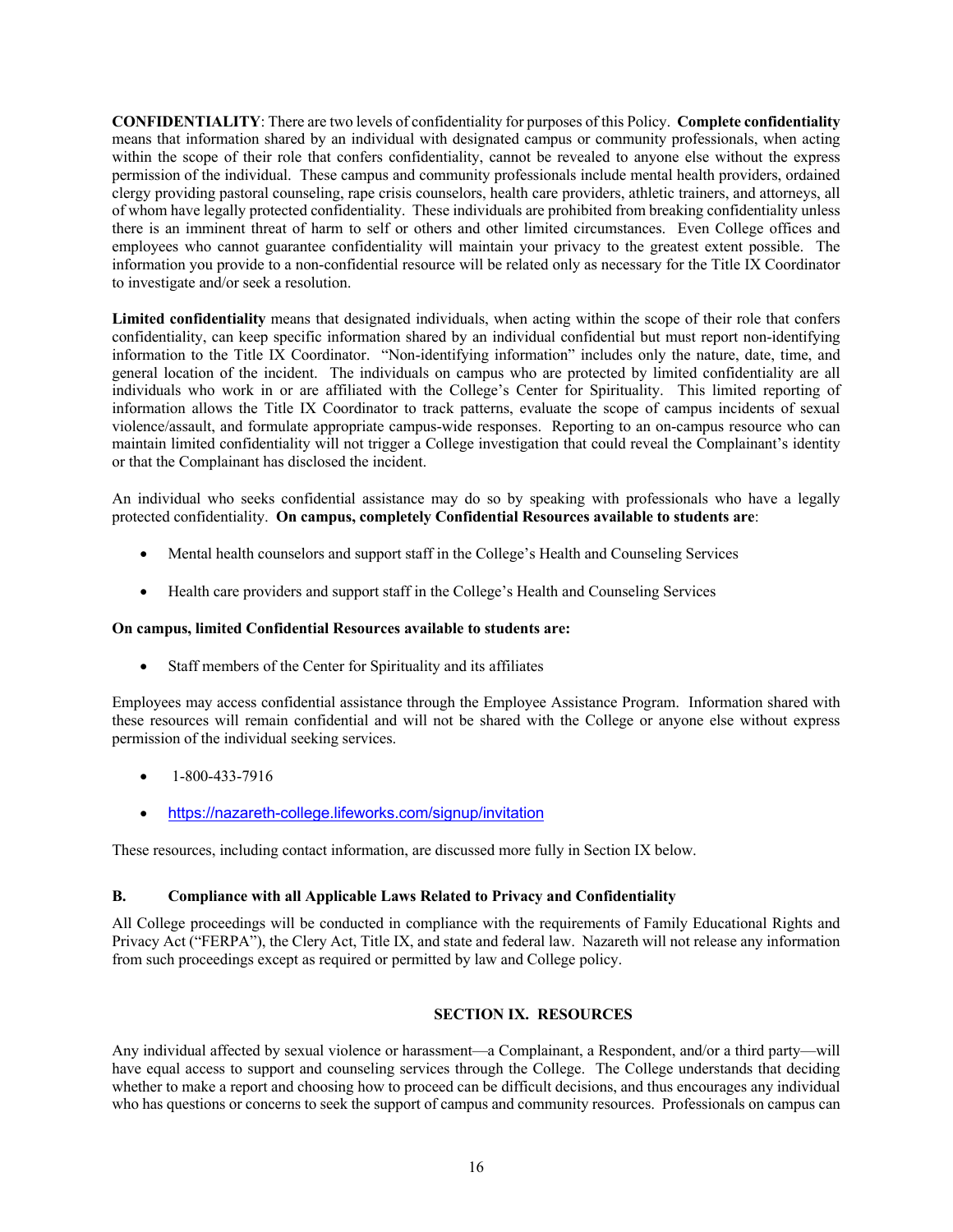provide important initial responsive care, as well as information about available resources and procedural options. On-campus professionals can assist any party with a report under this Policy. The College strongly encourages individuals to use all available resources, regardless of when or where the incident occurred.

#### **A. Education and Prevention Programs**

The College is committed to educating and promoting community awareness about the prevention of sex discrimination and harassment, sexual harassment, sexual violence, stalking, intimate partner violence, and sex- and gender-based harassment that does not involve conduct of a sexual nature. The College will offer programs to promote awareness and prevention of such issues throughout the year, including an overview of the College's policies and procedures, relevant definitions (including prohibited conduct, discussion of the impact of alcohol and illegal drug use, effective consent, safe and positive options for bystander intervention), and information about bystander intervention and risk reduction.

The Title IX Coordinator, Deputy Title IX Coordinators, and those involved in implementing the resolution procedures established in this Policy are trained annually on handling complaints of sexual harassment, the provisions of this Policy, and applicable confidentiality requirements.

The Title IX Coordinator, Deputy Title IX Coordinators, and others designated by the Title IX Coordinator oversee the development and implementation of the College's education and prevention programs, which are based on campus needs and climate. Incoming first-year students and new employees will receive primary prevention and awareness programming as part of their orientation. Returning students and employees will receive ongoing training on a periodic basis. All educational programs include a review of resources and reporting options.

# **B. Advisors**

Any student who wishes to speak with anyone at the College regarding an incident of Sexual Misconduct has the right to be accompanied by an advisor of choice (at the party's own expense, if the advisor is a paid advisor) who can assist and advise throughout the student Sexual Misconduct hearing process, including during all related meetings and hearings. Students are strongly encouraged to identify an advisor with whom they feel comfortable as soon as practical. Advisors play an important role in supporting students in a sexual misconduct process. The following guidelines have been identified to ensure advisors are able to effectively assist their students during meetings and hearings:

- The advisor is present to provide support to the student and not to serve as a proxy voice for the student.
- Advisors may not speak during the hearing process, including questioning witnesses, speaking to the board, or making statements or arguments.
- Advisors can confer quietly with their advisee as needed, but if there is a need for an extended discussion, the student should ask for a break in the proceedings.
- Advisors cannot direct the student how to answer a question. Advisors may not confer with their advisees or write notes to them when a question to them is pending-students should provide their own response to the question, not the response their advisor believes would be best.
- As this process is not a legal process, formal rules of evidence do not apply. Objections to questions or evidence are not permitted.
- Advisors should conduct themselves quietly and professionally and must not disrupt the proceedings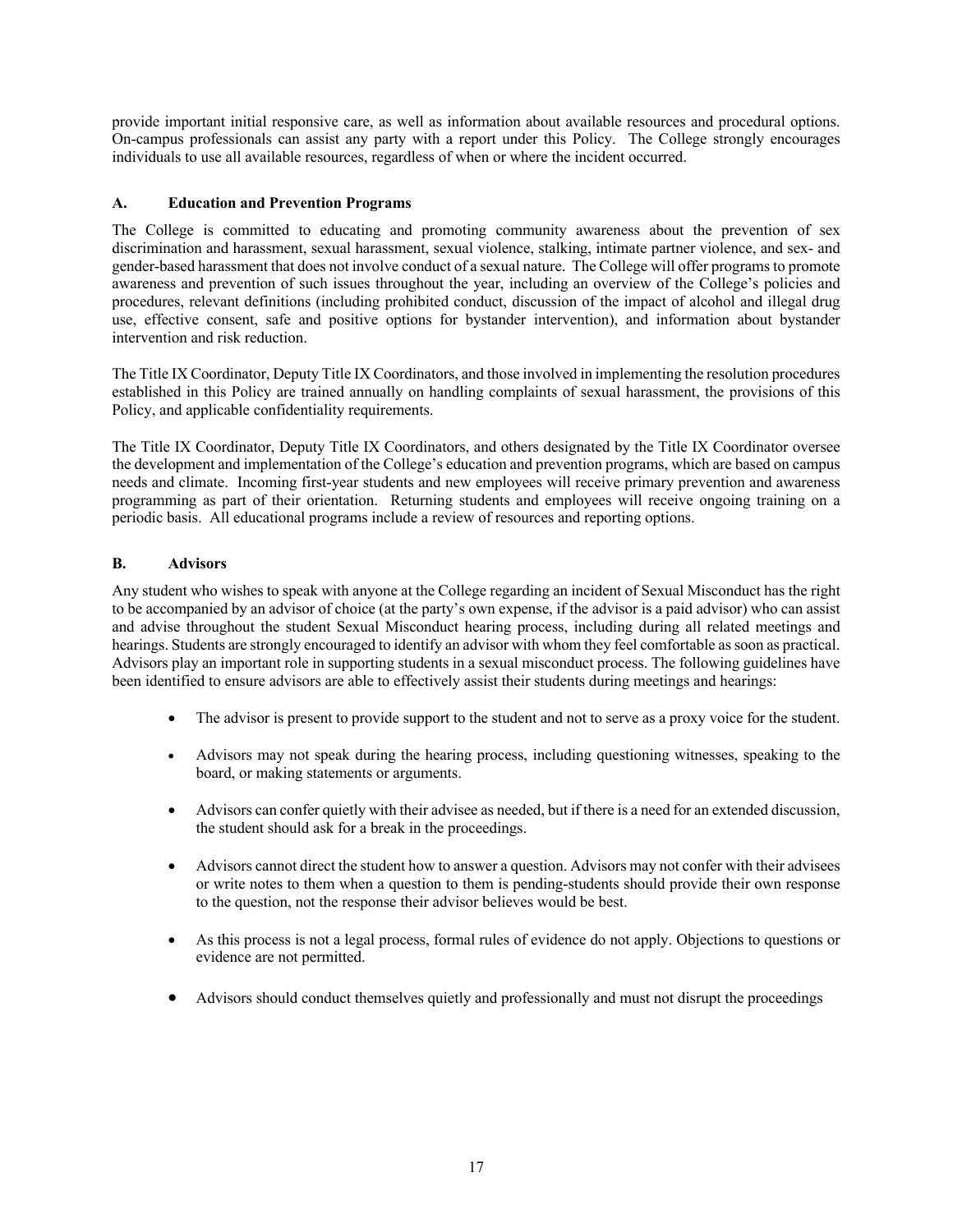# **C. Confidential Resources and Support**

The College hopes that individuals who have experienced sexual violence will report what happened in order to enable the College to respond appropriately. However, at a minimum, the College strongly encourages individuals who have experienced sexual violence to talk to someone about what happened to get needed support even if that individual is not yet ready to report an incident. There are many options available for students to speak with someone about what happened while maintaining confidentiality.

As discussed in Section VIII.A above, different members of the campus community have different abilities to maintain confidentiality when acting in the scope of their role that confers confidentiality.

- Some are required to maintain near complete confidentiality, and thus talking to these individuals is sometimes called a "privileged communication."
- Other employees are designated as having limited confidentiality, meaning that they may talk to a Complainant in confidence and generally may report only nature, date, time, and general location of the incident without revealing any personally identifying information. Disclosures to these employees will not trigger an investigation against the Complainant's wishes.
- Finally, some employees are required to report all the details of an incident (including the identities of both the Complainant and Respondent) to the Title IX Coordinator. A report to these employees—"responsible employees"—constitutes a report to the College and generally obligates the College to investigate the incident and take appropriate steps to address the situation.

Below is a more detailed description of confidential and non-confidential resources available at Nazareth.

# *1. On-Campus Confidential Resources*

Unless any of these individuals serve in a Title IX/Deputy Title IX Coordinator role, professional, licensed counselors**<sup>2</sup>** who provide mental health counseling to members of the campus community (and including those who act in that role under the supervision of a licensed counselor), health care providers, and athletic trainers are not required to report any information about an incident to the Title IX Coordinator without the permission of the individual seeking support. However, these counselors can inform individuals of their options for on- and off-campus reporting of the sexual violence incident triggering the report.

#### a. Professional Counselors — Complete Confidentiality

The College's Health and Counseling Services offer students completely confidential counseling services. They are located between Peckham Hall and the Wellness & Rehabilitation Institute. The phone number during normal business hours (8:30 a.m. to 4:30 p.m.) is 585.389.2500.

Sandra Masterton, the Secretary in the College's Health and Counseling Services, can also interact with Reporting Parties without any obligation to report any information to the Title IX Coordinator. Sandy's contact information is 585.389.2500 or smaster3@naz.edu.

**For after-hours on-campus emergencies when school is in session**, emergency mental health services are accessible 24 hours a day, 7 days a week. A student can access a counselor by calling Campus Safety at 585.389.2850. A Campus Safety officer will take the student's first name and a phone number at which the counselor can call the student back.

<sup>&</sup>lt;sup>2</sup> Under certain circumstances, a psychologist or mental health counselor may be required to notify law enforcement of a sexual assault committed against a minor as discussed in Section X(C) below.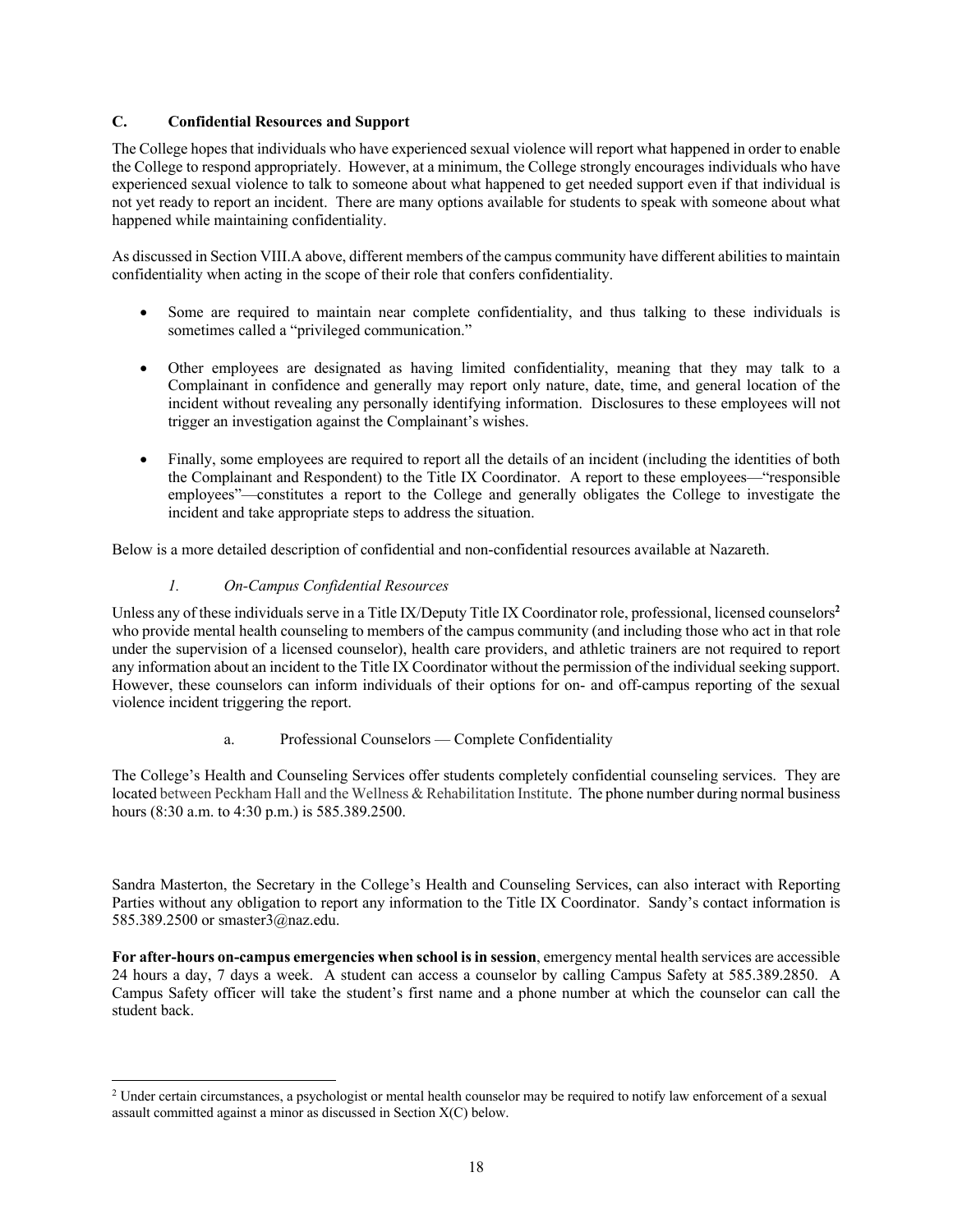#### **For after-hours emergencies off campus or when school is not in session**, please:

- **call Life Line** at 585.275.5151; *or*
- **call 911**; *or*
- **go to the Psychiatric Emergency Department** at University of Rochester Medical Center (601 Elmwood Avenue in Rochester / 585.275.4501); *or*
- **call Restore Sexual Assault Service's** 24 hour/day, confidential rape crisis hotline at
	- o **585.546.2777** (Monroe County)
	- o **800.527.1757** (Genesee, Livingston, Orleans & Wyoming Counties); *or*
- **call Willow Domestic Violence Center's** 24 hour/day confidential hotline (585.232.7353) for victims of domestic violence
	- b. Health Services Complete Confidentiality

The College's Health and Counseling Services offer students free, confidential health care<sup>3</sup> services. They are located between Peckham Hall and the Wellness & Rehabilitation Institute. The phone number during normal business hours (8:30 a.m. to 4:30 p.m.) is 585.389.2500.

**For emergencies that occur while Health and Counseling Services are closed**, students should

- **call Campus Safety** at ext. 3333 or 585.389.2850; or
- use the individual's **Security Escort Alarm**; or
- **call 911**; or
- proceed directly to the **Emergency Department at Strong Memorial Hospital** (601 Elmwood Avenue in Rochester / 585.275.4551), which has a Sexual Assault Forensic Examination (SAFE) Center; or
- call **585.922.4000** to access a **Sexual Assault Nurse Examiner at Rochester General Hospital** (1425 Portland Avenue in Rochester).
	- c. Non-professional Counselors Limited Confidentiality

Unless any of these individuals serve in a Title IX/Deputy Title IX Coordinator role, counselors in and affiliates of the Center for Spirituality can talk to a Complainant without any obligation to reveal to the College any personally identifying information about an incident. A Complainant can seek assistance and support from these individuals without triggering an investigation that could reveal the reporting student's identity or that the student has disclosed the incident.

The Center for Spirituality is located in Golisano Academic Center 153 and/or by calling 585.389.2303. Students can reach the Center's staff and/or affiliates directly by using the following contact information:

• Jamie Fazio: Director, jfazio1@naz.edu or 585.389.2308 *Catholic Chaplain*

<sup>&</sup>lt;sup>3</sup> Under certain circumstances, a health care provider may be required to notify law enforcement of a sexual assault committed against a minor as discussed in Section X(C) below.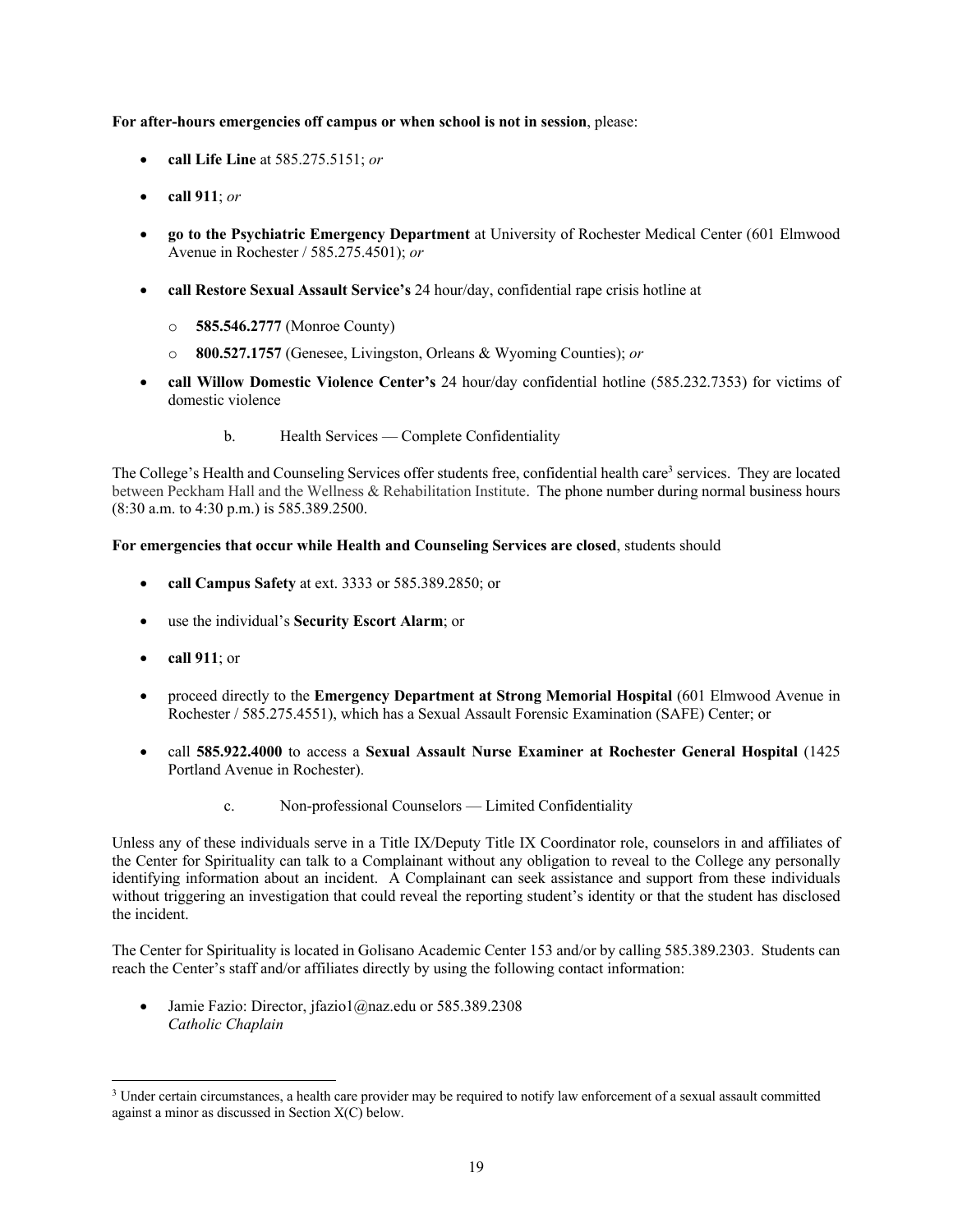- Nadia Mullin: nmullin7@naz.edu or 585.389.2306 *Protestant Chaplain*
- Muhammed Shafiq: mshafiq5@naz.edu or 585.389.2963
- Sam Asher: sam.asher@mail.naz.edu or 585.461.3370

While maintaining a Complainant's confidentiality, these individuals and all other staff in the Center for Spirituality must report the nature, date, time, and general location of an incident to the Title IX Coordinator. This limited report which will include no information that would directly or indirectly identify the reporting student—helps keep the Title IX Coordinator informed of the general extent and nature of sexual violence on and off campus so that s/he can track patterns, evaluate the scope of the problem, and formulate appropriate campus-wide responses. Before reporting any information to the Title IX Coordinator, these individuals will consult with the Complainant to ensure that no personally identifying details are shared with the Title IX Coordinator.

# *2. Off-Campus Confidential Resources*

Off-campus counselors, advocates, and health care providers will also generally maintain confidentiality and not share information with the College unless the Complainant requests the disclosure and signs a consent or waiver form.

a. Counselors and Advocates

Members of the College's community may contact any of the following local resources for confidential support:

- Restore Sexual Assault Services maintains a 24 hour/day, confidential rape crisis hotline:
	- o 585.546.2777 (Monroe County)
	- o 800.527.1757 (Genesee, Livingston, Orleans & Wyoming Counties).
- Willow Domestic Violence Center maintains a 24 hour/day confidential hotline (585.232.7353) for victims of domestic violence, and offers a shelter, counseling, support groups, children's services, court advocacy, Latina services, dating violence education, and transition program.
- Safe Journey (585.425.1580) serves women and children in transition from domestic violence, who need individual or group counseling, advocacy or community referrals as they heal from abuse.

Employees can access free, confidential assistance through the College's Employee Assistance Program 24 hours a day, 7 days a week:

- 1-800-433-7916
- https://nazareth-college.lifeworks.com/signup/invitation
	- b. Health Care

Individuals who have experienced sexual violence should visit a local Emergency Department or the local medical provider**<sup>4</sup>** of their choice for confidential emergency care. Options include:

• Call 911.

<sup>4</sup> Under certain circumstances, a health care provider may be required to notify law enforcement of a sexual assault committed against a minor as discussed in Section X(C) below.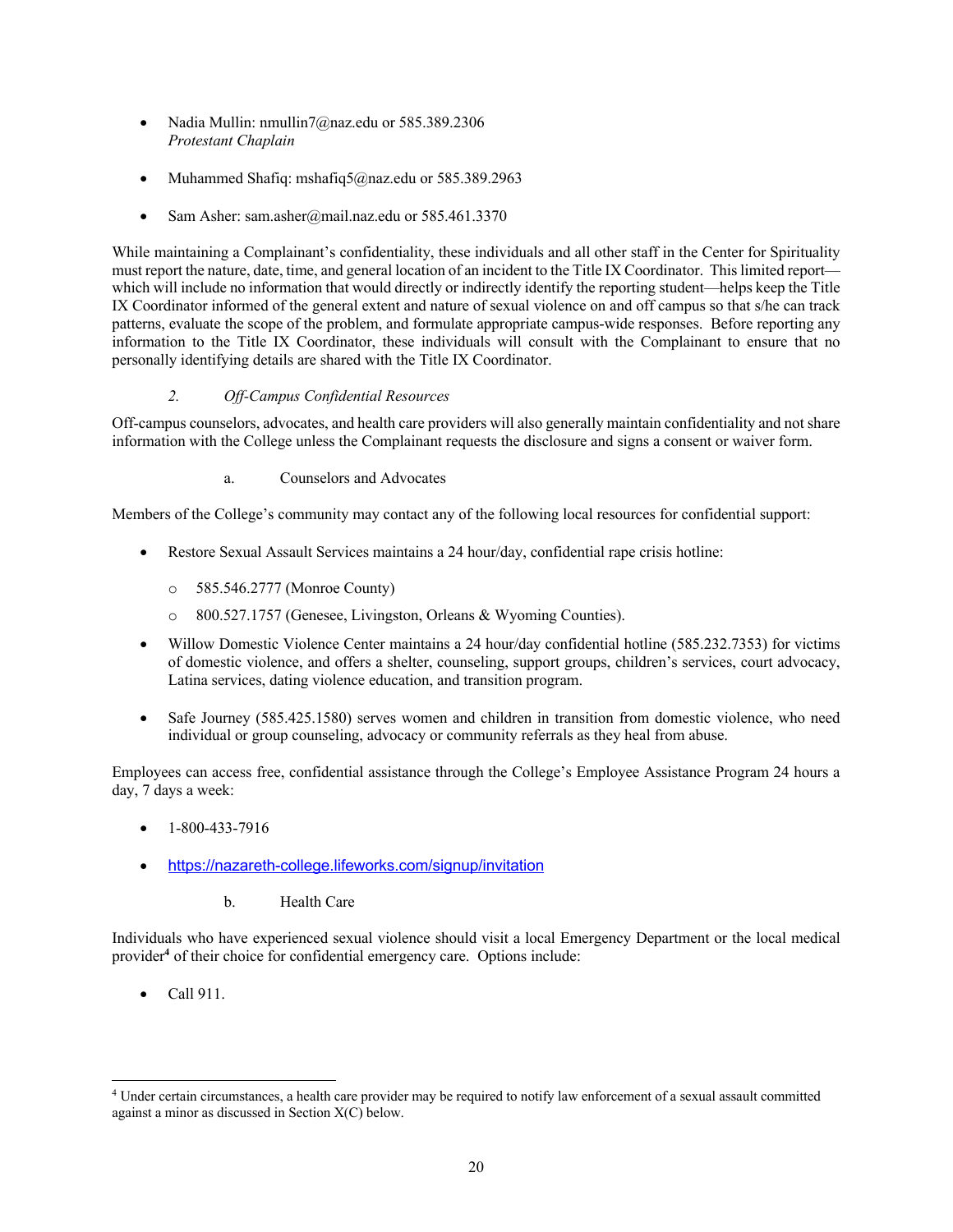- Proceed directly to the Emergency Department at Strong Memorial Hospital (601 Elmwood Avenue in Rochester / 585.275.4551), which has a Sexual Assault Forensic Examination (SAFE) Center.
- Call 585.922.4000 to access a Sexual Assault Forensic Examiner at Rochester General Hospital (1425) Portland Avenue in Rochester).

#### **D. More About Confidential Resources**

A Complainant who at first requests confidentiality may later decide to file a complaint with the school or report the incident to local law enforcement or the New York State Police, which would likely result in investigation by local law enforcement or State Police. These on-campus counselors and health care providers will assist the Complainant with further or formal action on or off campus.

# *1. Limitations*

An individual who speaks to an on-campus professional or non-professional counselor or health care provider must understand that, if the individual wants to maintain confidentiality, the College may be unable to conduct an investigation into the particular incident or pursue disciplinary action against the alleged perpetrator. Even so, these on-campus counselors and health care providers will still assist the Complainant in receiving other necessary protection and support, such as victim advocacy, academic support or accommodations, disability, health or mental health services, and changes to living, working or course schedules.

# *2. Exceptions*

Please note that, while these on-campus professional and non-professional counselors and health care providers may maintain a Complainant's confidentiality with respect to further reporting to the College, their ability to maintain confidentiality may be limited in the following circumstances:

- If a counselor or health care provider believes that the individual seeking resources or support or someone else is in clear and imminent danger of harm, the counselor is legally obligated to inform proper authorities and others in order to help prevent the harm from occurring; in such cases the counselor or health care provider may also decide that it is in the individual's best interest to contact the individual's family and College officials.
- If an individual provides information indicating that a minor (someone under 18 years old) is being abused or has been sexually assaulted, the counselor or health care provider is legally required to notify proper authorities.
- In addition to mandated reporting requirements, there may be other circumstances in which a counselor or health care provider may decide it is necessary and/or appropriate to notify the minor's parents.
- In rare cases, a court may order a counselor or health care provider to disclose information.

# *3. Timely Warnings*

Significantly, if the College determines that the Respondent(s) poses a serious and ongoing threat to the Nazareth community, the College may decide to issue a timely warning to the community (discussed below). However, any such warning will not include any information that identifies the Complainant seeking resources and support.

#### **SECTION X. REPORTING**

As outlined in Section IV explaining Emergency Support Services in the event of sexual misconduct, the College encourages all individuals to seek assistance from a medical provider and/or law enforcement immediately after an incident of sexual violence. The College also encourages individuals to report the misconduct to the Title IX Coordinator, a Deputy Title IX Coordinator or other responsible employee.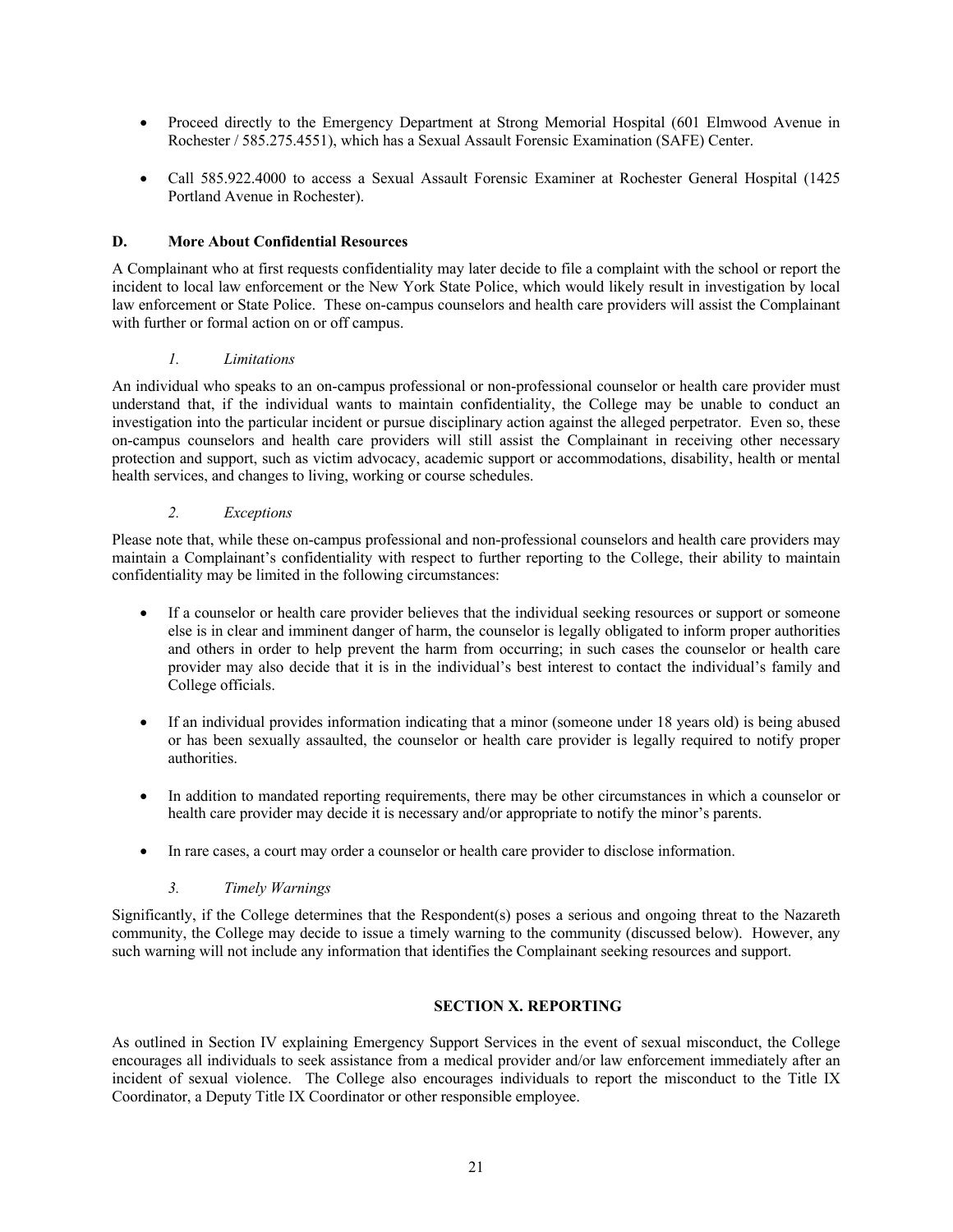# **A. Overview**

The College encourages all community members to report sexual assault and harassment in order to achieve a campus environment that maximizes its community members' academic pursuits and positive feelings of community. The College will respond to any information it receives—whether from a Complainant, third party or anonymously against a named Respondent.

Nazareth's Policy, definitions, and standard of review differ from New York criminal**<sup>5</sup>** law. A Complainant who wishes to make a report of sexual misconduct has a number of options to resolve a complaint, through:

- the College's complaint process;
- criminal action; *or*
- both the College's complaint process and criminal action.

The College is committed to providing a variety of welcoming and accessible means of reporting sexual misconduct so that all instances of sexual assault or harassment will be reported. The Title IX Coordinator is specifically charged with coordinating the initial assessment, initiating the investigation, and responding to allegations of sexual assault or harassment to stop the harassing conduct, address its effects, and prevent its recurrence.

At the time a report is made, a Complainant does not have to decide whether or not to request disciplinary action. The College recognizes that not every individual will be prepared to make a report to the College or to law enforcement, and individuals are not expected or required to pursue a specific course of action. To the extent possible, the College will respect an individual's autonomy in making these important decisions and provide support that will assist each individual in making that determination.

As outlined in the Resources section of this Policy, Nazareth offers a number of confidential resources on campus, which can be supplemented by other community resources, to individuals who want support, regardless of whether they currently plan to make a report to the College. Information shared with the identified confidential resources will not be reported to the College.

As outlined in the statement regarding Privacy and Confidentiality, the College respects the privacy interests of students, faculty, and staff. All information reported to the Title IX Coordinator will be shared only with those College employees or agents who will assist in the investigation and/or resolution of the complaint.

The Title IX Coordinator or designated Deputy Title IX Coordinator, working with any other relevant campus units (such as, Campus Safety, Residential Life, Registrar, Student Conduct Office, and Human Resources), will ensure that the College responds to all reports in a timely, effective, and consistent manner. The Title IX Coordinator and Deputy Title IX Coordinators are charged with coordinating the review, investigation, and resolution of all reports to ensure consistent responsiveness and the integrated provision of interim measures to support the individuals involved and to protect the Nazareth community.

The College is committed to using a consistent and informed response to create a culture of accountability. The College is positioned to provide seamless support, assess individual and campus safety, and effectively respond to allegations of sexual assault and harassment.

The College will promptly review and respond to all reports of sexual violence and harassment in an integrated, consistent manner that treats each individual with dignity and respect and ensures fair and impartial evaluation and resolution.

<sup>5</sup> See Appendix A.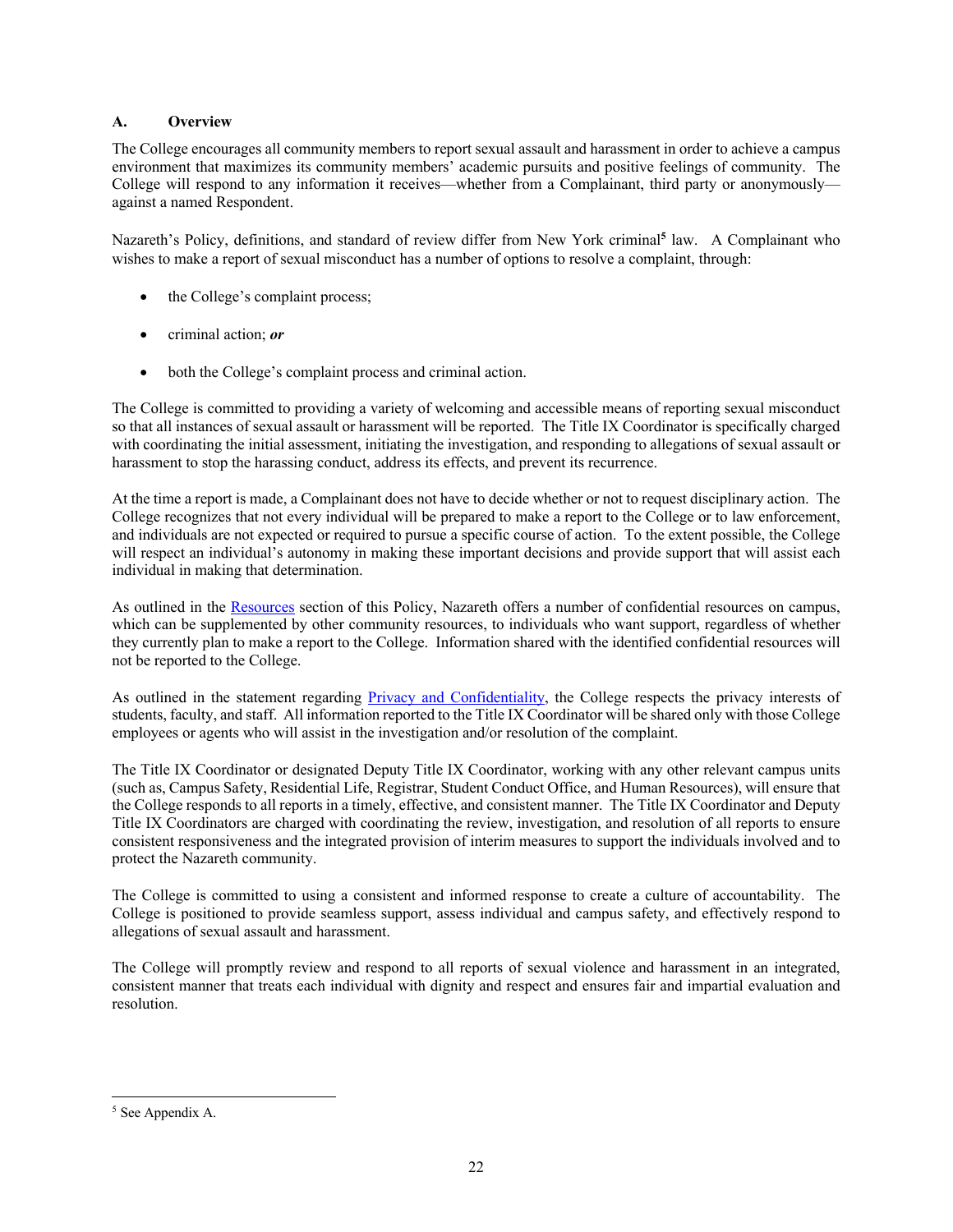# **B. Reporting to Law Enforcement**

The College encourages Complainants to pursue criminal action for incidents of sexual assault or harassment that may also be crimes under New York State criminal statutes. The College will assist a Complainant, at the Complainant's request, in contacting local law enforcement. If a Complainant decides to pursue the criminal process, Nazareth will cooperate with law enforcement agencies to the extent permitted by law.

The College will generally respect a Complainant's choice whether or not to report an incident to local law enforcement, unless the College determines that there is an overriding issue with respect to the safety or welfare of the Nazareth community. Where a report involves suspected abuse of a minor less than 18, certain individuals at the College may be required by state law to notify law enforcement and/or the New York Statewide Central Register of Child Abuse and Maltreatment, as discussed further in Section X.G.

Neither law enforcement's determination whether or not to prosecute a complaint, nor the outcome of any criminal prosecution of such a complaint, creates any presumption regarding whether sexual assault or miconduct has or has not occurred under this Policy. Proceedings under this Policy may be carried out prior to, simultaneously with or following civil or criminal proceedings off campus.

Students who wish to pursue a formal complaint with local law enforcement can enlist the help of the Title IX Coordinator, Campus Safety or call the Monroe County Sheriff's Office (MCSO) directly by dialing 911.

# *1. Victim Assistance Programs*

The Monroe County Sheriff's Office has a victim assistance program available to individuals who file a report with law enforcement. Victim assistance programs provide individual counseling, transportation to court, accompaniment to court, assistance in filing with the Crime Victims Board for compensation for crime-related out-of-pocket costs, property release, restitution assistance, referral, public awareness, and an explanation of the criminal justice system.

• Monroe County Sheriff's Department Victim Assistance Program: 585.753.4389 (http://www.monroecountysheriff.info/)

The following other agencies also provide assistance to individuals who pursue criminal complaints:

- Willow Domestic Violence Center: 585.232.5200 (http://www.willowcenterny.org/)
- Monroe County District Attorney Victim/Witness Assistance Bureau: 585.753.4573 (http://www.monroecounty.gov/da-assistance.php)
- Planned Parenthood of the Rochester/Syracuse Region: 585.546.2595 (http://www.pprsr.org/)
- Society for the Protection and Care of Children Family Violence Program: 585.325.6101 (http://www.spcc-roch.org/)
- The Legal Aid Society of Rochester, NY, Inc.: 585.232.4090 (http://www.lasroc.org/)

To learn more about these programs, visit the website for the New York State Office of Victim Services (http://www.ovs.ny.gov/), which funds local victim assistance programs.

#### *2. Sharing of Information Between the College and Law Enforcement in Parallel Investigations.*

The MCSO and the College's Campus Safety Department will timely share information in parallel investigations except that the MCSO may manage sharing of information so as not to impede the MCSO's ongoing law enforcement investigation. The College will work similarly with other law enforcement agencies as necessary. In addition, the College's ability to share information related to its own investigation and/or adjudication of certain offenses involving a student or students will be governed by the Family Educational Rights and Privacy Act, which prohibits disclosure of student education records containing personally identifiable information except under certain circumstances.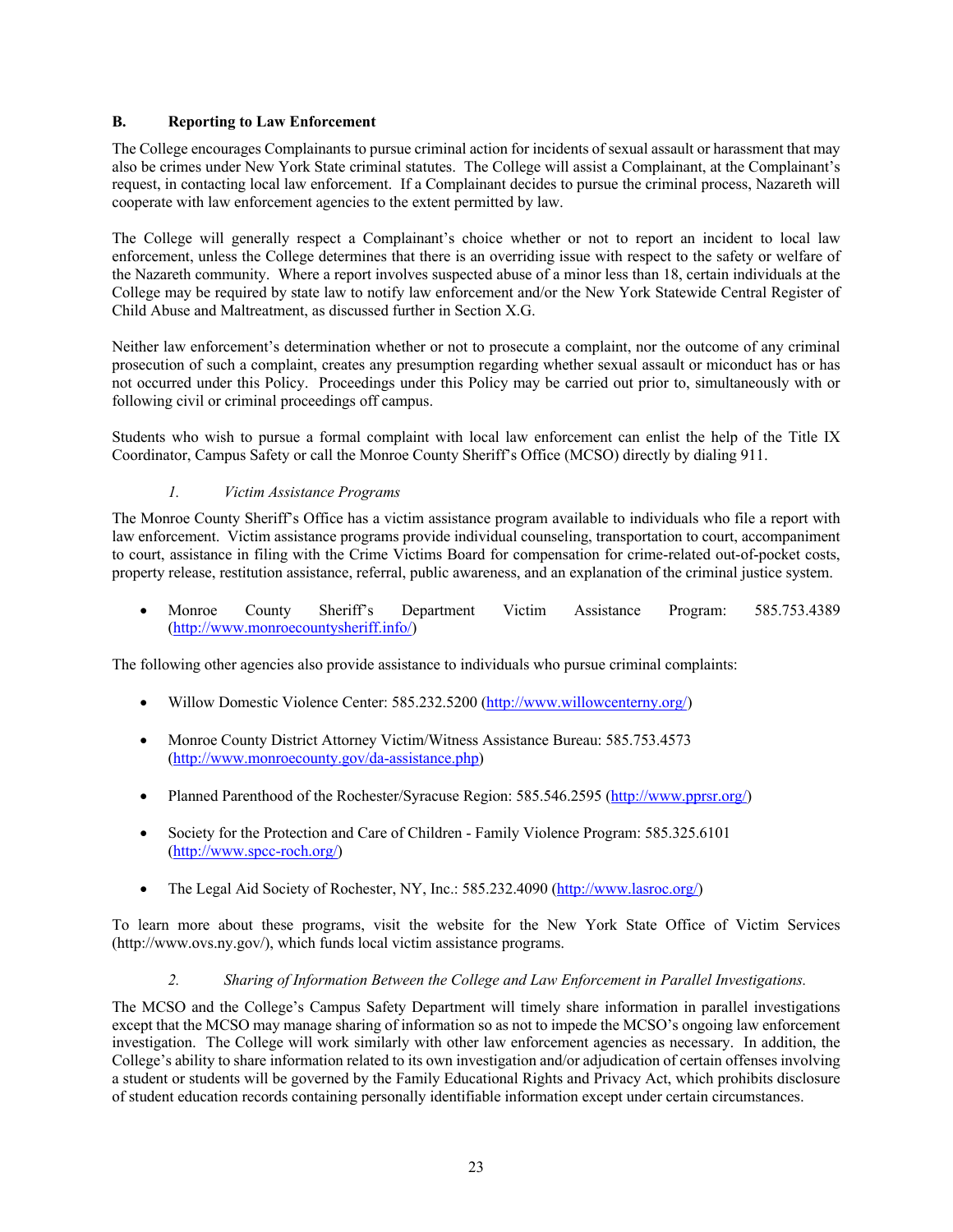# **C. Campus Reporting Options**

To enable the College to respond to all reports in a prompt and equitable manner, the College encourages all individuals to directly report any incident to any of the following individuals or offices:

| <b>Title IX Coordinator</b>                        | <b>Acting Title IX Coordinator</b> | <b>Deputy Title IX Coordinator</b>   |
|----------------------------------------------------|------------------------------------|--------------------------------------|
| Heather Sourwine                                   | Vicky Gebel                        | Phil Steckley                        |
| Title IX Coordinator                               | Acting Title IX Coordinator        | <b>Assistant Athletic Trainer</b>    |
| hsourwi8@naz.edu                                   | vgebel4@naz.edu                    | psteckl4@naz.edu                     |
| 585.389.2877                                       | 585.389.2480                       | 585.389.2838                         |
| Shults Center 100A                                 | Kearney Hall                       | Stadium 106                          |
| <b>Campus Safety</b>                               |                                    | Center for Spirituality <sup>6</sup> |
| Ext. 3333 or 58.289.2850                           |                                    | 585.389.2303                         |
| Lower level of Shults Center                       |                                    | Golisano Academic Center 153         |
| <b>Health and Counseling Services</b> <sup>7</sup> |                                    | <b>Human Resources</b>               |

Health Services: 585.389.2500 Deborah Winslow-Schaber Counseling Services: 585.389.2500 Interim Associate Vice President *Between Peckham Hall and the* dwinslo1@naz.edu *Wellness & Rehabilitation Institute* 585.389.2066

*Smyth Hall 45*

With the exception of the College's Health and Counseling Services staff and athletic trainers (complete confidentiality) and Center for Spirituality staff (limited confidentiality), reports to any of the above will trigger the College's obligation to inquire further to evaluate the alleged conduct and appropriate response options.

#### *1. Responsible Employees*

The College recognizes that a student or employee may choose to report sexual assault or harassment to any employee of the College. For example, a student may choose to talk with a dean, a resident assistant, a faculty member or a coach. An employee may choose to tell a supervisor or colleague.

In general, conversations with most employees are not completely confidential under the law. Under Title IX, colleges are required to take immediate, corrective action if a "responsible employee" knew or, in the exercise of reasonable care, should have known about sexual or gender-based harassment that creates a hostile environment. The Office for Civil Rights defines a "responsible employee" as any employee who:

- has the authority to take action to redress the harassment;
- has the duty to report to appropriate school official's sexual harassment or any other misconduct by students or employees; *or*

<sup>&</sup>lt;sup>6</sup> An individual reporting to the Center for Spirituality will need to authorize the disclosure of personally identifiable information to the Title IX Coordinator

<sup>&</sup>lt;sup>7</sup> An individual reporting to Health and Counseling Services will need to authorize further disclosure to the Title IX Coordinator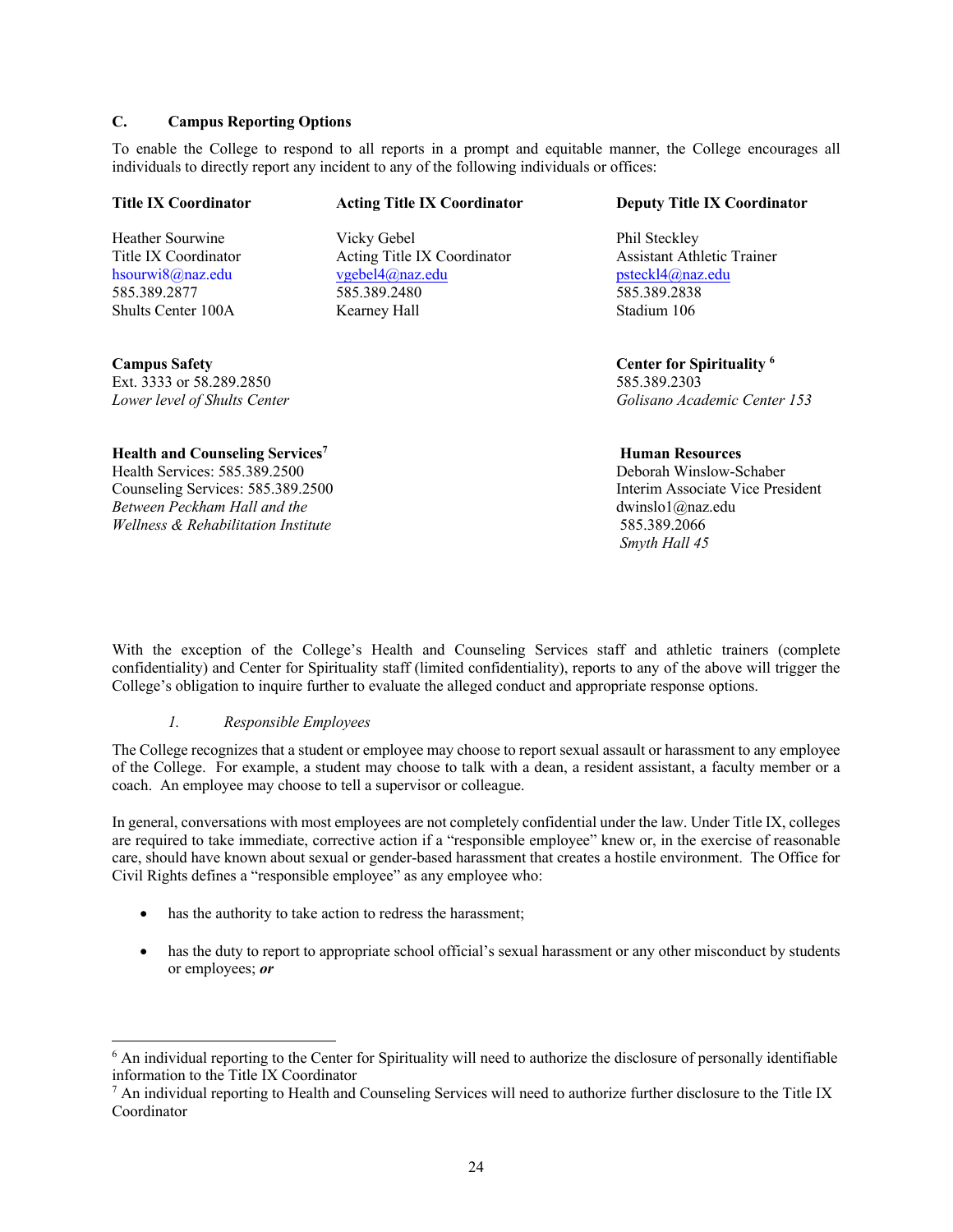• a student could reasonably believe has the authority or responsibility to take action.

**With the exception of those employees specified in the section explaining Confidential Resources, all College employees, including faculty8 , staff, administrators, and students who are Resident Assistants, are required to share with the Title IX Coordinator any report of sexual assault or harassment they receive or of which they become aware.** These individuals are required to share with the Title IX Coordinator all information of which they are aware, including the identities of the parties involved in the sexual misconduct, if known.

# *2. Anonymous Reporting*

Any individual may report an incident without disclosing one's name, identifying the Complainant or Respondent or requesting any action. Depending on the level of information available about the incident or the individuals involved, anonymous reporting may impact the College's ability to respond or take further action.

All anonymous reports will go to Campus Safety and the Title IX Coordinator for review and appropriate response and action. Where there is sufficient information, the College will ensure that anonymous reports are reviewed and included for compliance with federal law (the Clery Act).

# **D. Reporting Considerations**

# *1. Timeliness of Report, Location of Incident*

While the College does not limit the timeframe for reporting, individuals are encouraged to report sexual assault and harassment as soon as possible in order to maximize the College's ability to respond promptly and effectively. If the Respondent is no longer a student or employee, the College may not be able to take action against the Respondent, but it will still seek to take steps to end the harassment, prevent its recurrence, and address its effects.

An incident does not have to occur on campus to be reported to the College. Off-campus conduct that is likely to have a substantial adverse effect on any member of the College community or the College may be covered under this Policy.

#### *2. Amnesty for Personal Use of Alcohol or Other Drugs*

The health and safety of every student at the College is the utmost importance. The College recognizes that students who have been drinking and/or using drugs (whether such use is voluntary or involuntary) at the time that violence including but not limited to domestic violence, dating violence, stalking or sexual assault occurs may be hesitant to report such incidents due to fear of potential consequences for their own conduct. The College strongly encourages students to report domestic violence, dating violence, stalking, sexual assault, and any other form of sexual misconduct to institution officials.

A bystander acting in good faith or a reporting individual acting in good faith that discloses any incident of domestic violence, dating violence, stalking, sexual assault or any other form of sexual misconduct to the College's officials or law enforcement will not be subject to action under Nazareth's code of conduct for violations of alcohol and/or drug use policies occurring at or near the time of the commission of the domestic violence, dating violence, stalking, sexual assault or other act of sexual misconduct.

#### **E. Statement Against Retaliation**

As emphasized above, retaliation is a violation of College policy. The College understands that retaliation can take many forms, may be committed by or against an individual or a group, and that a Respondent or third party may also be the subject of retaliation by another individual, including the Complainant.

An individual reporting sexual assault or harassment is entitled to protection from any form of retaliation following a report that is made in good faith, even if the report is not later substantiated.

<sup>8</sup> Faculty are not required to make reports to the Title IX Coordinator when they learn of allegations of sexual assault or harassment through classroom writing assignments or class-related discussions unless the Complainant expressly requests reporting.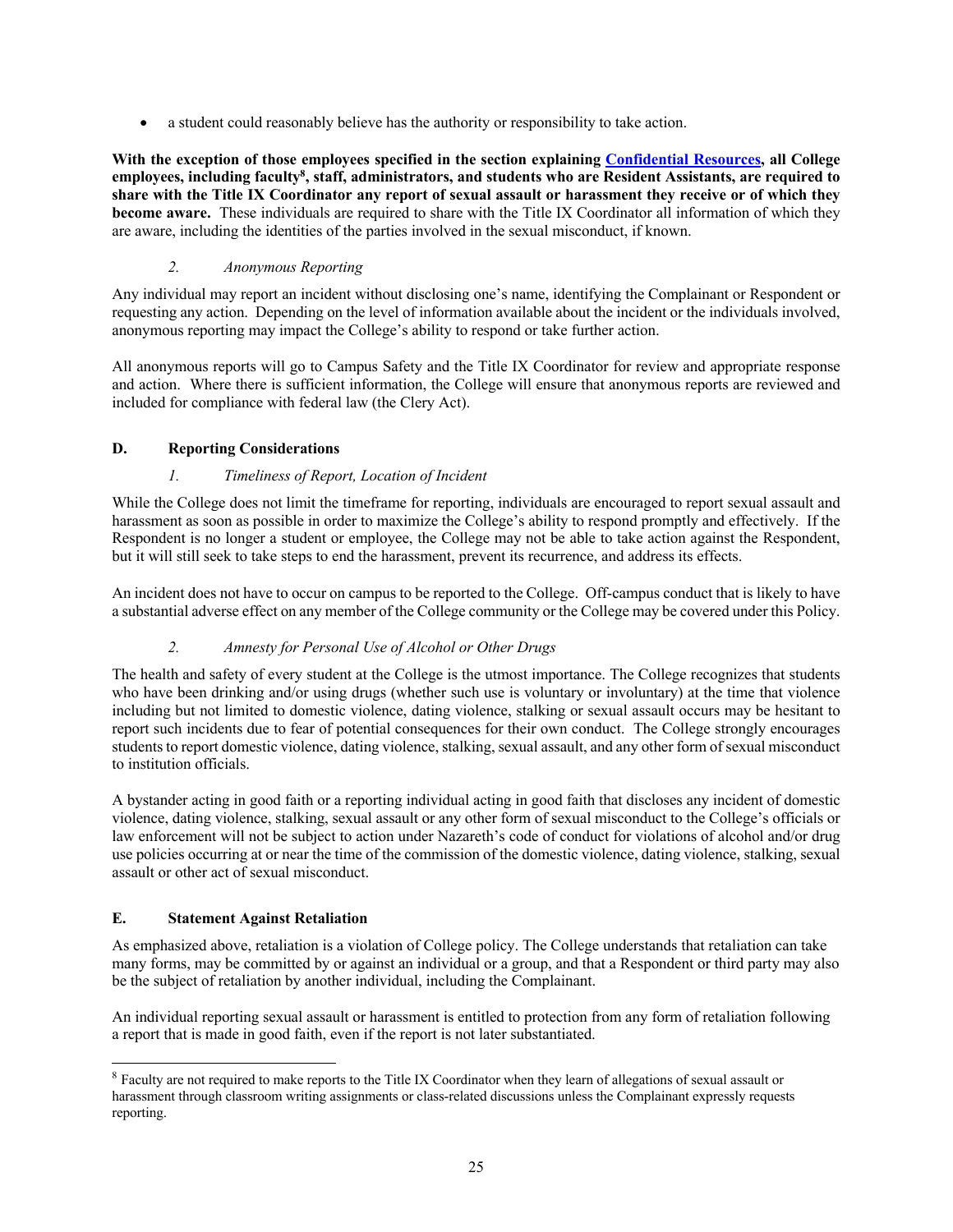# **F. False Reporting**

Given that a charge of sexual assault or harassment may have severe consequences, the College takes very seriously the truthfulness of information provided in support of an allegation of sexual misconduct.

A Complainant who is later found to have made a report that was intentionally false or made maliciously without regard for truth may be subject to disciplinary action. To be clear: this provision does not apply to reports made in good faith, even if the facts alleged in the report are not substantiated by an investigation or do not result in a finding of responsibility.

Similarly, a Respondent or witness who is later proven to have intentionally given false information during the course of an investigation or judicial action may be subject to disciplinary action.

#### **G. Reports Involving Minors**

The College's Protection of Minors Policy imposes an obligation on all members of the College community regardless of mandated reporter status—to report upon reasonable cause to suspect that a minor (a person under the age of 18) is a victim of child abuse, neglect or sexual harassment based on:

- information shared by the minor or any other individual; or
- personal observations or knowledge.

The duty to report is triggered by reasonable suspicion or belief. There is no requirement that there be actual evidence of abuse, nor should any individual seek to investigate the matter before reporting. The source of abuse does not need to be known in order to file a report. Any doubt as to whether or not to report should be resolved in favor of making the report to ensure that the appropriate professionals in child protective services can assess the report and evaluate the safety of the minor.

Please see the Protection of Minors Policy for reporting options and procedures.

#### **H. Take Back the Night and Other Public Awareness Events**

Public awareness events such as "Take Back the Night," the Clothesline Project, candlelight vigils, protests, "survivor speak outs" or other forums in which students disclose incidents of sexual violence are not considered notice to the College for purposes of triggering its obligation to investigate any particular incident(s) of sexual violence. Such events may, however, inform the need for campus-wide education and prevention efforts, and the College will provide information about students' Title IX rights at these events.

# **I. Timely Warnings**

If a report of misconduct discloses a serious or continuing threat to the Nazareth community, the College may issue a campus-wide timely warning (which can take different forms, including an email to campus) to protect the health or safety of the community.

Any such timely warning issued by the College will omit the name of the Complainant. The Complainant's name will not be released to the general public without the Complainant's express consent. In deciding whether to release the Respondent's name in a timely warning, the College will consider the need to release the name to make the timely warning effective.

#### **J. Broader Remedial Action Based on Reported Sexual Misconduct**

Because the College is under a continuing obligation to address the issue of sexual misconduct campus-wide, reports of sexual misconduct (including non-identifying reports) will prompt the College to consider broader remedial action, such as: increased monitoring, supervision, and/or security at locations where the reported sexual misconduct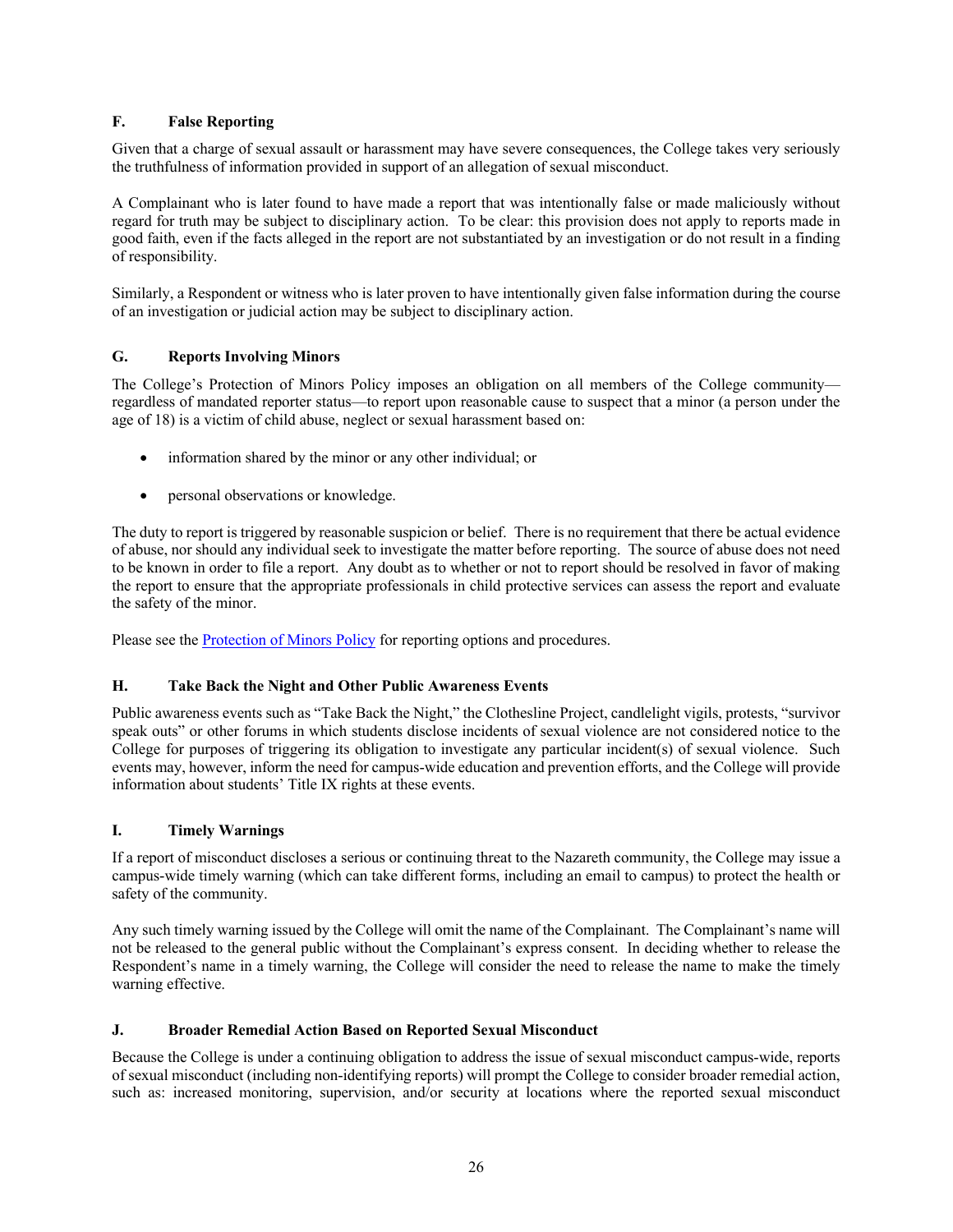occurred; increasing education and prevention efforts, including to targeted population groups; conducting climate assessments/victimization surveys; and/or revisiting its policies and practices.

#### **SECTION XI. INTERIM MEASURES**

Upon receipt of a report of sex discrimination or harassment, sexual harassment, sexual violence, stalking, domestic violence, dating violence, or sex- or gender-based harassment that does not involve conduct of a sexual nature, the College will evaluate and, in its discretion, impose reasonable and appropriate interim measures designed to eliminate the reported hostile environment and protect the parties involved. The College will maintain consistent contact with the parties to ensure that all safety and emotional and physical well-being concerns are being addressed. The College may impose interim measures regardless of whether formal disciplinary action is sought by the Complainant or the College. The College will implement interim measures promptly and at no cost to the parties.

A Complainant or Respondent may request separation or other protection, or the College may choose to impose interim measures at its discretion to ensure the safety of all parties, the broader College community, and/or the integrity of the investigative and/or resolution process. The College will maintain as confidential any accommodation(s) or protective measure(s) provided to Complainant to the extent that maintaining such confidentiality will not impair its ability to provide the accommodation(s) or protective measure(s).

All individuals are encouraged to report concerns about failure of another individual to abide by any restrictions imposed by an interim measure. The College will take immediate and responsive action to enforce a previously implemented measure.

Potential interim measures that may be applied to the Complainant and/or the Respondent include:

- access to counseling services and assistance in setting up an initial appointment, on and off campus;
- imposition of an on-campus "no contact" directive that requires the Respondent to leave an area immediately and without directly contacting the Complainant if the parties are both in the same public place;
- rescheduling of exams and assignments;
- providing alternative course completion options;
- changing class schedules, including the ability to transfer course sections or withdrawal from a course without penalty;
- changing work schedules or job assignments;
- changing a student's College-owned housing;
- assistance from College's support staff in completing housing relocation;
- limiting an individual's or organization's access to certain College facilities or activities pending resolution of the matter;
- voluntary leave of absence;
- providing an escort to ensure safe movement between classes and activities;
- providing medical services;
- providing academic support services, such as tutoring;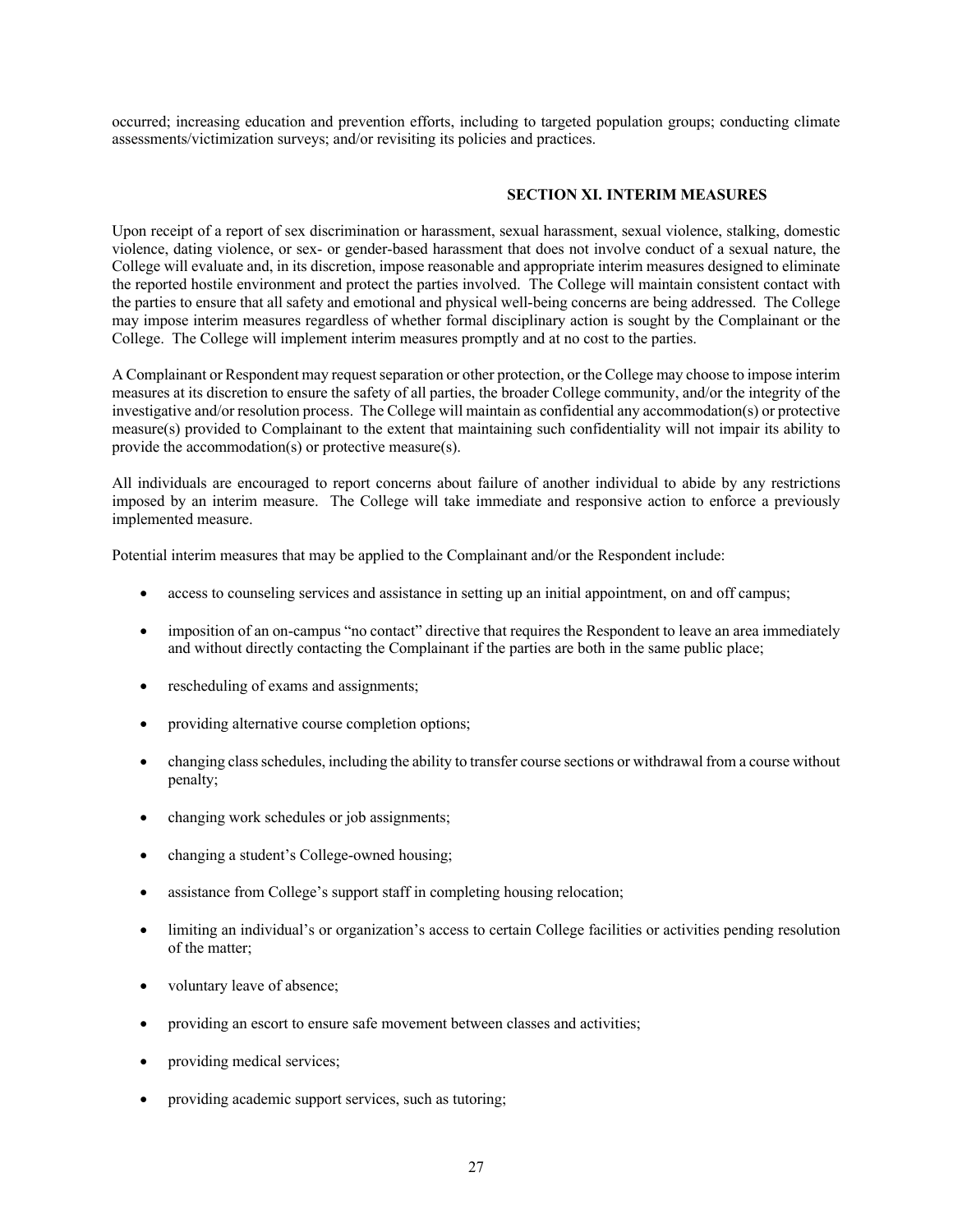- College-imposed leave or separation; and/or
- any other remedy that can be tailored to the involved individuals to achieve the goals of this Policy.

#### **A. Review of Certain Interim Measures**

With respect to no contact orders, changes to academic, housing, employment, and transportation arrangements in order to help ensure safety, prevent retaliation, and avoid an ongoing hostile environment, both parties shall, upon request, be afforded a prompt review, reasonable under the circumstances, of the need for and terms of such interim measure that directly affects the party, including potential modification, and shall be allowed to submit evidence in support of their request.

#### **B. Interim Suspensions**

If the Title IX Coordinator, in consultation with the Director of Campus Safety, decides at any point that the wellbeing of a student or of any member of the College's community is at stake, an interim suspension may be imposed on a Respondent who poses a continuing threat to the health and safety of the campus pending the outcome of the conduct process. This action assumes no determination of responsibility and the hearing will be held as soon as possible.

Both parties shall, upon request, be afforded a prompt review, reasonable under the circumstances, of the need for and terms of an interim suspension, including potential modification. Such requests shall be directed in writing to the Vice President for Community & Belonging, in writing within 24 hours of notice of the interim suspension. The request must include an explanation of the objection to the interim suspension, and may include evidence in support of the request. The written request will be provided to the other party, who will have the opportunity to respond to the request. In most instances, the response must be provided within 24 hours. Both parties will be notified of the College's decision as soon as possible. While this review is pending, the interim suspension shall remain in place.

Similarly, the College may impose leave on any employee or faculty member.

The terms of all such leaves shall be determined in the College's sole discretion.

#### **SECTION XII. PROCEDURES FOR THE RESOLUTION OF SEXUAL MISCONDUCT CHARGES AGAINST STUDENTS**

The following "Student Sexual Misconduct Resolution Procedures" are the student conduct procedures applicable to allegations of student sexual misconduct<sup>9</sup>. These procedures prevail to the extent that there is any conflict with the Student Handbook at Section IV of the Student Conduct Code, Statement of the Conduct Code, Disciplinary Sanctions and Conduct Hearing Procedures ("Student Conduct Procedures").

The resolution process described in this Policy is based on the following premises: first, the aim of student conduct is to promote the welfare of students who participate in the process, and second, the goal is not just to punish offenders or deter potential violators.

All individuals involved in these procedures are annually trained and/or have experience in handling sexual violence complaints and in the operation of the College's conduct process.

When the College receives a report of sexual misconduct to which it has decided it must respond through an investigation (certain exceptions and alternate paths described below), it is irrelevant whether a Complainant decides to make a report to law enforcement. In the event that a Complainant makes a report to law enforcement, Nazareth

<sup>9</sup> The policies and processes applicable to faculty and staff are found in the Faculty Manual and Staff Personnel Policy Manual.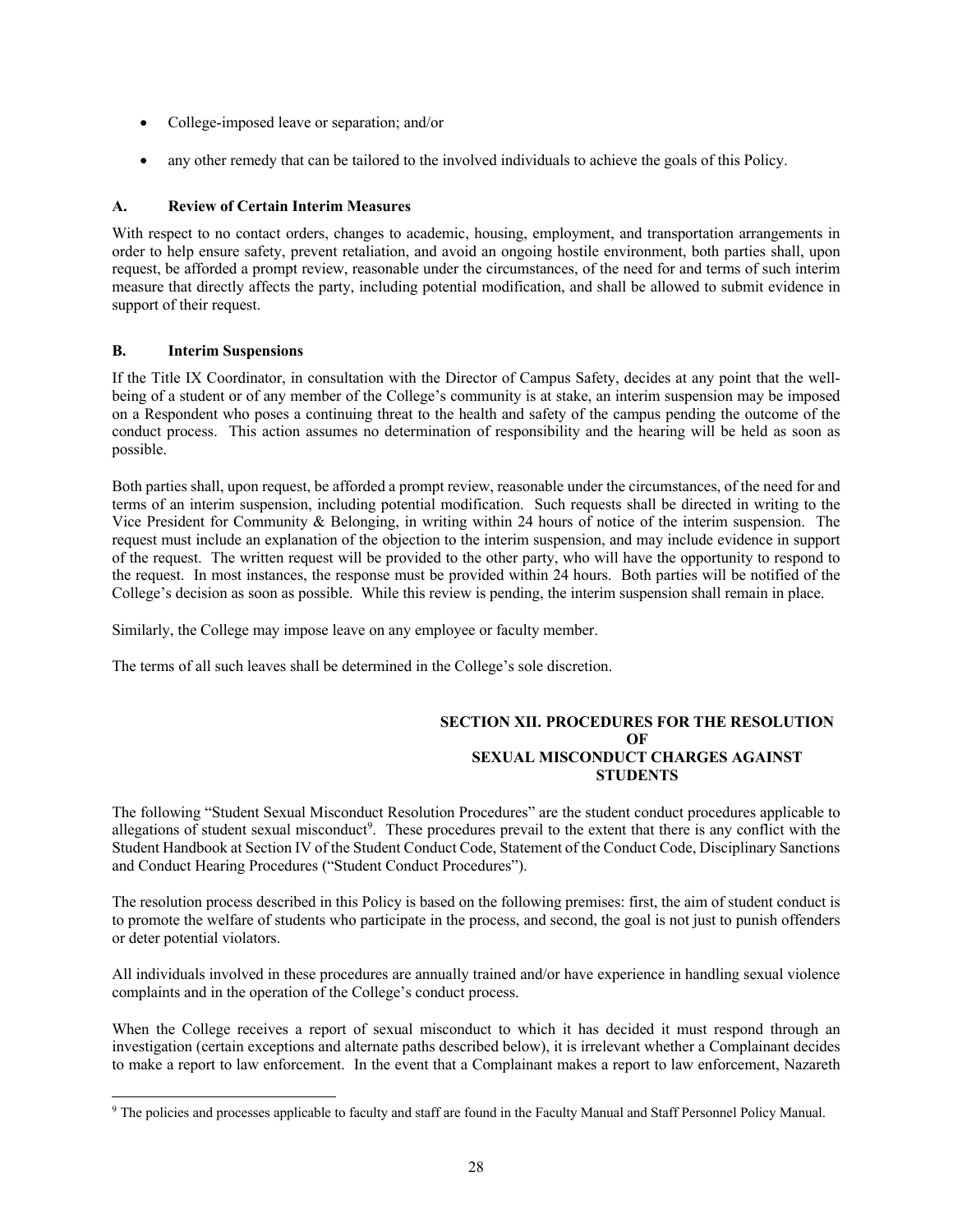must continue its independent investigation while law enforcement's investigation proceeds. However, the College and law enforcement will coordinate their investigations, including sharing information to the extent it is prudent and feasible.

# **A. Initial Assessment to Evaluate Appropriate Interim Measures and Procedural Options**

When the College receives a report of alleged sexual misconduct, the Title IX Coordinator (or designee) will make an initial assessment of any risk of harm to individuals or to the campus community and will take necessary action to address those risks. These steps may include interim protective measures to provide for the safety of the individual and the campus community. As necessary, one or more additional campus officials (including but not limited to a Deputy Title IX Coordinator, the Director of Campus Safety, the Vice President for Community & Belonging, and/or Assistant Director of Counseling Services) may also be included in the initial assessment or in evaluating information gathered in the initial assessment. In certain cases, the Title IX Coordinator may convene the College's Behavior Intervention Team to participate in evaluating information gathered in the initial assessment.

The first step of the assessment will usually be a preliminary meeting between the Title IX Coordinator and the Complainant. The purpose of the preliminary meeting is to:

- assess the nature and circumstances of the allegation:
- address the immediate physical safety and emotional well-being of the Complainant;
- notify the Complainant of the right to contact law enforcement (or not) and seek medical treatment;
- notify the Complainant of the importance of preservation of evidence;
- provide the Complainant with information about on- and off-campus resources;
- notify the Complainant that the institution can provide assistance in initiating legal proceedings in family court or civil court;
- notify the Complainant of the range of interim accommodations and responses;
- provide the Complainant with an explanation of the procedural options;
- assess for pattern evidence or other similar conduct by Respondent;
- enter the report into the College's daily crime log;
- assess the reported conduct for the need for a timely warning under the Clery Act;
- discuss the Complainant's expressed preference for the manner of resolution and any barriers to proceeding; and
- explain the College's policy prohibiting retaliation.

After this assessment, the Title IX Coordinator may direct that an investigation continue depending on a variety of factors, such as the Complainant's wish to pursue disciplinary action, the risk posed to any individual or the campus community by not proceeding, and the nature of the allegation. Where possible, the College will seek action consistent with the Complainant's expressed preference for the manner of resolution.

The Title IX Coordinator will continue to evaluate the need for interim measures to protect or support the parties to the process and any involved third parties on an ongoing basis.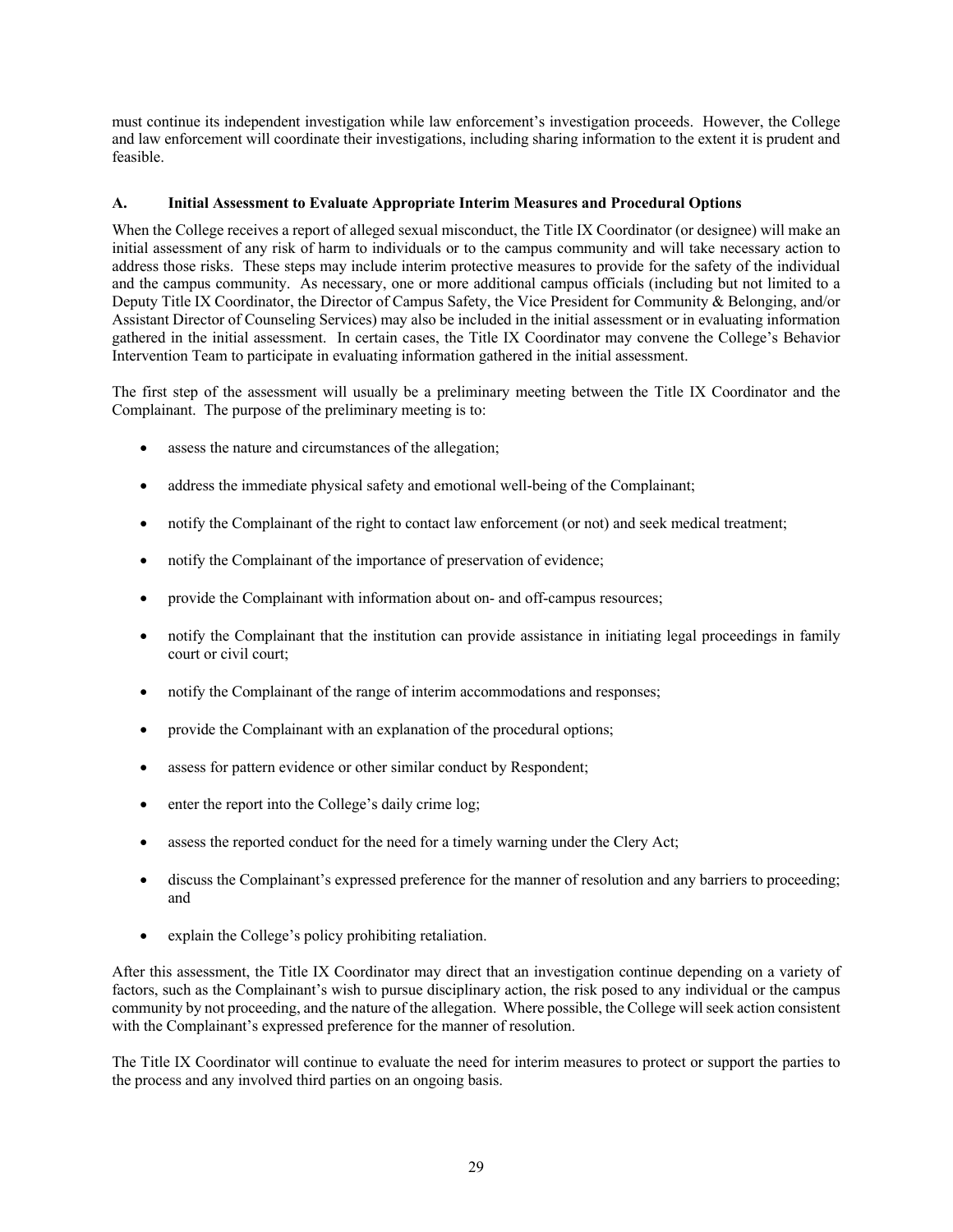#### **B. Weighing a Request for Confidentiality**

If a Complainant who makes a report to the College wishes to maintain confidentiality during an investigation or requests that no investigation into a particular incident be conducted or disciplinary action taken, the College must weigh that request against the College's obligation to provide a safe, non-discriminatory environment for all students, including the Complainant. A Complainant's request for confidentiality often will limit the College's ability to meaningfully investigate the incident and pursue disciplinary action against the Respondent(s). There are times when the College may not be able to honor a Complainant's request for confidentiality in order to provide a safe, nondiscriminatory environment for all community members and to remain true to principles of fundamental fairness that require notice and an opportunity to respond before action is taken against a Respondent.

The Title IX Coordinator and a Deputy Title IX Coordinator will evaluate requests for confidentiality by considering a range of factors, including the following:

- the increased risk that the Respondent will commit additional acts of sexual or other violence, such as:
	- o whether there have been other sexual violence complaints about the same Respondent;
	- o whether the Respondent has a history of arrests or records from a prior school indicating a history of violence; and
	- o whether the Respondent threatened further sexual violence or other violence against the Complainant or others;
- whether the sexual violence was committed by multiple perpetrators;
- whether the sexual violence was perpetrated with a weapon or force;
- whether the Complainant is a minor;
- whether the College possesses other means to obtain relevant evidence of the sexual violence (*e.g.*, security cameras or personnel, physical evidence); and
- whether the Complainant's report reveals a pattern of perpetration (*e.g*., via illicit use of drugs or alcohol) at a given location or by a particular group.<sup>10</sup>

The presence of one or more of these factors could lead the College to investigate and, if deemed necessary, pursue disciplinary action in the absence of a participating Complainant. If none of these factors is present, the College will likely respect the reporting student's request for confidentiality.

If the College determines that it cannot maintain a Complainant's confidentiality, it will notify the Complainant prior to commencing any investigation, and will—to the extent possible—only share information with people responsible for handling the College's response. Alternatively, the course of action may include steps to limit the effects of the alleged misconduct and prevent its recurrence that do not involve formal disciplinary action against a Respondent or revealing the identity of the Complainant.

In the event that the College proceeds with an investigation and is unable to maintain confidentiality, the College will continue to evaluate methods and measures to protect the reporting student from retaliation or harm. Retaliation against the reporting student(s), whether by students or College employees, will not be tolerated.

The College will also:

<sup>&</sup>lt;sup>10</sup> This list of factors is recommended by the White House Task Force to Protect Students from Sexual Assault, April 2014 and Article 129-B of the New York Education Law section 6446(1)(d).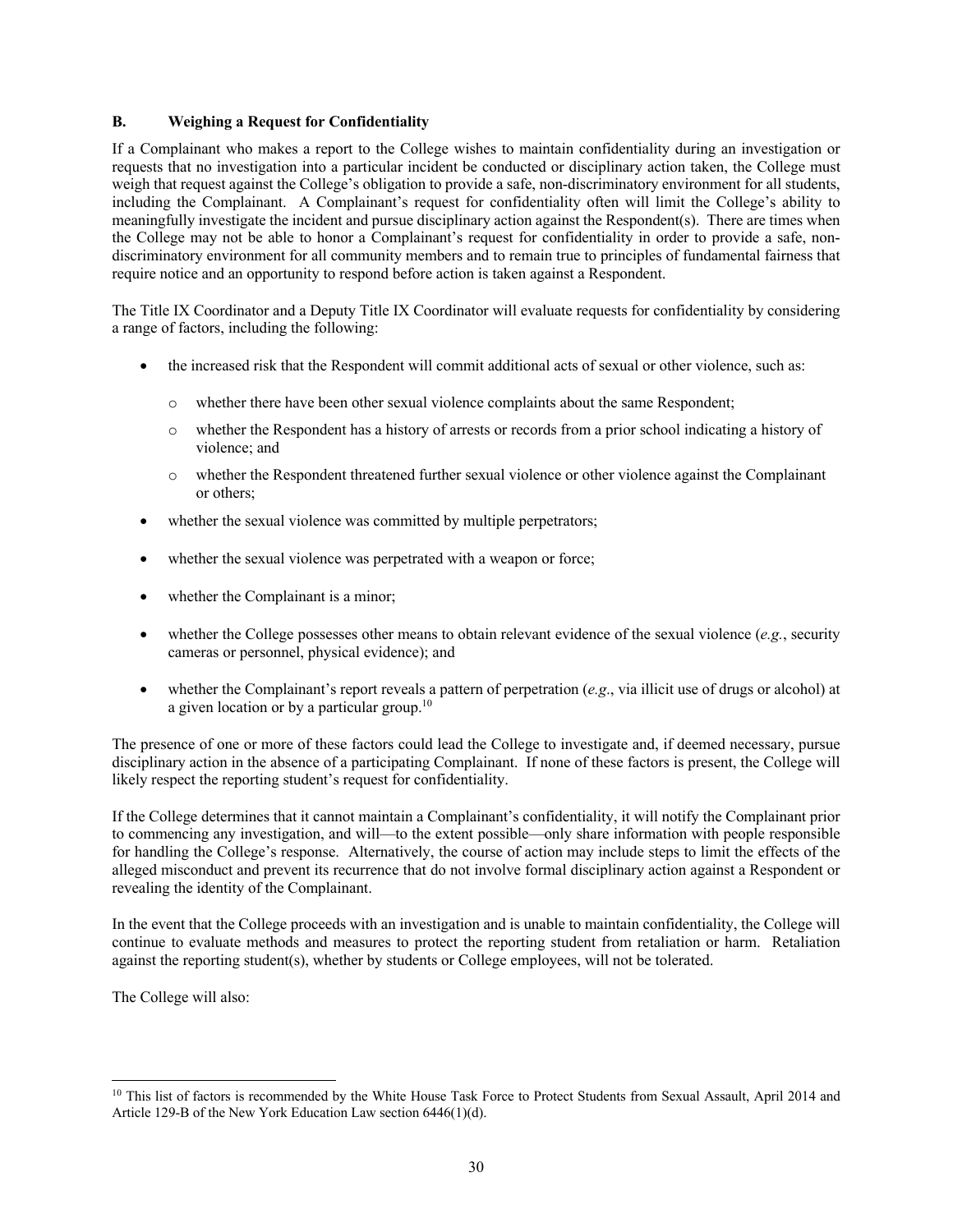- assist the reporting individual in accessing other available advocacy support, academic support, counseling, disability, health or mental health services, and legal assistance both on and off campus;
- provide other security and support, which could include issuing a no-contact order, helping arrange a change of living or working arrangements or course schedules (including for the Respondent pending the outcome of an investigation) or adjustments for assignments or tests; and
- inform the reporting student of their right to report a crime to campus or local law enforcement and provide them with assistance if they wish to do so.

The College may not require a Complainant to participate in any investigation or disciplinary proceeding; however, the Complainant's refusal to participate will limit the College's ability to fully investigate the matter and determine whether a violation of this Policy has occurred.

If the College determines that it can respect a Complainant's request for confidentiality, the College will also take immediate action as necessary to protect and assist the Complainant. Such protection and assistance could include: issuing a no contact order, helping arrange a change of living or working arrangements or course schedules (including for the Respondent pending the outcome of an investigation) or adjustments for assignments or tests. The College will also assist the Complainant in accessing other available advocacy support, academic support, counseling, disability, health or mental health services, and legal assistance both on and off campus.

# **C. Evaluation of Response Options**

When the Title IX Coordinator concludes that the alleged conduct falls within the scope of this Policy and the College's hearing process or disciplinary action may be appropriate, the College will initiate an investigation (see Section XII.D below).

When the Title IX Coordinator concludes that a more appropriate course of action is a non-hearing approach designed to eliminate the hostile environment, the Title IX Coordinator will evaluate potential responses and discuss them with the Complainant. This may include interim measures designed to reduce the burden on the Complainant (see Section XI of this Policy), or possibly remedies for the community, such as targeted or broad-based educational programming or training, direct communication with the Respondent by the Complainant, communication with the Respondent by the Title IX Coordinator or another administrator or other forms of restorative justice. Depending on the form of response used, it may be possible for a Complainant to maintain anonymity.

When the Title IX Coordinator concludes that the alleged conduct does not fall within the scope of this Policy, the matter will be referred to the appropriate office for further consideration or otherwise addressed with the Complainant. The determination regarding next steps will be communicated to the Complainant in writing. A Respondent will be notified when the College seeks action that would impact a Respondent, such as protective measures that restrict the Respondent's movement on campus or the initiation of an investigation. Even if the complaint resolution process is not pursued, the College will have the discretion to require the Respondent to participate in remedial measures that ensure sufficient education and counseling related to the College's policies.

# **D. Investigation**

The College's investigation is designed to provide a fair and reliable gathering of the facts. Information gathered during the investigation will be used to evaluate the responsibility of the Respondent, provide for the safety of the Complainant and the campus community, and impose (additional) remedies as deemed necessary to address the effects of the alleged conduct.

# *1. Investigators*

The Title IX Coordinator will determine who will serve as investigator(s) and supervises the investigation. In most instances, the investigations will be conducted by a Campus Safety Investigator. When deemed appropriate, the investigator may be a different Nazareth employee, an external investigator engaged to assist the College in its factgathering or a team of investigators that pairs an external investigator with a Nazareth employee. All investigators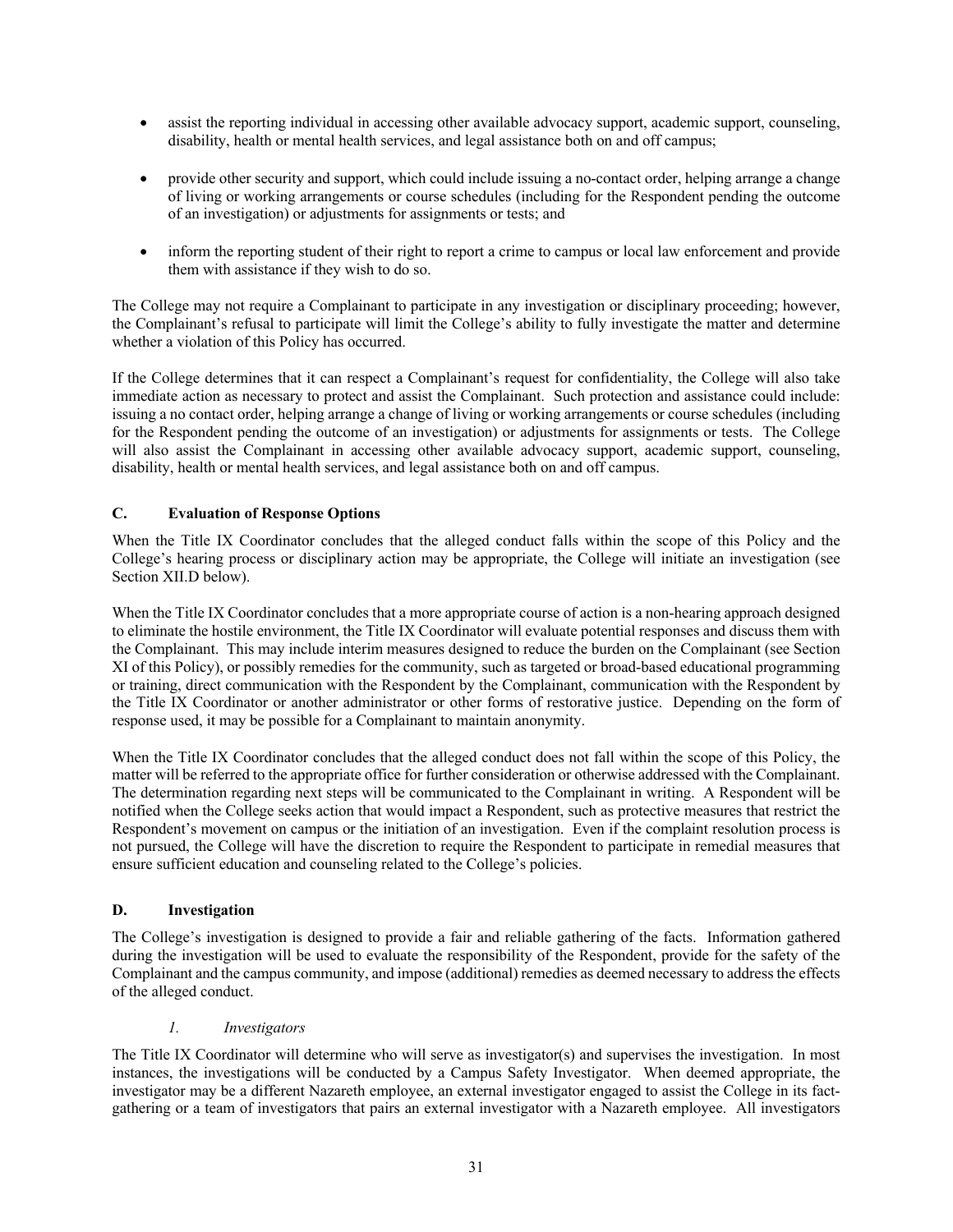must have specific training and experience investigating allegations of sexual misconduct. Any investigator chosen to conduct the investigation must be impartial and free of any conflict of interest.

The investigator(s) will conduct the investigation in a manner appropriate in light of the circumstances of the case, which will typically include interviews with the Complainant, the Respondent, and any witnesses. The interviews will be supplemented by the gathering of any physical, documentary, and other evidence, as appropriate and available. The investigator(s) will decide which individuals to interview. The Title IX Coordinator may also direct that additional interviews be conducted. As part of the investigation, the College will provide an opportunity for the parties to suggest witnesses and present other evidence. The investigation will be conducted with the goal of being thorough, impartial, and fair; all individuals will be treated with appropriate sensitivity and respect.

The investigation will be conducted in a manner that is respectful of individual privacy concerns. To be clear, however, confidentiality cannot be promised during an investigation because, for example, it may be necessary for a number of individuals to participate in discussions regarding accommodations and interim measures, and for the investigator(s) to speak with witnesses.

# *2. Investigative Report*

At the conclusion of the investigation, the investigator(s) will prepare a report setting forth the facts gathered and an evaluation of the reliability of the information presented. The College will share the report with the Complainant and Respondent, and each party will have the opportunity to prepare and submit a written response. Before the parties access the investigative report, the Title IX Coordinator (or designee) will review the report and appended materials to determine whether any information contained therein is relevant and material to the determination of the charged violations of this Policy given the nature of the allegation(s). The Title IX Coordinator (or designee) may redact information that is: irrelevant; more prejudicial to a party or witness than relevant to a determination of a Policy violation; an unwarranted invasion of an individual's privacy; immaterial; a statement of personal opinion rather than direct observations or reasonable inferences from the facts; and statements as to general reputation for any character trait, including honesty.

The investigator(s) may find it necessary to follow up on information provided in a written response submitted by any party and supplement their prior report accordingly. All of these written submissions and all information gathered during the investigation will collectively be considered the investigative report. Upon receipt of the investigative report, the College will notify all parties that the investigation is complete and provide information about next steps in the process.

# **E. Determination After Investigation**

Following the conclusion of the investigation, the Title IX Coordinator (or designee) will review the investigative report and determine whether there is sufficient cause to believe that the alleged sexual misconduct may have occurred, warranting further review of the matter. If so, the Title IX Coordinator (or designee), will prepare a notice of charge(s) based on information contained in the investigative report.

If the Title IX Coordinator or designee determines that there is not sufficient cause to believe the alleged sexual misconduct may have occurred or that the alleged misconduct does not fall within the scope of this Policy, the Title IX Coordinator will issue a notice informing the parties of this determination.

# **F. Notice of Charge**

When a Notice of Charge is issued, it will be delivered to the parties, to proceed with the case through one of the methods described further in Section XII.G below.

At least seven (7) business days before the scheduled hearing date, a written or electronic notice including the following information shall be sent or given to the parties:

the date, time, location, and type of hearing;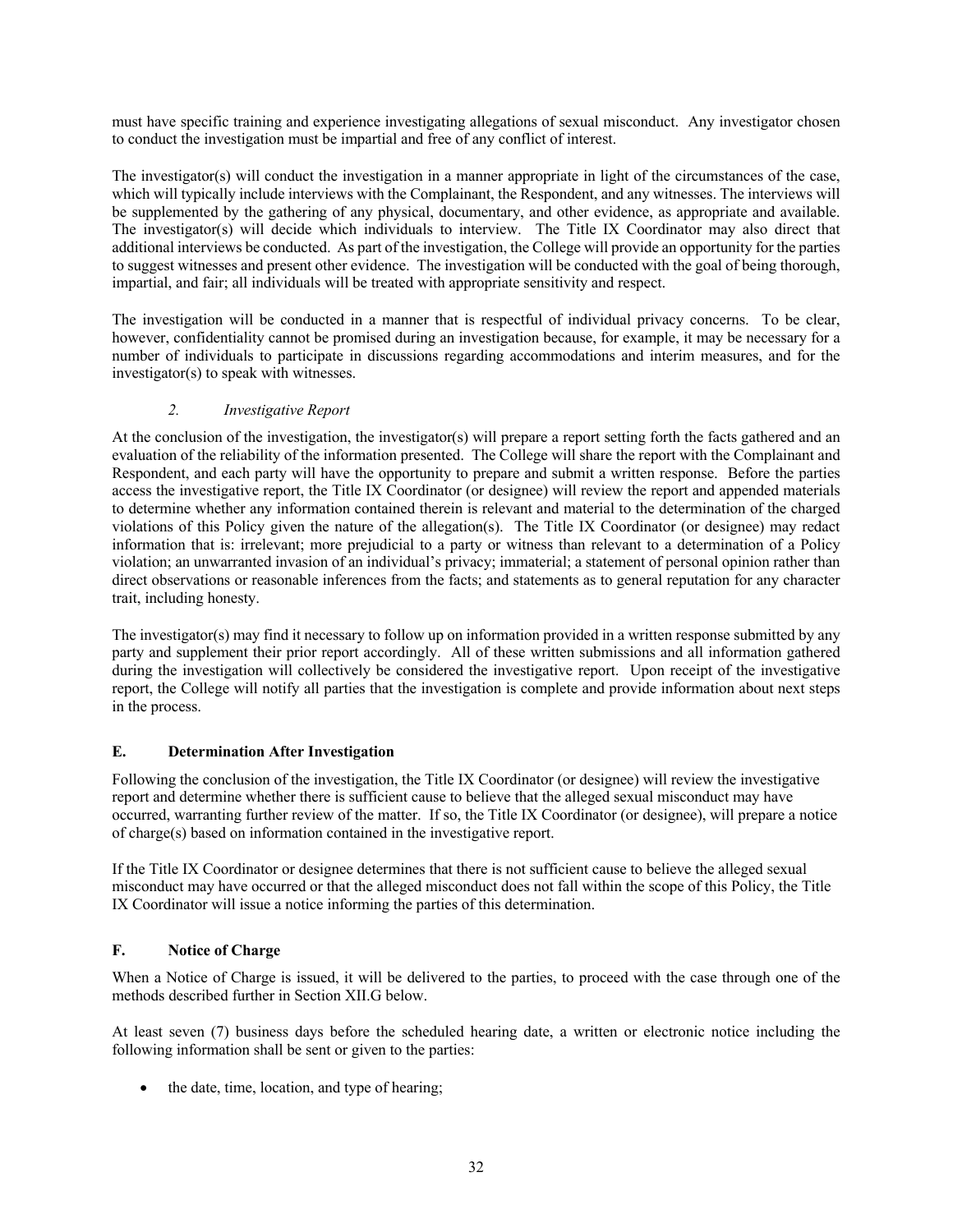- a brief factual summary of the conduct alleged to have violated the Policy, including date, time, and location;
- the specific Policy provision(s) at issue;
- possible sanctions associated with a finding of responsibility for the alleged Policy violation(s); and
- the composition of the hearing board, if any, empaneled by the Title IX Coordinator (for a formal hearing) or the identities of the designated decision-maker(s) (for an administrative hearing)

Each party has the right to request that the Title IX Coordinator remove a member of the Hearing Board or a decisionmaker(s), whichever is applicable given the type of hearing, based on reasonable and articulable grounds of bias, conflict of interest or an inability to be fair and impartial. This challenge must be raised in writing within two (2) business days of receipt of the notice of hearing. The Title IX Coordinator, will determine whether to remove the panelist or decision-maker(s).

Similarly, each party may request that someone other than the Title IX Coordinator oversee the investigation and hearing process based on reasonable and articulable grounds of bias, conflict of interest or an inability to be fair and impartial. Any such request should be submitted in writing to the Vice President for Community & Belonging as soon as a party becomes aware of any such grounds for removal.

The Notice of Charge(s) will attach a copy of this Policy or include a web link to this Policy.

Note that students may be accountable for additional violations discovered through the hearing process and not part of the initial notice of charges. There will be a separate investigation and, if applicable, hearing for any additional violations that result in additional charges.

#### **G. Disciplinary Hearings: Formal and Administrative Student Sexual Misconduct Hearings**

Generally, student sexual misconduct cases are resolved through administrative or formal hearing processes overseen by the Title IX Coordinator or his or her designee. The Title IX Coordinator (or designee) convenes and presides over administrative hearings. The Title IX Coordinator (or designee) attends formal hearings as chair, serving as a process and policy advisor to the Hearing Board.

In all cases, charges are brought by the College against a student accused of a policy violation; in many cases, the College is in fact the only identifiable injured party. However, there are cases in which there is an identifiable Complainant other than the College. When the complaint relates to an alleged act of misconduct that violates the physical and/or mental welfare of an individual, the Complainant can expect the College's student conduct process will respond in a caring, sensitive, and supportive manner allowing the Complainant to utilize the conduct process unimpeded while ensuring the rights afforded to the Respondent(s).

The Complainant is entitled, regardless of the outcome or stage of an internal hearing, to file a criminal complaint with law enforcement.

#### *1. Parties' Rights*

Parties to a sexual misconduct proceeding are entitled to the following:

- To be treated with dignity, respect, and compassion by all persons involved in the disciplinary process.
- Information regarding the College's sexual misconduct resolution process.
- Information about accessing support services on and off campus.
- Freedom from intimidation and harassment throughout this process.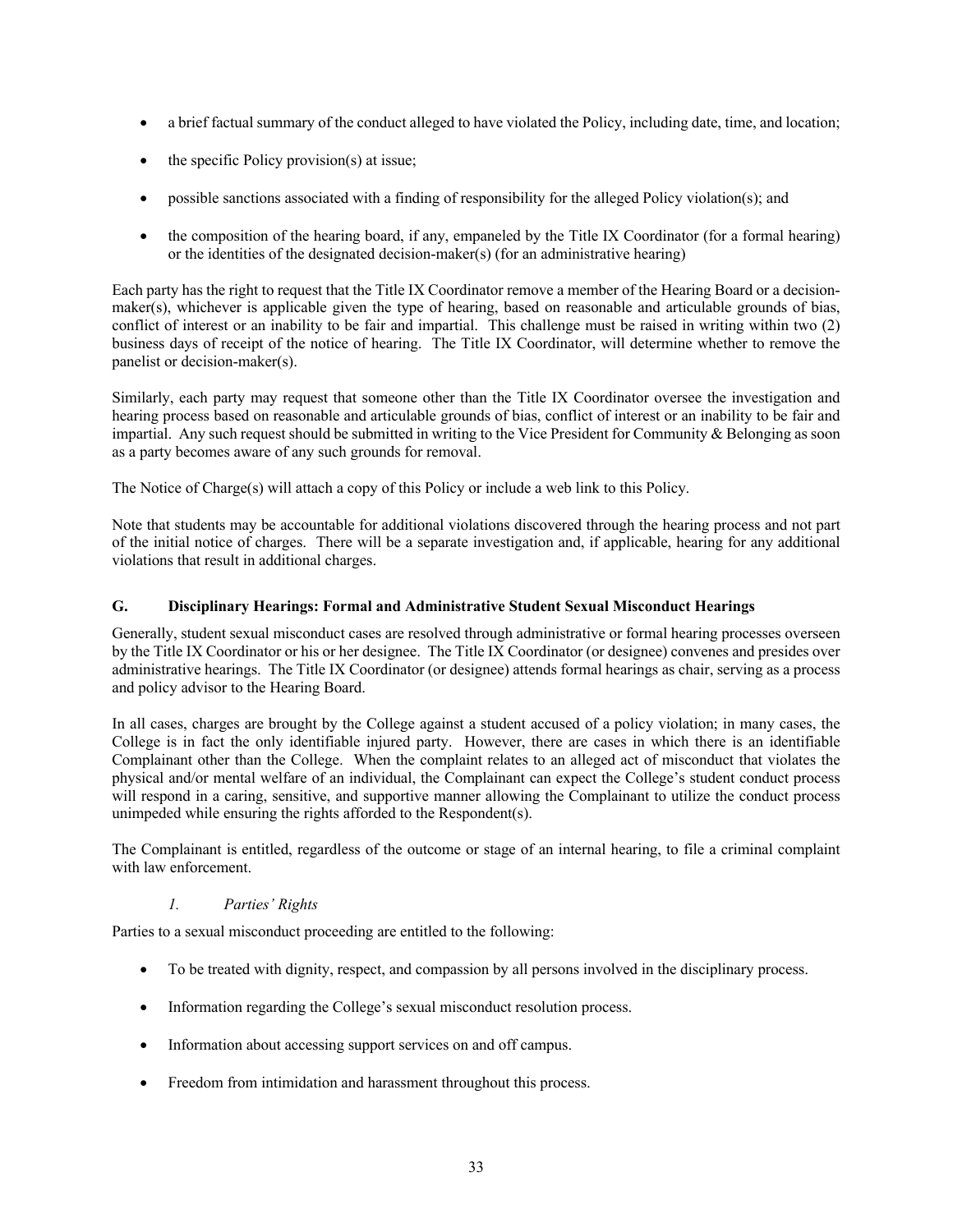- Timely, similar access to information and documents to be used at the hearing, including any investigative report.
- Discuss and share information related to the complaint with others that may support them or assist them in presenting their case.
- To separate hearing rooms (connected by telephonic/electronic means) in order to allow full participation of the parties while at the same time avoiding any re-traumatization, undue embarrassment or intimidation. Where a party does not conduct themselves in a proper civil and respectful manner and/or disrespects or obstructs the hearing process, the Chair of the Hearing Board will issue a warning. If the disrespectful and/or obstructive behavior persists, the party will be dismissed and the individual will later be provided an opportunity to listen to the recording of testimony.
- To be accompanied at the hearing and any related meeting or proceeding by an advisor of choice. An advisor is any individual who provides a party support, guidance or advice. The advisor may confer with and assist the party, but may not speak for the party as an advocate or directly address the Investigator/Student Conduct Hearing Board/Title IX Coordinator, the other party(ies) or witnesses through questions or otherwise. Parties should identify their advisor of choice at the earliest opportunity during the process by sending the Title IX Coordinator their advisor's name and, if the party desires that the advisor be included on investigation- and/or hearing-related communications, their advisor's contact information.
- The right not to answer any questions asked during the hearing. However, the Student Conduct Hearing Board may draw inferences from and consider as part of deliberations silence or refusal to participate in the context of all information presented.
- To learn of the decision of the Hearing Board at the same time and in the same manner as the other party.
- Privacy throughout the student conduct process in relation to campus and other media, and in relation to all other involved parties. In this regard, while parties are permitted to disclose or discuss the outcome of the process, the College encourages parties to refrain from speaking publicly about the result of student conduct cases.
- In instances where the Respondent(s) is found responsible, the opportunity to provide an impact statement to the Title IX Coordinator prior to a sanction determination. Such statement (either written or an oral synopsis delivered by the Title IX Coordinator) will become part of the case record/file and shared with anyone charged with determining sanctions, as well as anyone reviewing the case on appeal.
- To be advised in writing of the appropriate procedures for requesting an appeal. The notice will be included with the written decision sent to the parties. A party submitting an appeal may request an opportunity to listen to a copy of the recording of the hearing by submitting a written request to the Title IX Coordinator. This request must be made within the timeframes identified for appeals. The recording will then be made available to the party in the company of a College employee, and in a location identified by the Title IX Coordinator. The recording will be accessible to any person determining the outcome of the appeal.

# *2. Student Sexual Misconduct Hearings*

The Title IX Coordinator may independently hear and resolve a complaint or may empanel a Student Conduct Hearing Board composed of members of the faculty, staff, and/or the student body to resolve a complaint. Cases heard by a Student Conduct Hearing Board are convened by the Title IX Coordinator, who oversees all related activities. The Title IX Coordinator will ensure that Board Members represent the faculty, staff, and/or student populations of the College. In rare circumstances when the Title IX Coordinator is unavailable or ineligible due to, for example, a conflict of interest, the Title IX Coordinator will appoint a substitute to convene and oversee the hearing board process.

The Title IX Coordinator (or designee) will be the non-voting chair of all hearings, serving as a process and policy advisor to the Hearing Board.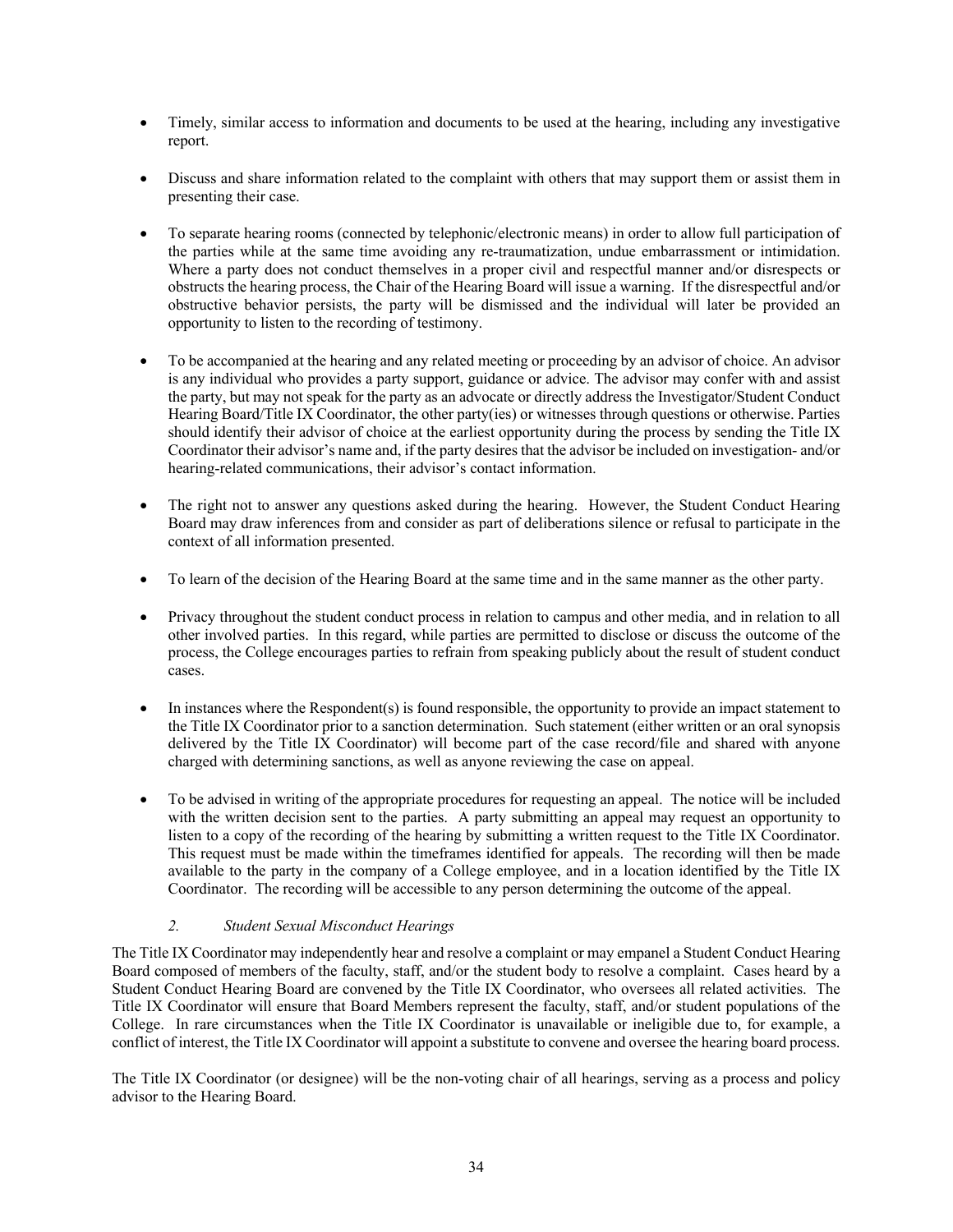The Nazareth College Student Conduct process is not a court of law, nor is it intended to be, and legal rules of evidence and procedure do not apply. With guidance from the Title IX Coordinator, the Hearing Board will determine in its sole discretion who will appear before the Hearing Board and what information will be provided, which will be guided by principles of fundamental relevance and fairness.

All procedural questions will be decided in the sole discretion of the Hearing Board, in consultation with the Title IX Coordinator, as deemed necessary. It may decide to adjourn the hearing for a reasonable period of time. The Hearing Board will accommodate concerns for the personal safety, well-being, and/or fears of confrontation of the Complainant, Respondent, and/or witnesses during the hearing by providing separate facilities and/or permitting participation via appropriate technology to allow the testimony while not depriving the Respondent of access to information. In matters involving more than one Respondent, the Hearing Board may permit hearings concerning each Respondent to be conducted separately or simultaneously.

College officials' individualized assessments of each matter may require additional safety and security measures to be employed. For example, in order to minimize risk, the Title IX Coordinator, and/or Hearing Board may determine that it is necessary to conduct hearings at off-campus locations, limit personal items or bags that may be brought into the hearing (all may be subject to search before entering) or the use of electronic wands and any additional related safety precautions as identified and recommended to the Vice President for Community & Belonging by the Campus Safety Director. The parties will be notified of these conditions by the Title IX Coordinator and/or Campus Safety Director, either directly or through the use of electronic means or mail.

# a. Formal Hearings

The Formal Student Sexual Misconduct Hearing process shall include the following, some of which may be modified based on whether one or both parties request to be separate from the other party(ies) during the hearing:

- Prior to a formal hearing, the Complainant and Respondent, will have similar access to information and documents to be used at the hearing, including any investigative report.
- The Title IX Coordinator, Hearing Board members, the Respondent and/or the Complainant may request that any person be called to be questioned as a witness.
	- o Party requests for witnesses must be submitted in writing to the Title IX Coordinator within three (3) business days of being notified of the charges. Exceptions to this timeline will only be made when there are extenuating circumstances preventing the names of witnesses to be submitted in timely fashion.
	- $\circ$  If any proposed witness was not identified to the investigator(s) or Title IX Coordinator during the investigation, then the individual requesting such witness must explain why that person was not identified. The hearing may be postponed to permit the investigator to meet with the proposed witness and alter the investigative report accordingly.
	- o The Title IX Coordinator may elect not to grant witness requests when it is determined that a specific witness is not likely to provide relevant evidence, or the testimony provided will be cumulative or duplicative. The Title IX Coordinator may call other witnesses s/he or the Hearing Board deems appropriate.
- The Title IX Coordinator will serve as the Chair of the Board. The Chair will call the hearing to order, and will first explain the hearing process and provide an opportunity for all parties to ask procedural questions prior to initial statements and the presentation of information.
- The Chair shall read the charges brought against the Respondent by the College.
- The parties shall be informed that the hearing is being recorded. The recording is the sole official verbatim record of the hearing and is the property of the College. No other recordings of the hearing are allowed.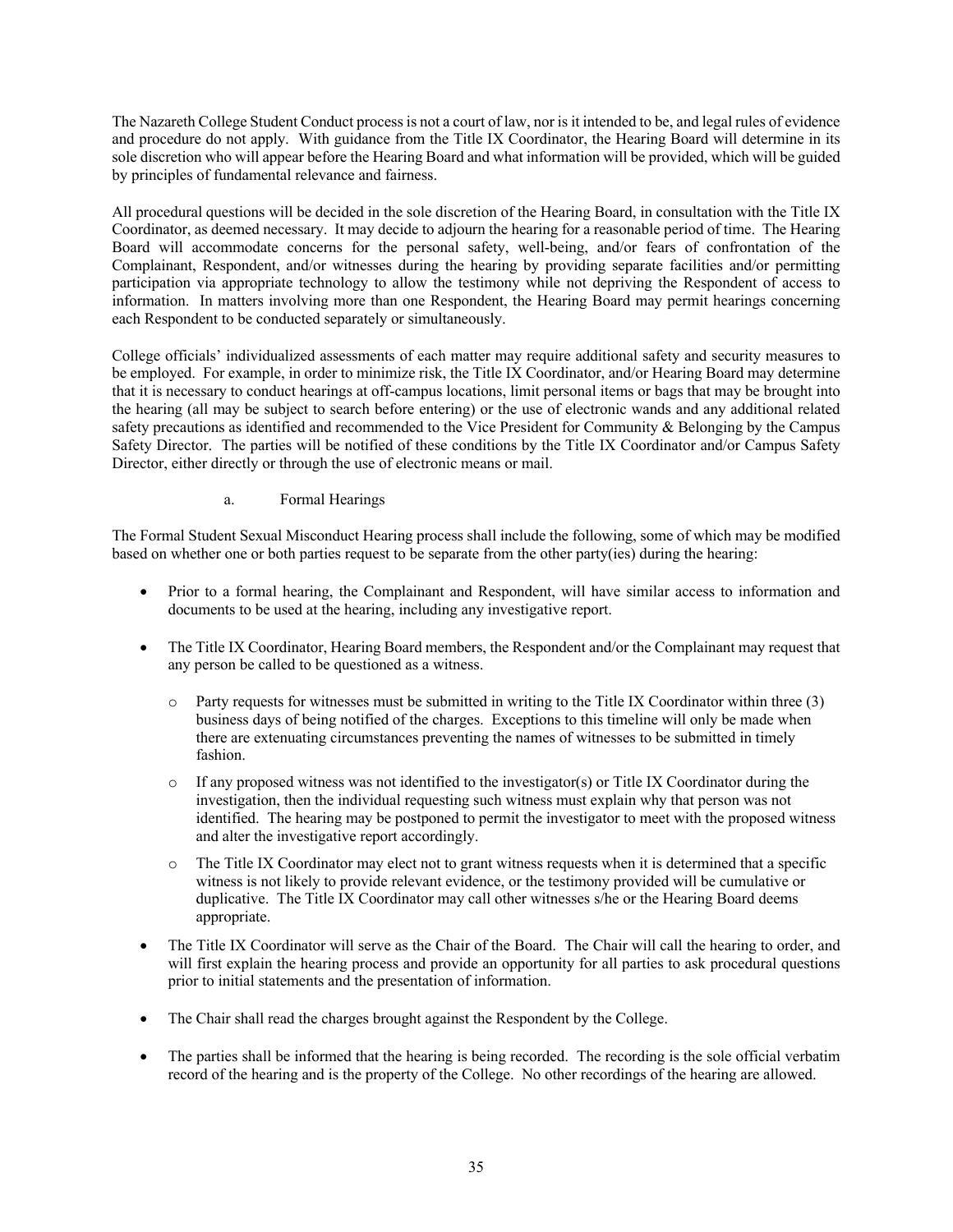- The Chair will provide a brief opening statement summarizing the investigation. The opening statement should focus on the areas of agreement and disagreement in order to assist the members of the Hearing Board in prioritizing areas of inquiry.
- The Chair will advise the parties that only members of the Hearing Board may ask questions of any person testifying. It is the responsibility of the members of the Hearing Board to ensure that they have sought and probed all information necessary to make an informed decision. Thus, the Hearing Board members may play an active role in questioning both parties and witnesses involved in the case. At times, the members of the Hearing Board may need to ask difficult or sensitive questions in order to understand areas of factual dispute or gain a full understanding of the context. However, the Respondent and the Complainant shall each be given the opportunity to request that the Hearing Board ask additional questions of the parties and witnesses. The parties may not personally question or cross-examine each other during a hearing.
- The parties will then be asked to meet separately with the Hearing Board for questions, and the party that is not present will be given the opportunity to listen to this meeting through an open telephone line or other type of technology that results in live broadcast of the meeting.
- The Complainant may make a brief statement. The Board may pose questions to the Complainant. The Respondent is encouraged to compile a written list of questions to pose to the Complainant. The list will be provided to the members of the Hearing Board, who will determine the relevance of the questions and will ask the Complainant those questions deemed relevant and appropriate.
- After the Hearing Board has concluded its meeting with the Complainant, the Board will meet with the Respondent. The Respondent may make a brief statement, which provides the opportunity to answer the charges, refute, explain or offer any additional information that might be helpful in resolving the case. The Board may pose questions to the Respondent. The Complainant is encouraged to compile a written list of questions to pose to the Respondent. The list will be provided to the members of the Hearing Board, who will determine the relevance of the questions and will ask the Respondent those questions deemed relevant and appropriate.
- The Hearing Board will then meet with each witness separately, and the parties will be given the opportunity to listen to this meeting through an open telephone line or other type of technology that results in live broadcast of the meeting. Each witness will be permitted to give a brief statement but need not do so. The Board will question each witness. The Complainant or Respondent may present a list of written questions to the members of the Hearing Board, who will determine the relevance of the questions and will pose to the witness any questions deemed relevant.
- At the conclusion of the meetings with all witnesses, the Complainant and Respondent will each be given the opportunity to separately give a brief closing statement.
- The Hearing Board will apply a clear and convincing standard during its deliberations. The clear and convincing standard of proof is met when the evidence demonstrates that an allegation is substantially more likely than not to be true. The evidence must be clear, unequivocal, satisfactory, and convincing.

Admission and use of prior sexual history and/or pattern evidence at a formal student sexual misconduct hearing is evaluated as follows:

- **Prior sexual history of a Complainant.** The parties have the right to exclude their own prior sexual history with persons other than the other party or parties to the proceeding. Where there is a current or ongoing relationship between the parties, and the Respondent alleges consent, the prior sexual history between the parties may be relevant to assess the manner and nature of communications between the parties. The mere fact of a current or previous dating or sexual relationship, by itself, is not sufficient to constitute consent.
- **Pattern evidence by a Respondent.** Where there is evidence of a pattern or conduct similar in nature by the Respondent, either prior to or subsequent to the conduct in question, this information may be deemed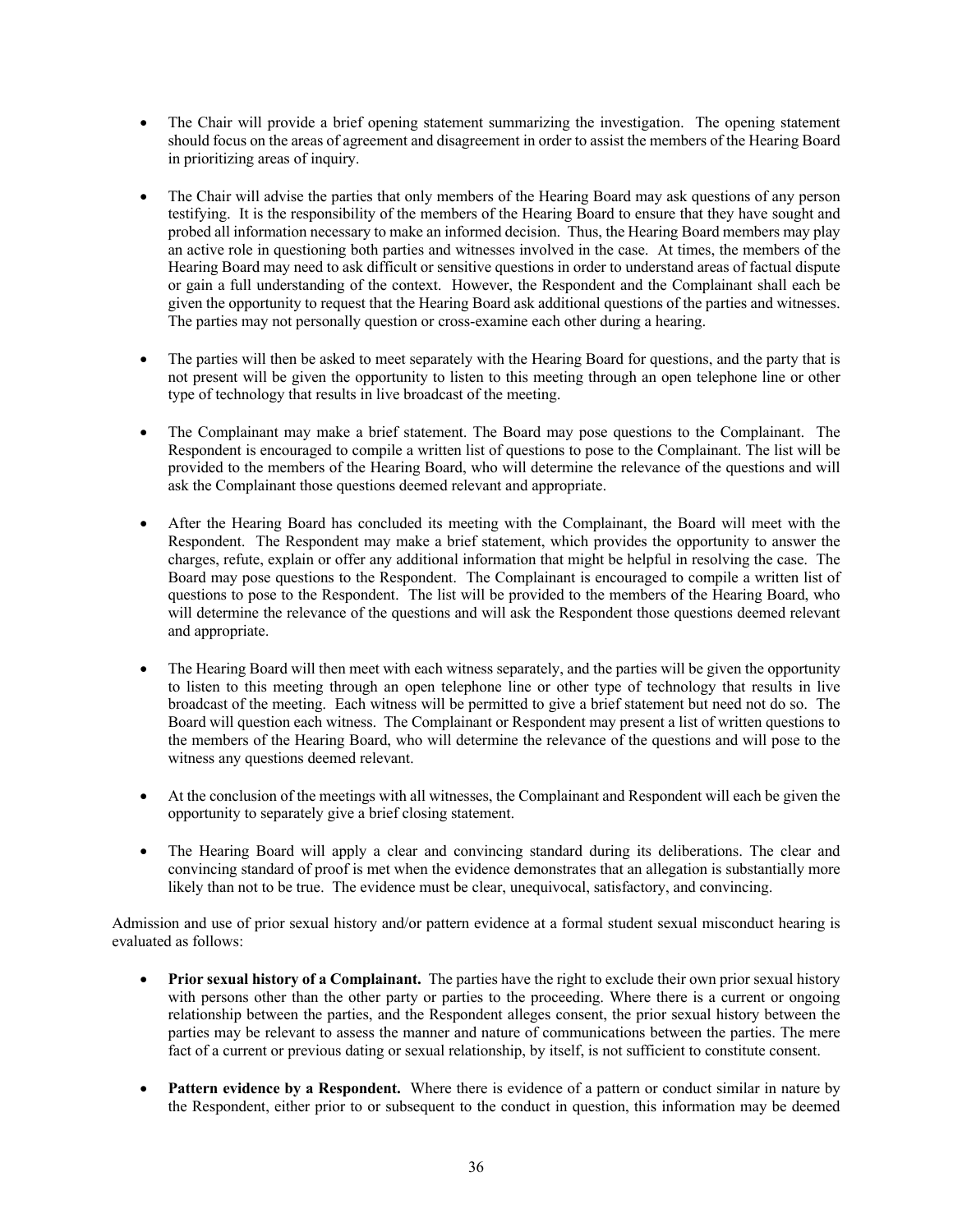relevant and aid in the determination of responsibility and/or assigning of a sanction. Relevance will be assessed based on the presence of the following information regarding a previous incident (a) substantial similarity to the present allegation or information and (b) a pattern of behavior and substantial conformity with that pattern by the Respondent. Where there is a prior finding of responsibility for a similar act of sexual misconduct, there is a presumption of relevance and the finding may be considered in making a determination as to responsibility and/or assigning of a sanction.

- Any party seeking to introduce information about prior sexual history or pattern evidence should bring this information to the attention of the investigator at the earliest opportunity. A party who provides this information and wishes to seek its admission at the hearing must submit a written request to the Title IX Coordinator no later than three (3) business days after the notice of charge(s) has been issued:
	- o a written statement and/or description of the proposed information, if not already provided;
	- o a summary of the relevance of this information to making a decision of responsibility at the hearing; and
	- o a brief explanation why this information was not shared earlier in the process.
- Where sufficient foundation exists, the Title IX Coordinator or a Deputy Title IX Coordinator will assess the relevance, form, and reliability of the information and determine if it is appropriate for inclusion at the hearing. Any information submitted will be for the exclusive use of the individual(s) making a determination about the relevance of such information. If the information is approved as appropriate for presentation at the hearing, the parties will be provided with a brief description of the approved information no later than two (2) business days before the hearing.

Parties and other individuals who offer information at a hearing are expected to respond honestly and to the best of their knowledge. The Hearing Board reserves the right to recall any party or witness for further questions and to seek additional information necessary to make a decision. A Complainant, Respondent or witness who intentionally provides false or misleading information may be subject to discipline under this Policy.

b. Administrative Hearings

The Title IX Coordinator has the discretion to decide if the case will be resolved by a hearing panel as described above or through the Administrative Hearing process. Sanctions imposed after an administrative hearing, other than oral admonitions and written administrative warnings, may be appealed using the appeal procedures described in this Policy in Section XIV. At any time during the administrative process or in the event that administrative resolution is not achieved, either the Complainant or the Respondent may request that the matter proceed to formal resolution.

c. Alternate Means of Resolution

In certain cases, the alleged violation of the Sexual Misconduct Policy could be better resolved through an alternate means such as counseling or mediation. In such a case—and provided the Respondent and the Complainant both agree—the Title IX Coordinator shall refer the matter to an appropriate counselor or mediator. A Student Conduct Hearing shall be scheduled, but may then be adjourned for up to thirty (30) business days pending counseling or mediation. If the Respondent and the Complainant receive counseling or mediation prior to the adjourned hearing date, and agree that the matter pertaining to the violation is resolved, the Title IX Coordinator may dismiss the alleged violation.

At any time during the alternate resolution process, either the Complainant or Respondent may request that the complaint proceed to formal resolution. In most instances, alternate means of resolution will not be utilized if physical contact is involved in the complaint. In all instances, mediation will not be utilized when allegations of sexual violence are made.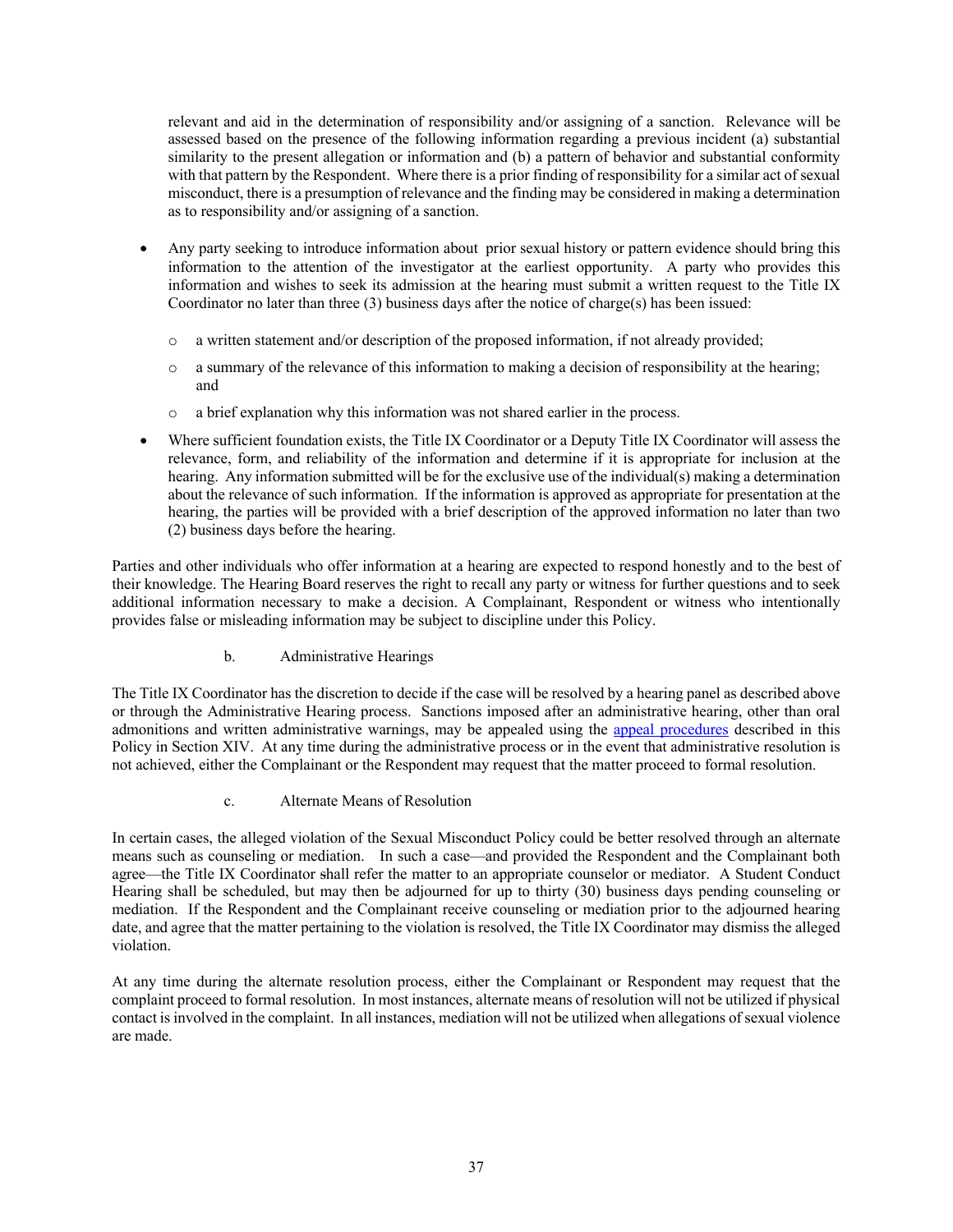#### **H. Participation in a Hearing**

The hearing is closed, meaning it is not open to the public. The Complainant, the Respondent, and any individuals who are witnesses may appear before the Hearing Board and/or other decision-maker(s). Witnesses may only be present for their individual meeting with the Hearing Board and/or other decision-maker(s). Advisors and the parties may be present throughout the proceeding (in person or via technology), however, the Complainant is not required to be present at the hearing as a prerequisite to proceed.

In the event the Respondent, after having been given notice, does not appear at the appointed hearing, the hearing will be conducted in the Respondent's absence. In the event the Respondent does not remain for the entire hearing, the remainder of the hearing will continue in the Respondent's absence.

#### **I. Sanctions**

Sanctions may include, but are not limited to, those set forth in the Student Conduct Procedures. In particular, a violation of this Policy may result in suspension or expulsion from the College. The sanctions may include remedial or corrective actions as warranted. In general:

- Any student who is determined to have committed sexual assault (involving sexual intercourse) may receive a sanction ranging from suspension to expulsion.
- Any student who is determined to have committed sexual assault (involving sexual contact) may receive a sanction ranging from conduct warning to expulsion.

Any student who is determined to have engaged in any other prohibited form of conduct may receive a sanction ranging from conduct warning to expulsion. The Title IX Coordinator (or Hearing Board when applicable) may broaden or lessen any range of recommended sanctions based on serious mitigating circumstances or egregiously offensive behavior. The Title IX Coordinator (or Hearing Board when applicable) will not deviate from the range of recommended outcomes unless compelling justification exists to do so. A single sanction or a combination of sanctions may be issued.

In considering the appropriate sanction within the recommended outcomes, the Title IX Coordinator (or Hearing Board when applicable) will consider the following factors:

- the Respondent's prior discipline history;
- how the College has sanctioned similar incidents in the past;
- the nature and violence of the conduct at issue;
- the impact of the conduct on the Complainant;
- the impact of the conduct on the College community, its members or the College's property;
- whether the Respondent has accepted responsibility;
- whether the Respondent is reasonably likely to engage in the conduct in the future;
- the need to deter similar conduct by others; and
- any other mitigating or aggravating circumstances, including the College's values.

Absent compelling justifications, if the Respondent has engaged in the same or similar conduct in the past, the sanction will be expulsion.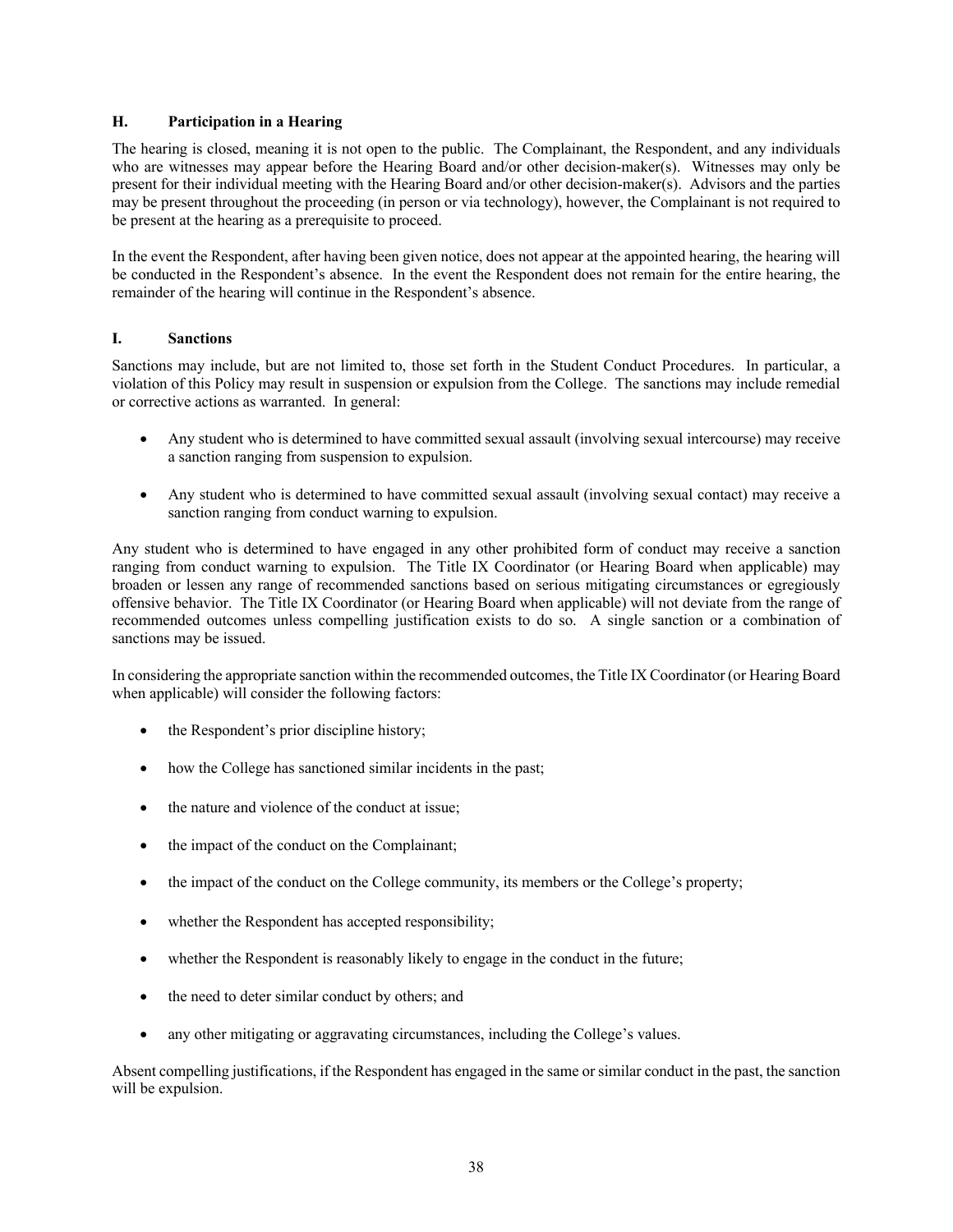The Title IX Coordinator (or Hearing Board when applicable) should also consider other remedial actions that may be taken to address and resolve any incident of discrimination or harassment and to prevent the recurrence of any discrimination, including: strategies to protect the Complainant and any witnesses from retaliation; provide counseling for the Complainant; other steps to address any impact on the Complainant, any witnesses, and the broader student body; and any other necessary steps reasonably calculated to prevent future occurrences of harassment.

Set forth below is a full list of the range of sanctions:

- Expulsion (permanent separation)
- **Suspension**
- Deferred suspension
- Disciplinary Probation
- Disciplinary probation with deferred removal from the residence halls
- Loss of housing contract
- Residence hall probation
- Conduct warning

Additional conditions that may be imposed (list is not exhaustive):

- Sexual misconduct education
- Parent or guardian notification (subject to privacy restrictions)
- Financial restitution
- Organizational sanctions including probation and rescinding recognition or other organizational restrictions
- Fine
- Community restoration and/or community service
- Loss of campus privileges
- Loss of campus employment and/or opportunities for campus employment
- Withholding records or degree
- Revocation of admission and/or degree
- Bar against registration
- Discretionary action
- Substance abuse education and/or evaluation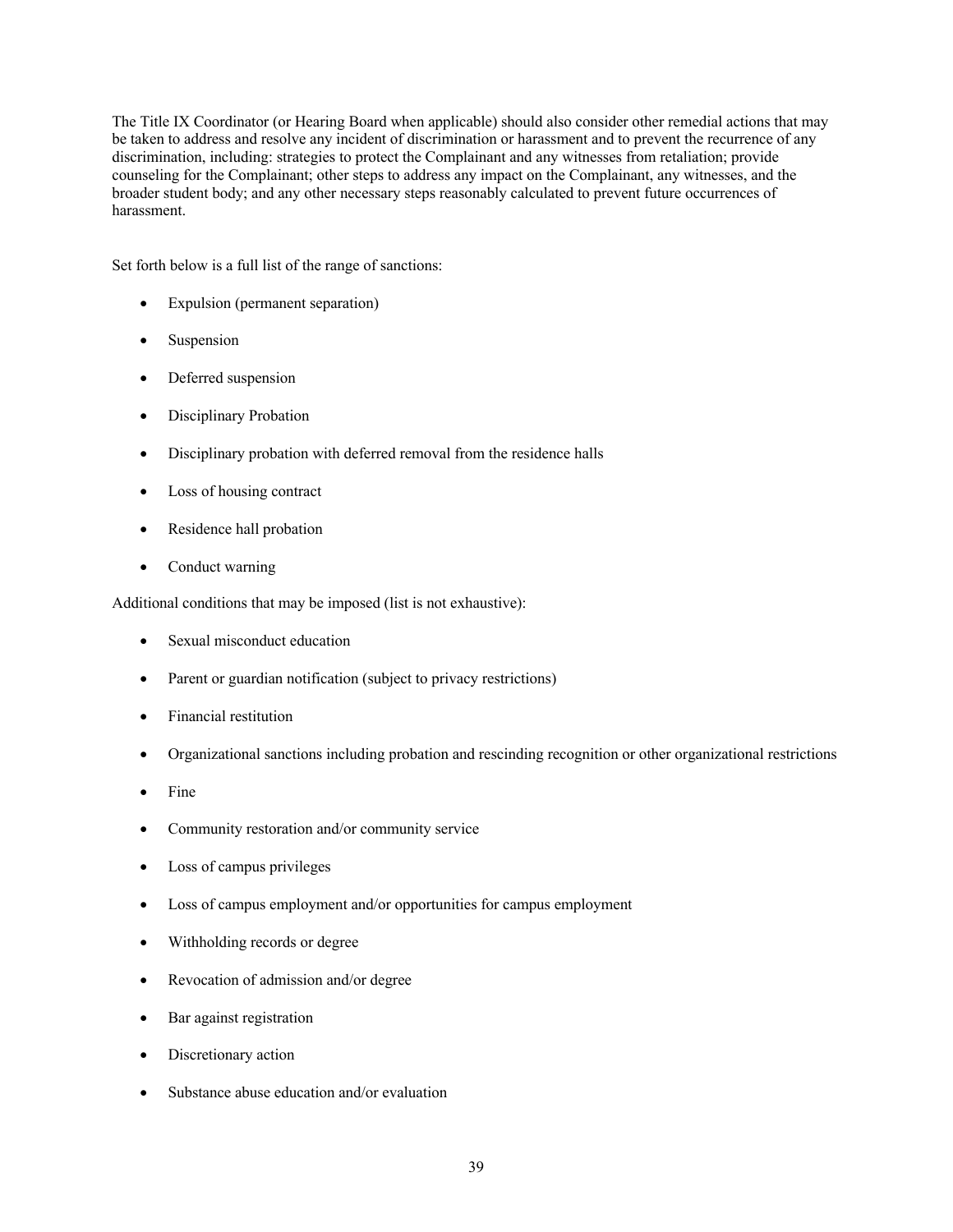Sanctions imposed in connection with findings of responsibility under this Policy are effective immediately and remain in effect pending the outcome of any appeal.

Failure to comply with the sanctions or conditions imposed by the Title IX Coordinator or Hearing Board, when applicable, will result in institutional action, including the possibility of additional sanctions. If the sanction imposed for failure to comply is suspension or expulsion, the party shall have the right to appeal to the Vice President for Community & Belonging. See Section XIII APPEALS for the appeal procedure. There are no appeals from any other sanctions imposed due to a failure to comply.

#### **J. Timeframe for Decision and Notification**

Typically, outcomes will be delivered within two (2) weeks following the hearing (administrative or formal). The Hearing Board will share its determination regarding responsibility and sanction(s) (if applicable) with the Title IX Coordinator. The College will issue the parties a letter containing the Hearing Board's decision with findings of fact, the disciplinary sanction(s) (if applicable), and the rationale for the decision and sanction. This letter will be simultaneously delivered to the parties via email. The information contained in the letter sent to the Complainant will be provided in accordance with FERPA and the Clery Act. Unless shown to be otherwise, the decision shall be deemed received by the Complainant and Respondent three (3) calendar days after the date it was mailed.

#### **K. Timeframes for Resolution**

The College seeks to resolve all reports of sexual misconduct (exclusive of any appeal) in a prompt and meaningful way. All time frames expressed in this Policy are meant to be guidelines rather than rigid requirements. The College will inform the parties at regular intervals of the status of its investigation and resolution process.

Circumstances may arise that require the extension of time frames. Such circumstances may include the complexity of the allegations, the number of witnesses involved, the availability of the parties or witnesses, the effect of a concurrent criminal investigation, any intervening school break or vacation or other unforeseen circumstances.

The College will make its best efforts to complete the process in a timely manner by balancing principles of thoroughness and fundamental fairness with promptness.

College student conduct proceedings are administrative in nature, intended to enforce this Policy at Nazareth College, and are held independent of any criminal and/or civil proceedings that may be concurrently in process. Even when a Complainant decides to report to law enforcement, the College remains obligated to conduct its own investigation. However, at law enforcement's request, the College may agree to defer its fact-gathering or sexual misconduct proceedings at the request of law enforcement and/or as it otherwise deems appropriate. The College will nevertheless communicate with the Complainant regarding Title IX rights, procedural options, and the implementation of interim measures to ensure safety and well-being. The College will promptly resume its fact-gathering as soon as law enforcement has completed its initial investigation.

#### **SECTION XIII. APPEALS**

Sanctions, other than oral admonitions and written administrative warnings, may be appealed using the appeal procedures provided below.

The parties shall both have the right to direct an appeal to the Vice President for Community & Belonging. Any request for appeal must be received by the Office of the Vice President for Community & Belonging on or before a date, specified in the written notice of outcome, which shall be no later than five (5) business days after the delivery of the written decision.

An appeal may be requested if the student believes one or more of the following conditions exists: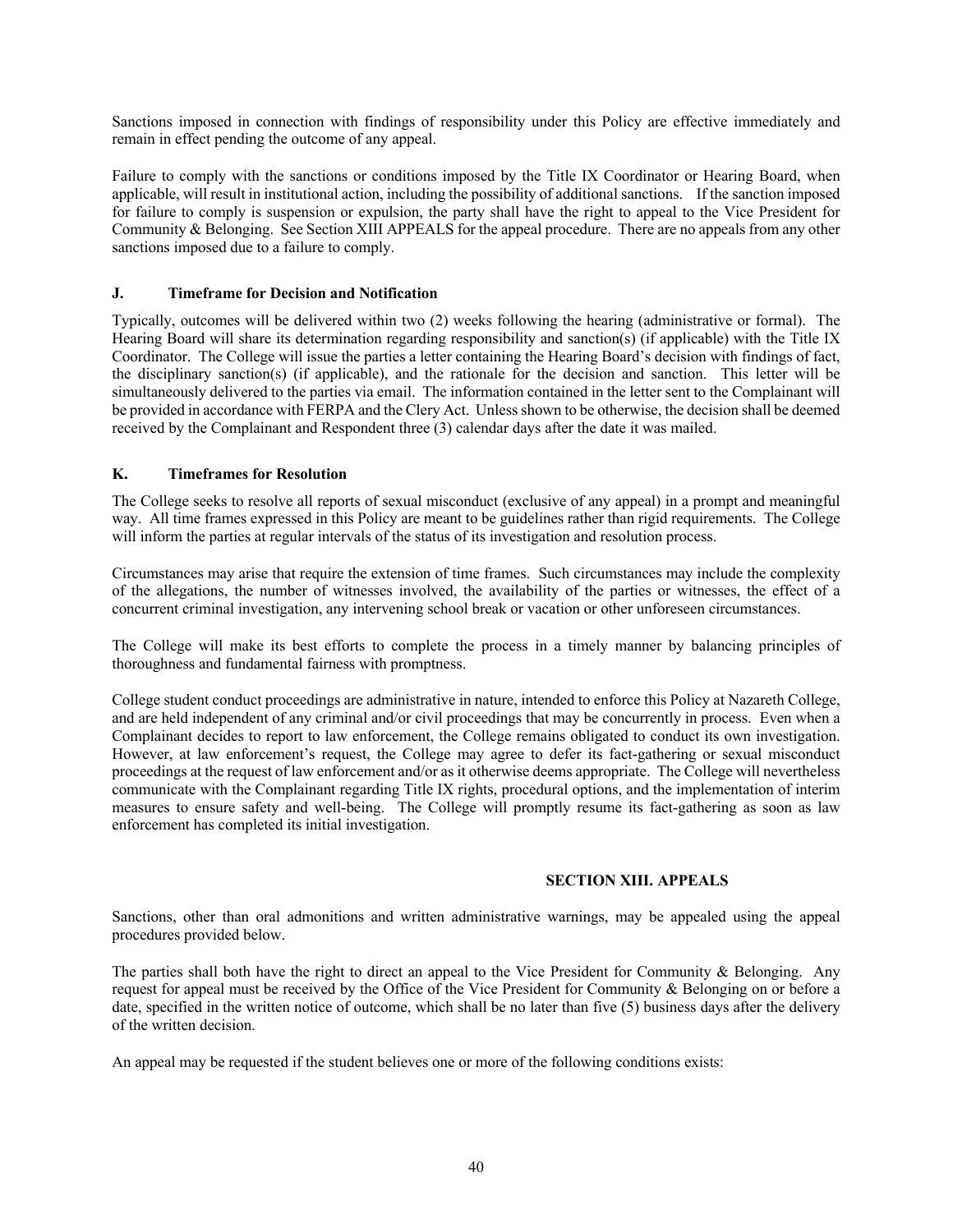- the discovery of previously unavailable relevant evidence that could significantly impact the finding of the hearing;
- procedural error(s) that had a material impact on the fairness of the hearing; and/or
- the sanctions imposed were substantially disproportionate to the violation committed.

If the Title IX Coordinator determines it appropriate, interim suspensions or conditions may be imposed during the time of an appeal or until the time to appeal has passed.

When the Office of the Vice President for Community & Belonging receives a request for an appeal, the Vice President will provide the request to a panel of three individuals to determine whether the appeal will be accepted, based upon the three criteria set forth above. The panel will initiate one of the following actions:

- Reject the request for appeal due to insufficient reason(s).
- Analyze the materials related to the appeal and render a decision.

In the event that an appeals panel has been convened to render a decision, the non-appealing party will be permitted to read the appeal and invited to submit a response within forty-eight (48) hours of notification of the non-appealing party's review of the appeal.

After considering the information submitted in support of and in opposition to the appeal, if any, the panel will take one of the following actions:

- Uphold the original decision.
- Send the matter back to the Hearing Board when there is a procedural irregularity that could be corrected in a review or the presentation of previously unavailable relevant information that could significantly impact the result of the Board's determination.
- Send the matter back to the Hearing Board with a recommendation that the penalty be modified, together with an explanation of why the original penalty is deemed inappropriate; or
- Refer the matter to the Title IX Coordinator and the Hearing Board for further consideration, if substantial reason for such action has been presented.

The outcome of the appeal will be simultaneously conveyed to both parties in writing.

The parties will be notified if the time to appeal has expired without any appeal having been submitted.

A decision denying the entitlement to appeal and all decisions made by the appeals panel are final, except when sanctions of suspension or expulsion are involved. These sanctions may be appealed to the President of the College. However, such an appeal shall be entertained solely at the discretion of the President. This appeal must be received within five (5) business days of the decision from the appeals panel.

If the President entertains an appeal, an informal meeting (or meetings) of the principals involved will be arranged. After the President is satisfied with the content and extent of the information presented, the meeting will be adjourned. The President's findings will be announced within five (5) business days of the appeal meeting(s). Decisions of the President are final.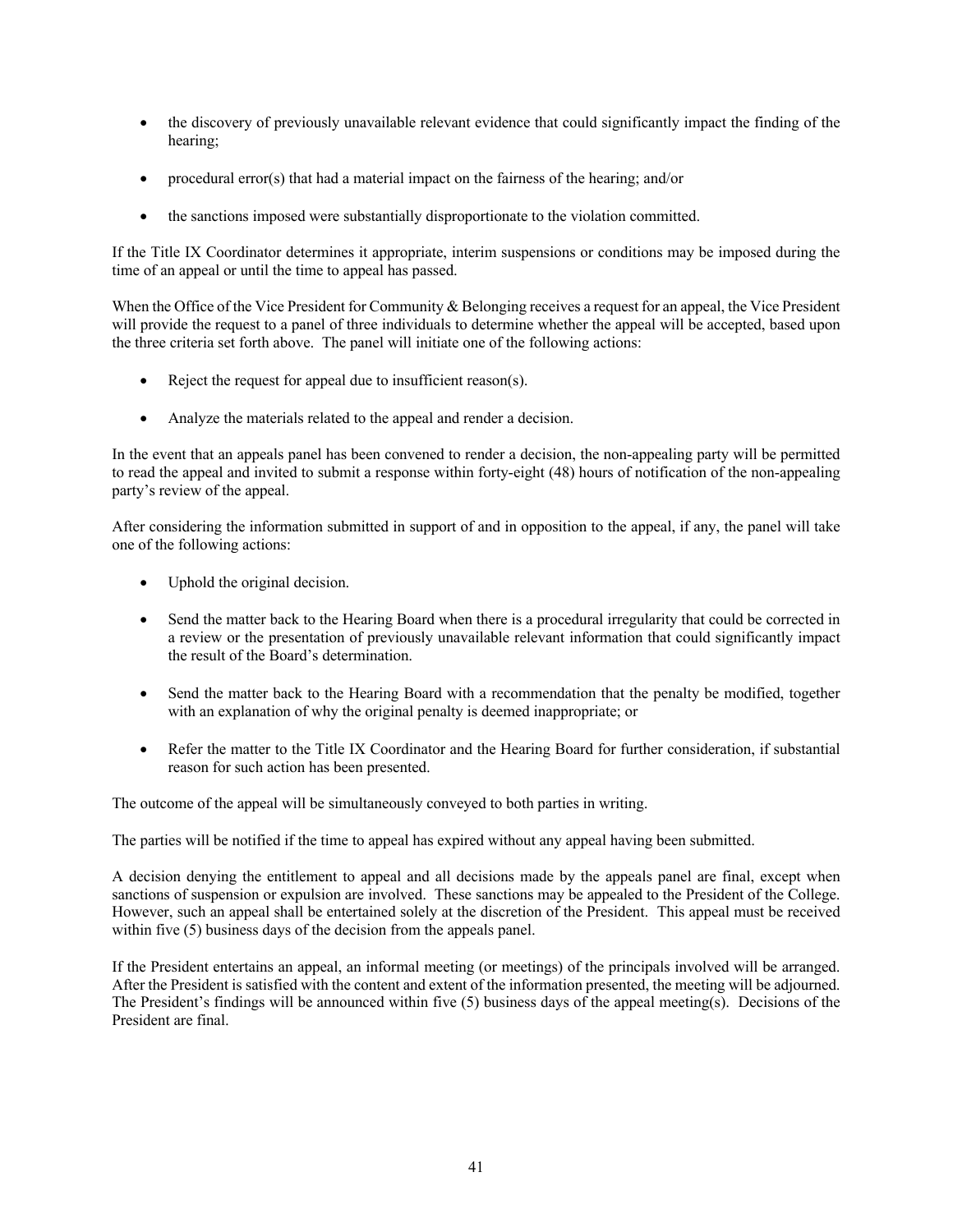#### **SECTION XIV. TRANSCRIPT NOTATIONS AND RECORD RETENTION**

#### **A.** Transcript Notations

New York law requires the College to make specific notations on the transcripts of Responding Parties found responsible for the following conduct prohibited by this Policy: sexual assault, dating violence, domestic violence, and stalking.

- Students suspended after a finding of responsibility will receive the following notation on their transcript: "suspended after a finding of responsibility for a code of conduct violation." Such notations will remain for at least one year after the conclusion of the suspension, at which point a suspended student can seek removal of the notation by appealing to the Vice President for Community & Belonging. Students seeking removal of the notation should contact the Office of the Vice President for Community & Belonging for appeal procedures.
- Students expelled after a finding of responsibility will receive the following notation on their transcript: "expelled after a finding of responsibility for a code of conduct violation." Such notation shall not be eligible for removal.
- Students who withdraw pending resolution of alleged violations of this Policy will receive the following notation on their transcript: "withdrew with conduct charges pending." Such notation shall not be eligible for removal unless the charges are later resolved.
- If the College vacates a finding of responsibility for any reason, any such transcript notation shall be removed.

#### **B. Disciplinary Records**

Records related to matters processed under this Policy are maintained by the Title IX Office and are confidential in nature. These records will include: notices sent to the parties, documentation regarding no contact orders and other interim measures, the investigative report and supporting materials, the hearing recording, and appeal materials. These records will be maintained for seven (7) years. The Student Conduct Office will retain a copy of the final outcome letter. Disciplinary files for students who withdraw from the College or are suspended or expelled for disciplinary reasons are maintained for an indefinite length of time depending upon the circumstances. The College reserves the right to notify parents of dependent students when student conduct action has resulted in serious disciplinary sanctions.

# **SECTION XV. POLICY/TITLE IX INQUIRIES AND EXTERNAL TITLE IX COMPLAINTS**

Questions regarding Procedures for the Resolution of Sexual Misconduct Charges should be directed to the Title IX Coordinator. Inquiries concerning Title IX and this Policy may be directed to:

| <b>Title IX Coordinator</b> | <b>Acting Title IX Coordinator</b> | <b>Deputy Title IX Coordinator</b> |  |
|-----------------------------|------------------------------------|------------------------------------|--|
| Heather Sourwine            | Vicky Gebel                        | Phil Steckley                      |  |
| Title IX Coordinator        | Acting Title IX Coordinator        | <b>Assistant Athletic Trainer</b>  |  |
| hsourwi8@naz.edu            | $v$ gebel $4$ @naz.edu             | psteckl4@naz.edu                   |  |
| 585.389.2877                | 585.389.2480                       | 585.389.2838                       |  |
| Shults Center 100A          | Kearney Hall                       | Stadium 106                        |  |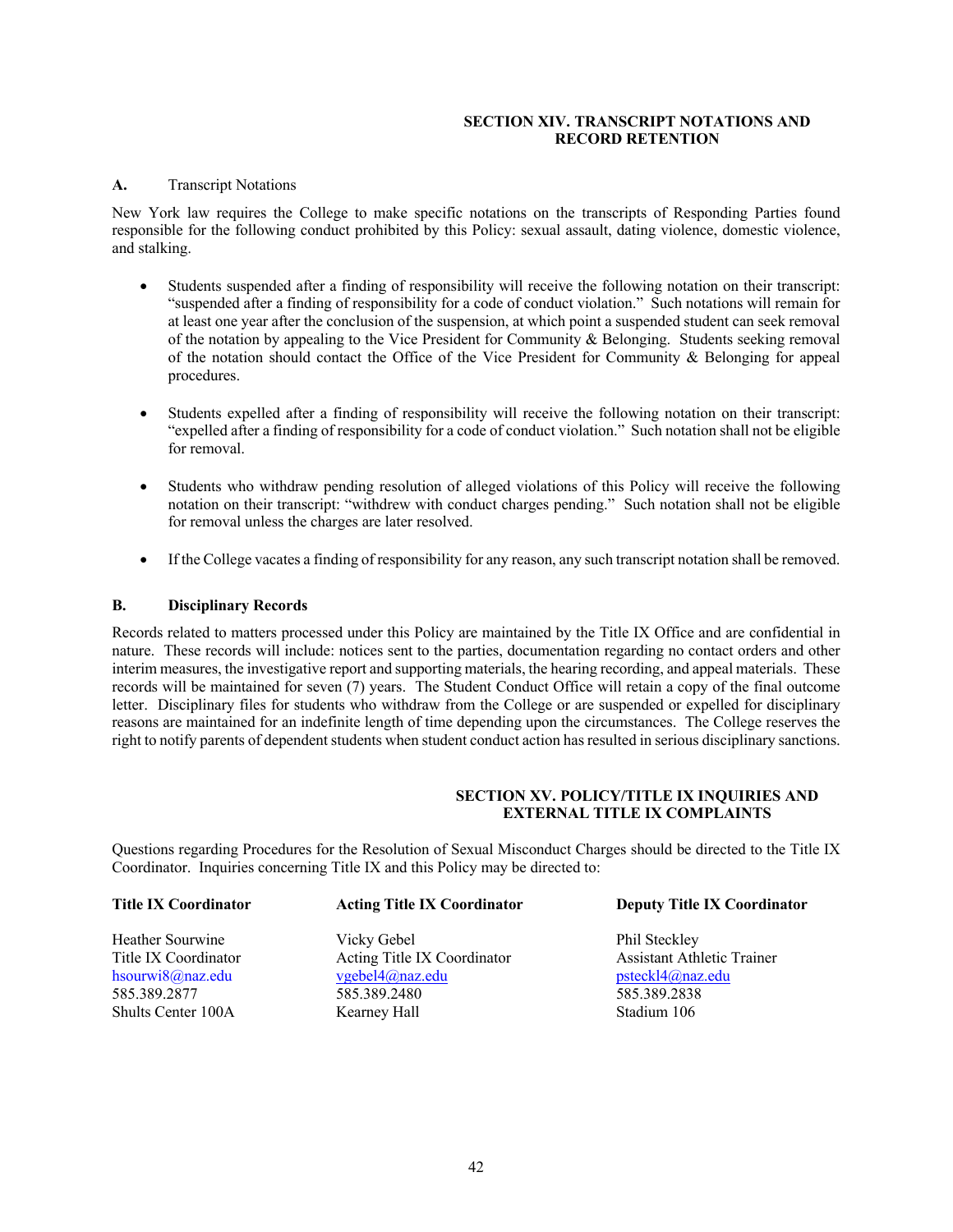Inquiries or complaints concerning Title IX may be directed to the U.S. Department of Education's Office for Civil Rights:

U. S. Department of Education, Office for Civil Rights OCR National Headquarters<br>New York Office U. S. Department of Education 32 Old Slip, 26th Floor Office of Civil Rights, Customer Service Team New York, New York 10005-2500 Mary E. Switzer Building Phone: 646.428.3800 330 C. Street, S. W. Fax: 646.428.3843 Washington, D. C. 20202 Email: OCR.NewYork@ed.gov Tel: 800.421.3481

U. S. Department of Education Fax: 202.205.9862

Inquiries involving employees may also be referred to:

New York State Division of Human Rights One Monroe Square 259 Monroe Avenue, Suite 308 Rochester, New York 14607 Phone: 585.238.8250 Email: InfoRochester@dhr.ny.gov

New York State Division of Human Rights Office of Sexual Harassment 55 Hanson Place, Suite 347 Brooklyn, New York 11217 Phone: 718.722.2060 or 1.800.427.2773 Fax: 718.722.4525

U.S. Equal Employment Opportunity Commission National Headquarters 131 Main Street NE Fourth Floor Suite 4NW02F Washington, D.C. 20507 Phone: 202.663.4900 Fax: 202.663.4912

U.S. Equal Employment Opportunity Commission New York District Office 33 Whitehall Street, 5<sup>th</sup> Floor New York, New York 10004 Phone: 1.800.669.4000 Fax: 212.336.3790 TTY: 1.800.669.6820

U.S. Equal Employment Opportunity Commission Buffalo Local Office 6 Fountain Plaza, Suite 350 Buffalo, New York 14202 Phone: 1.800.669.4000 Fax: 716.551.4387 TTY: 1.800.669.6820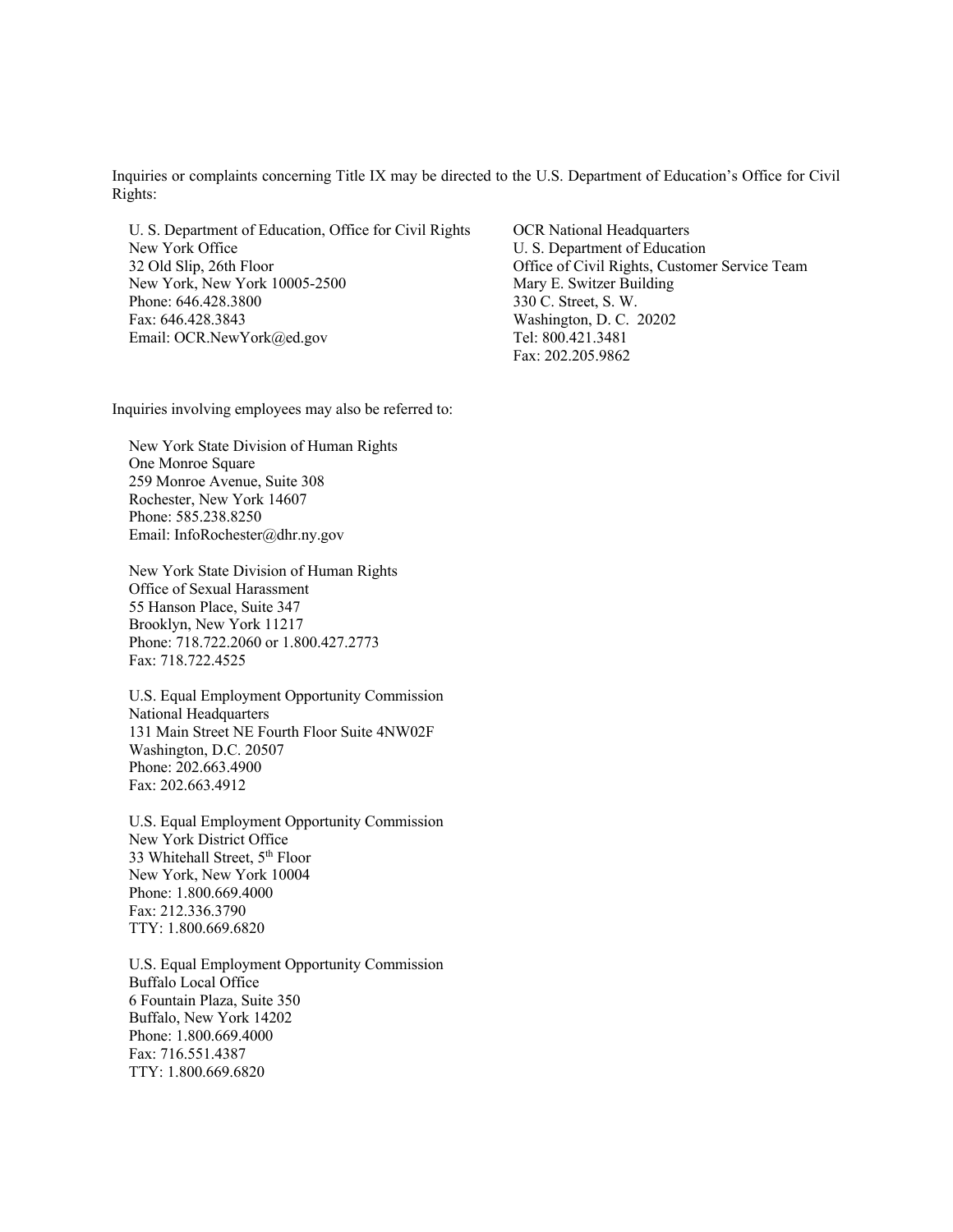#### **APPENDIX A NEW YORK CRIME DEFINITIONS**

The Violence Against Women Act (VAWA) and its proposed regulations require the inclusion of certain New York State definitions in a campus's Annual Security Report and also require that those definitions be provided in campaigns, orientations, programs and trainings for employees and students. Definitions required include: consent; dating violence; domestic violence; sexual assault; and stalking.

**CONSENT:** Lack of consent results from: forcible compulsion; or incapacity to consent; or where the offense charged is sexual abuse or forcible touching, any circumstances, in addition to forcible compulsion or incapacity to consent, in which the victim does not expressly or impliedly acquiesce in the actor's conduct. Where the offense charged is rape in the third degree, a criminal sexual act in the third degree, or forcible compulsion in circumstances under which, at the time of the act of intercourse, oral sexual conduct or anal sexual conduct, the victim clearly expressed that he or she did not consent to engage in such act, and a reasonable person in the actor's situation would have understood such person's words and acts as an expression of lack of consent to such act under all the circumstances. A person is incapable of consent when he or she is: less than 17 years old; or mentally disabled; or mentally incapacitated; or physically helpless; or committed to the care and custody of the state department of correctional services, a hospital, the office of children and family services and is in residential care, or the other person is a resident or inpatient of a residential facility operated by the office of mental health, the office for people with development disabilities, or the office of alcoholism and substance abuse services, and the actor is an employee, not married to such person, who knows or reasonably should know that such person is committed to the care and custody of such department or hospital.

• **CONSENT, ABBREVIATED:** Clear, unambiguous, and voluntary agreement between the participating to engage in specific sexual activity.

**DATING VIOLENCE:** New York State does not specifically define "dating violence." However, under New York Law, intimate relationships are covered by the definition of domestic violence when the act constitutes a crime listed elsewhere in this document and is committed by a person in an "intimate relationship" with the victim. See "Family or Household Member" for definition of "intimate relationship."

**DOMESTIC VIOLENCE:** An act which would constitute a violation of the penal law, including, but not limited to acts constituting disorderly conduct, harassment, aggravated harassment, sexual misconduct, forcible touching, sexual abuse, stalking, criminal mischief, menacing, reckless endangerment, kidnapping, assault, attempted murder, criminal obstruction or breaching or blood circulation, or strangulation; and such acts have created a substantial risk of physical or emotional harm to a person or a person's child. Such acts are alleged to have been committed by a family member. The victim can be anyone over the age of sixteen, any married person or any parent accompanied by his or her minor child or children in situations in which such person or such person's child is a victim of the act.

**FAMILY OR HOUSEHOLD MEMBER:** Persons related by consanguinity or affinity; Persons legally married to one another; Persons formerly married to one another regardless of whether they still reside in the same household; Persons who have a child in common regardless of whether such persons are married or have lived together at any time; Unrelated persons who are continually or at regular intervals living in the same household or who have in the past continually or at regular intervals lived in the same household; Persons who are not related by consanguinity or affinity and who are or have been in an intimate relationship regardless of whether such persons have lived together at any time. Factors that may be considered in determining whether a relationship is an "intimate relationship" include but are not limited to: the nature or type of relationship regardless of whether the relationship is sexual in nature; the frequency of interaction between the persons; and the duration of the relationship. Neither a casual acquaintance nor ordinary fraternization between two individuals in business or social contexts shall be deemed to constitute an "intimate relationship"; Any other category of individuals deemed to be a victim of domestic violence as defined by the office of children and family services in regulation. Intimate relationship status shall be applied to teens, lesbian/gay/bisexual/transgender, and elderly individuals, current and formerly married and/or dating heterosexual individuals who were or are in an intimate relationship.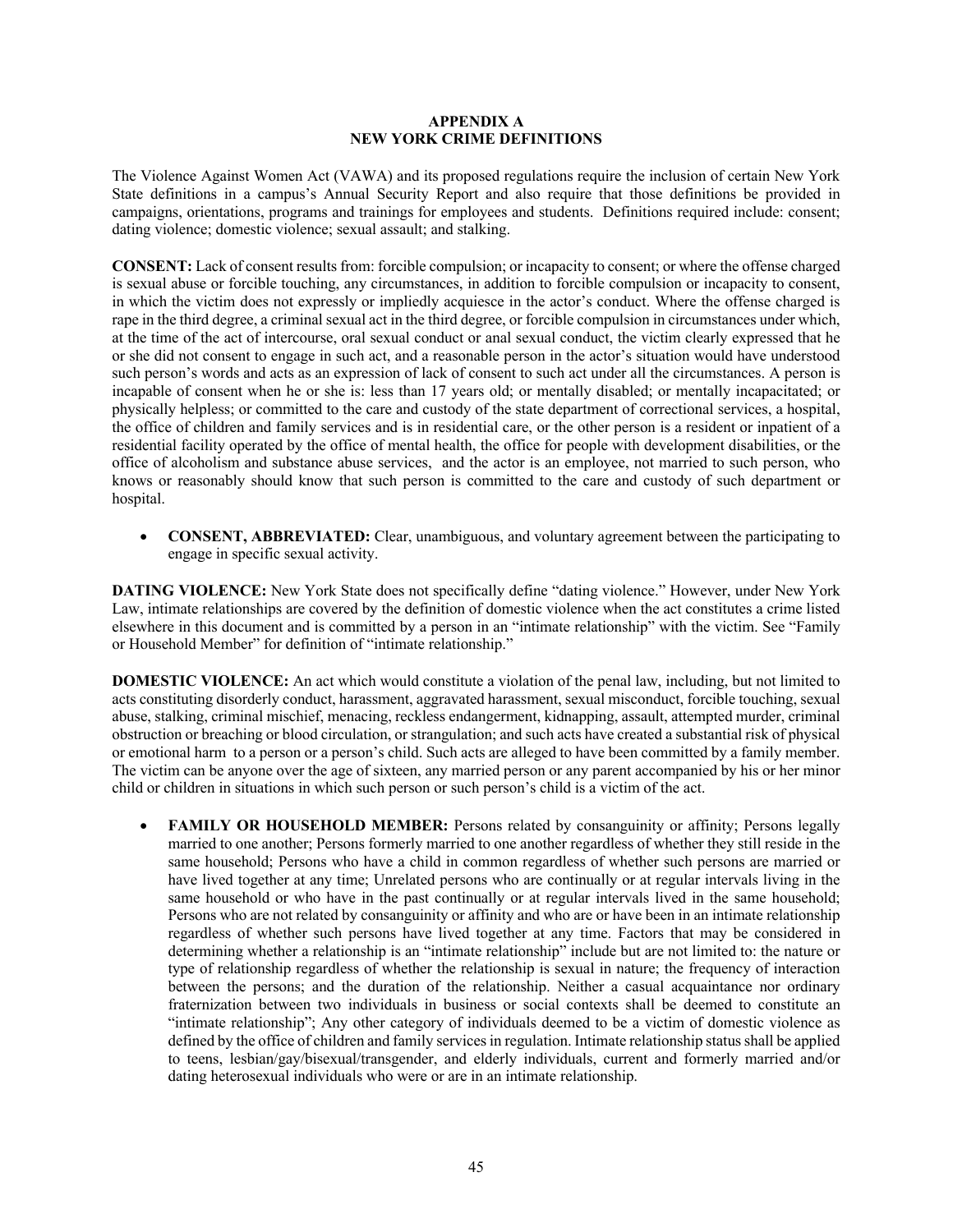• **PARENT:** means natural or adoptive parent or any individual lawfully charged with a minor child's care or custody.

**SEXUAL ASSAULT:** New York State does not specifically define sexual assault. However, according to the Federal Regulations, sexual assault includes offenses that meet the definitions of rape, fondling, incest, or statutory rape as used in the FBI's UCR program.

**SEX OFFENSES; LACK OF CONSENT:** Whether or not specifically stated, it is an element of every offense defined in this article that the sexual act was committed without consent of the victim.

**SEXUAL MISCONDUCT:** When a person (1) engages in sexual intercourse with another person without such person's consent; or (2) engages in oral sexual conduct or anal sexual conduct without such person's consent; or (3) engages in sexual conduct with an animal or a dead human body.

# **RAPE**

- **RAPE IN THE THIRD DEGREE:** When a person (1) engages in sexual intercourse with another person who is incapable of consent by reason of some factor other than being less than 17 years old; (2) Being 21 years old or more, engages in sexual intercourse with another person less than 17 years old; or (3) engages in sexual intercourse with another person without such person's consent where such lack of consent is by reason of some factor other than incapacity to consent.
- **RAPE IN THE SECOND DEGREE:** When a person (1) being 18 years old or more, engages in sexual intercourse with another person less than 15 years old; or (2) engages in sexual intercourse with another person who is incapable of consent by reason of being mentally disabled or mentally incapacitated. It is an affirmative defense to the crime of rape in the second degree the defendant was less than four years older than the victim at the time of the act.
- **RAPE IN THE FIRST DEGREE:** When a person engages in sexual intercourse with another person (1) by forcible compulsion; or (2) Who is incapable of consent by reason of being physically helpless; or (3) who is less than 11 years old; or (4) who is less than 13 years old and the actor is 18 years old or more.

#### **STALKING**

- **STALKING IN THE FOURTH DEGREE:** When a person intentionally, and for not legitimate purpose, engages in a course of conduct directed at a specific person, and knows or reasonably should know that such conduct (1) is likely to cause reasonable fear of material harm to the physical health, safety or property of such person, a member of such person's immediate family or a third party with whom such person is acquainted; or (2) causes material harm to the mental or emotional health of such person, where such conduct consists of following, telephoning or initiating communication or contact with such person, a member of such person's immediate family or a third party with whom such person is acquainted, and the actor was previously clearly informed to cease that conduct; or (3) is likely to cause such person to reasonably fear that his or her employment, business or career is threatened, where such conduct consists of appearing, telephoning or initiating communication or contact at such person's place of employment or business, and the actor was previously clearly informed to cease that conduct.
- **STALKING IN THE THIRD DEGREE:** When a person (1) Commits the crime of stalking in the fourth degree against any person in three or more separate transactions, for which the actor has not been previously convicted; or (2) commits the crime of stalking in the fourth degree against any person, and has previously been convicted, within the preceding ten years of a specified predicate crime and the victim of such specified predicate crime is the victim, or an immediate family member of the victim, of the present offense; or (3) with an intent to harass, annoy or alarm a specific person, intentionally engages in a course of conduct directed at such person which is likely to cause such person to reasonably fear physical injury or serious physical injury, the commission of a sex offense against, or the kidnapping, unlawful imprisonment or death of such person or a member of such person's immediate family; or (4) commits the crime or stalking in the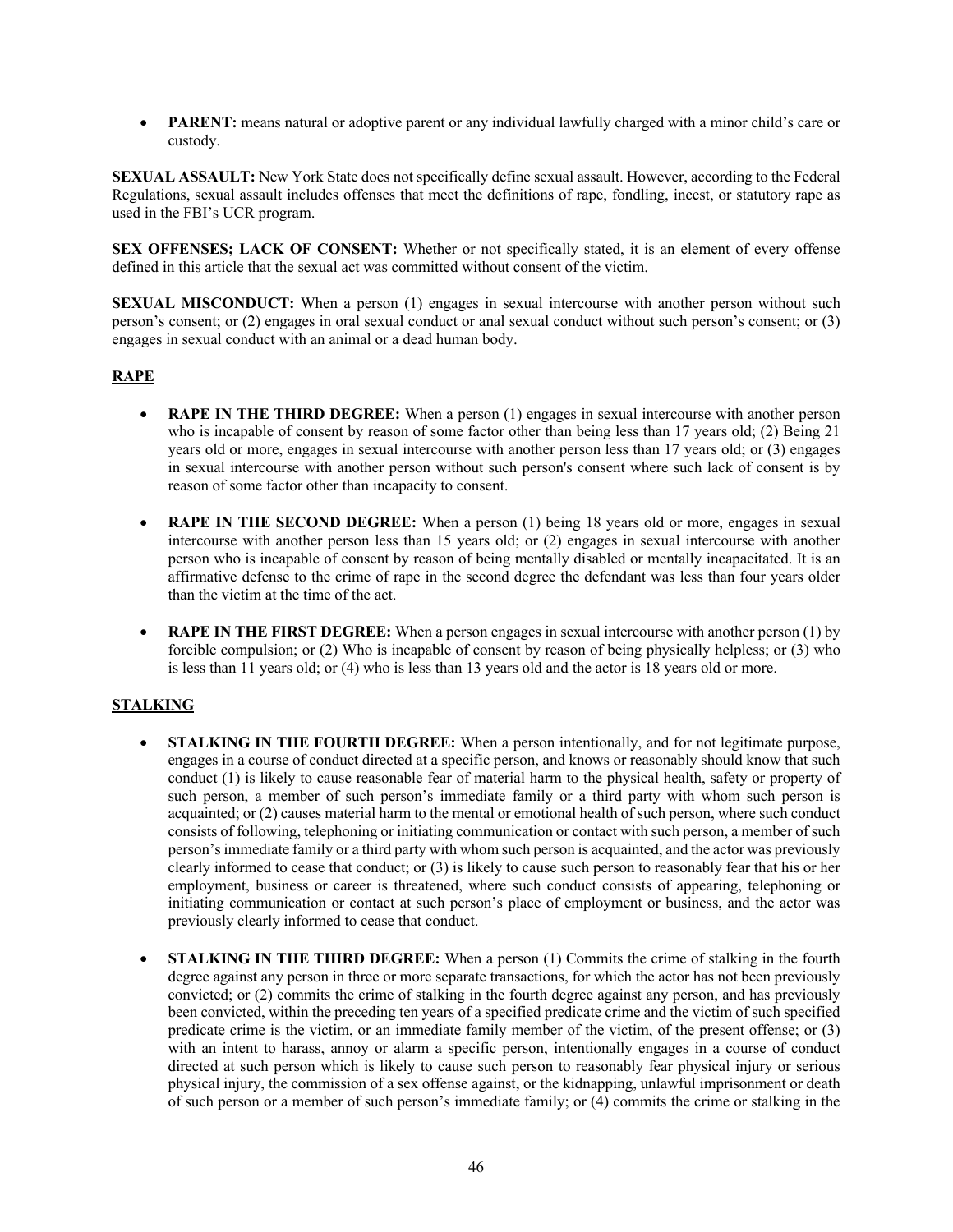fourth degree and has previously been convicted within the preceding ten years of stalking in the fourth degree.

- **STALKING IN THE SECOND DEGREE:** When a person: (1) Commits the crime of stalking in the third degree and in the course of and furtherance of the commission of such offense: (a) displays, or possesses and threatens the use of, a firearm, pistol, revolver, rifle, sword, billy, blackjack, bludgeon, plastic knuckles, metal knuckles, chuka stick, sand bag, sandclub, slingshot, slingshot, shirken, "Kung Fu Star," dagger, dangerous knife, dirk, razor, stiletto, imitation pistol, dangerous instrument, deadly instrument or deadly weapons; or (b) displays what appears to be a pistol, revolver, rifle, shotgun, machine gun or other firearm; or (2) commits the crime of stalking in the third against any person, and has previously been convicted, within the preceding five years, of a specified predicate crime, and the victim of such specified predicate crime is the victim, or an immediate family member of the victim, of the present offense; or (3) commits the crime of stalking in the fourth degree and has previously been convicted of stalking in the third degree; or (4) being 21 years of age or older, repeatedly follows a person under the age of fourteen or engages in a course of conduct or repeatedly commits acts over a period of time intentionally placing or attempting to place such person who is under the age of fourteen in reasonable fear of physical injury, serious physical injury or death; or (5) commits the crime of stalking in the third degree, against ten or more persons, in ten or more separate transactions, for which the actor has not been previously convicted.
- **STALKING IN THE FIRST DEGREE:** When a person commits the crime of stalking in the third degree or stalking in the second degree and, in the course and furtherance thereof, he or she intentionally or recklessly causes physical injury to the victim of such crime.

# **CRIMINAL SEXUAL ACT**

- **CRIMINAL SEXUAL ACT IN THE THIRD DEGREE:** When a person engages in oral or anal sexual conduct (1) with a person who is incapable of consent by reason of some factor other than being less than 17 years old; (2) being 21 years old or more, with a person less than 17 years old; (3) with another person without such persons consent where such lack of consent is by reason of some factor other than incapacity to consent.
- **CRIMINAL SEXUAL ACT IN THE SECOND DEGREE:** When a person engages in oral or anal sexual conduct with another person (1) and is 18 years or more and the other person is less than 15 years old; or (2) who is incapable of consent by reason of being mentally disabled or mentally incapacitated. It is an affirmative defense that the defendant was less than four years older than the victim at the time of the act.
- **CRIMINAL SEXUAL ACT IN THE FIRST DEGREE:** When a person engages in oral or anal sexual conduct with another person (1) by forcible compulsion; (2) who is incapable of consent by reason of being physically helpless; (3) who is less than 11 years old; or (4) who is less than 13 years old and the actor is 18 years old or more.
- **FORCIBLE TOUCHING:** When a person intentionally, and for no legitimate purpose, forcibly touches the sexual or other intimate parts of another person for the purpose of degrading or abusing such person; or for the purpose of gratifying the actor's sexual desire. It includes squeezing, grabbing, or pinching.

# **SEXUAL ABUSE**

- **PERSISTENT SEXUAL ABUSE:** When a person commits a crime of forcible touching, or second or third degree sexual abuse within the previous ten year period, has been convicted two or more times, in separate criminal transactions for which a sentence was imposed on separate occasions of one of one of the above mentioned crimes or any offense defined in this article, of which the commission or attempted commissions thereof is a felony.
- **SEXUAL ABUSE IN THE THIRD DEGREE:** When a person subjects another person to sexual contact without the latter's consent. For any prosecution under this section, it is an affirmative defense that (1) such other person's lack of consent was due solely to incapacity to consent by reason of being less than 17 years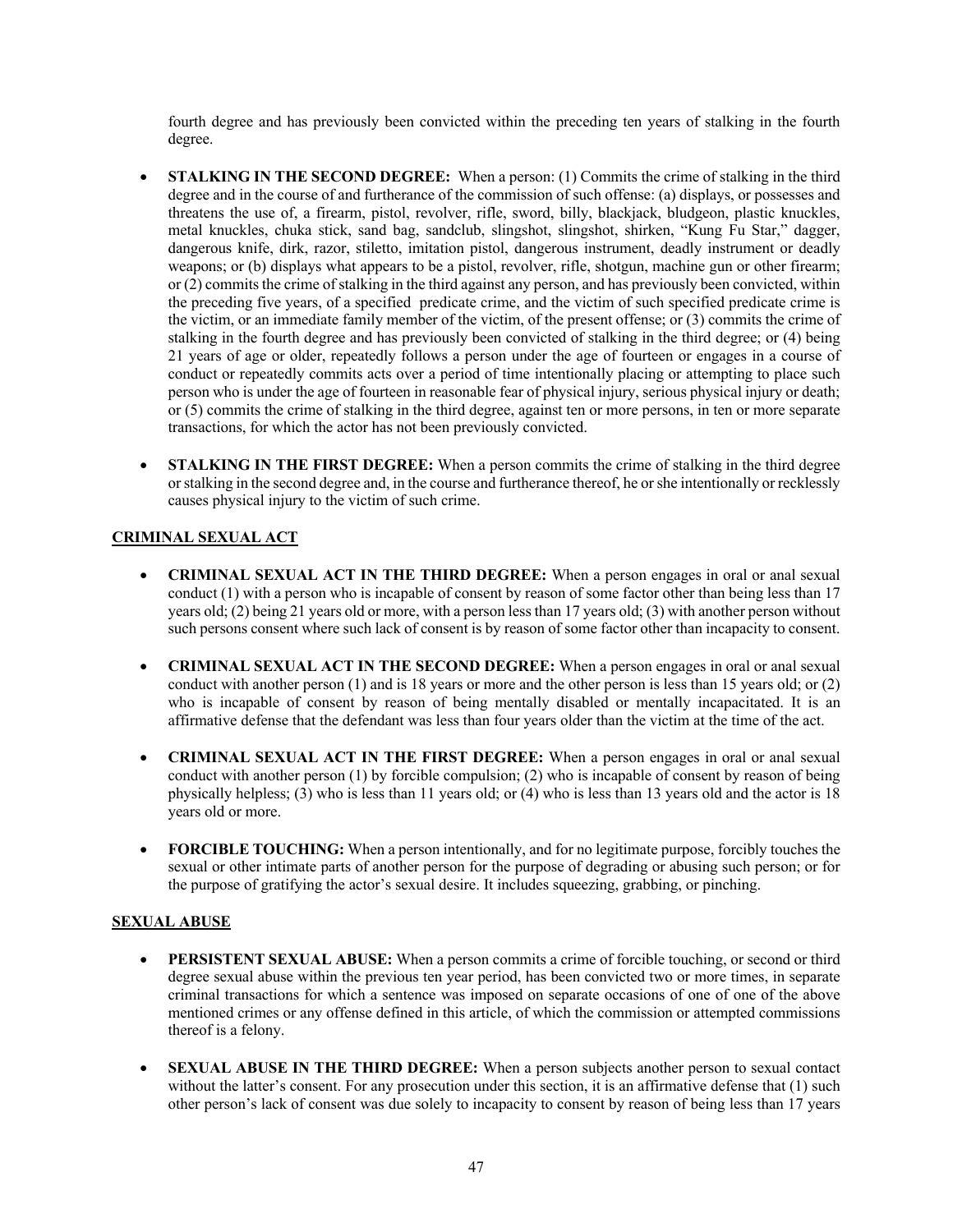old; and (2) such other person was more than 14 years old and (3) the defendant was less than five years older than such other person.

- **SEXUAL ABUSE IN THE SECOND DEGREE:** When a person subjects another person to sexual contact and when such other person is (1) incapable of consent by reason of some factor other than being less than 17 years old; or (2) less than 14 years old.
- **SEXUAL ABUSE IN THE FIRST DEGREE:** When a person subjects another person to sexual contact (1) by forcible compulsion; (2) when the other person is incapable of consent by reason of being physically helpless; or (3) when the other person is less than 11 years old; or (4) when the other person is less than 13 years old.

# **AGGRAVATED SEXUAL ABUSE**

- **AGGRAVATED SEXUAL ABUSE:** For the purposes of this section, conduct performed for a valid medical purpose does not violate the provisions of this section.
- **AGGRAVATED SEXUAL ABUSE IN THE FOURTH DEGREE:** When a person inserts a (1) foreign object in the vagina, urethra, penis or rectum of another person and the other person is incapable of consent by reason of some factor other than being less than 17 years old; or (2) finger in the vagina, urethra, penis, rectum or anus of another person causing physical injury to such person and such person is incapable of consent by reason of some factor other than being less than 17 years old.
- **AGGRAVATED SEXUAL ABUSE IN THE THIRD DEGREE:** When a person inserts a foreign object in the vagina, urethra, penis, rectum or anus of another person  $(1)(a)$  by forcible compulsion; (b) when the other person is incapable of consent by reason of being physically helpless; or (c) when the other person is less than 11 years old; or (2) causing physical injury to such person and such person is incapable of consent by reason of being mentally disabled or mentally incapacitated.
- **AGGRAVATED SEXUAL ABUSE IN THE SECOND DEGREE:** When a person inserts a finger in the vagina, urethra, penis, rectum or anus of another person causing physical injury to such person by (1) forcible compulsion; or (2) when the other person is incapable of consent by reason of being physically helpless; or (3) when the other person is less than 11 years old.
- **AGGRAVATED SEXUAL ABUSE IN THE FIRST DEGREE:** When a person subjects another person to sexual contact: (1) By forcible compulsion; or (2) when the other person is incapable of consent by reason of being physically helpless; or (3) when the other person is less than eleven years old; or (4) when the other person is less than thirteen years old and the actor is twenty-one years old or older.

# **COURSE OF SEXUAL CONDUCT AGAINST A CHILD**

- **COURSE OF SEXUAL CONDUCT AGAINST A CHILD IN THE SECOND DEGREE:** When over a period of time, not less than three months, a person: (1) Engages in two or more acts of sexual conduct with a child less than 11 years old; or (2) being 18 years old or more engages in two or more acts of sexual conduct with a child less than 13 years old. A person may not be subsequently prosecuted for any other sexual offense involving the same victim unless the other charges offense occurred outside of the time period charged under this section.
- **COURSE OF SEXUAL CONDUCT AGAINST A CHILD IN THE FIRST DEGREE:** When a person over a period of time, not less than three months in duration, a person: (1) Engages in two or more acts of sexual conduct, or aggravated sexual contact with a child less than 11 years old; or (2) being 18 years old or more engages in two or more acts of sexual conduct which includes at least one act of sexual intercourse, oral sexual conduct, anal sexual conduct, or aggravated sexual contact with a child less than 13 years old.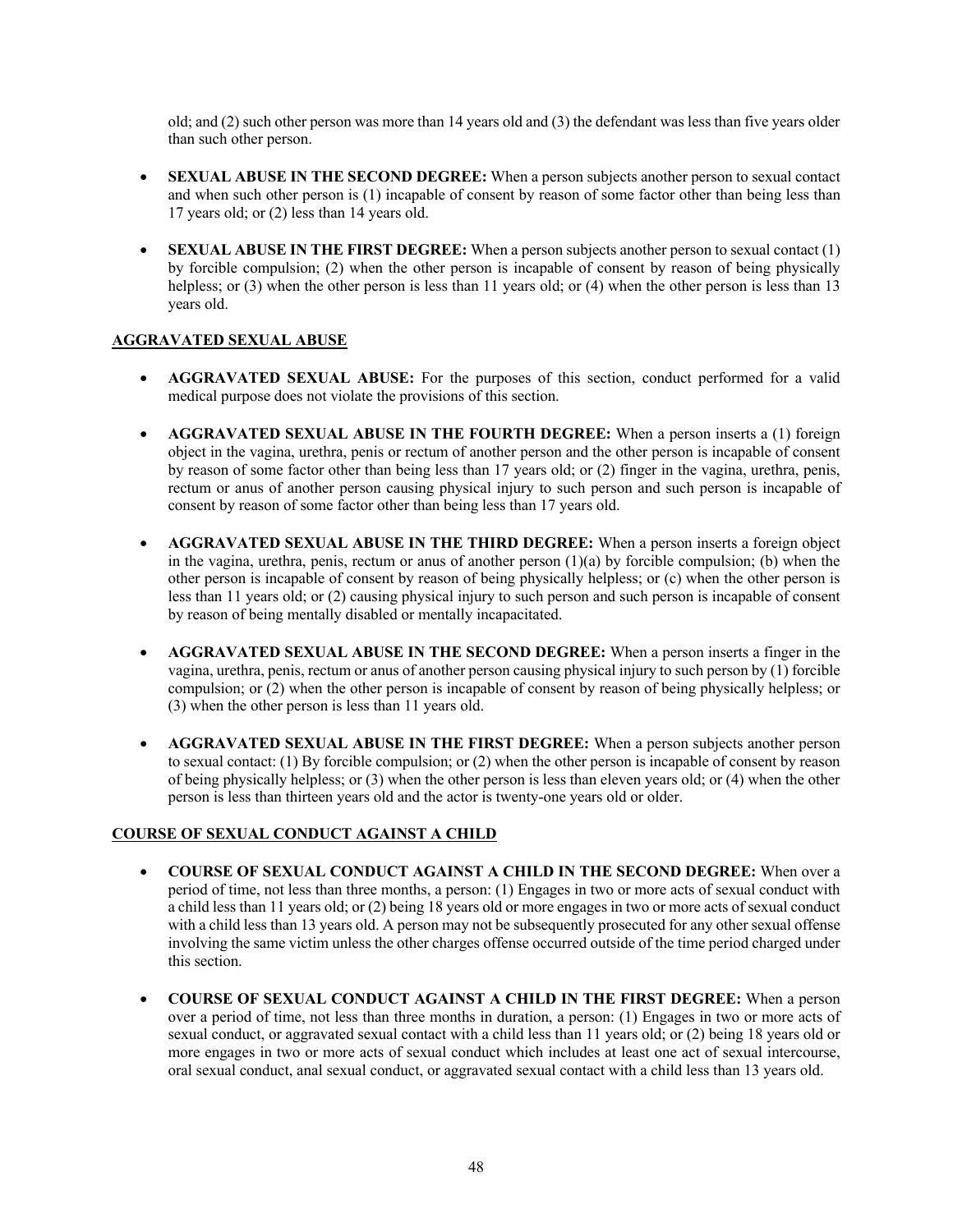• **FACILITATING A SEX OFFENSE WITH A CONTROLLED SUBSTANCE:** A person is guilty of facilitating a sex offense with a controlled substance when he or she: (1) knowingly and unlawfully possesses a controlled substance or any preparation, compound, mixture or substance that requires a prescription to obtain and administers such substance or preparation, compound, mixture or substance that requires a prescription to obtain to another person without such person's consent and with intent to commit against such person conduct constituting a felony defined in this article; and (2) commits or attempts to commit such conduct constituting a felony defined in this article.

# **INCEST**

- **INCEST IN THE THIRD DEGREE:** A person is guilty of incest in the third degree when he or she marries or engages in sexual intercourse, oral sexual conduct or anal sexual conduct with a person whom he or she knows to be related to him or her, whether through marriage or not, as an ancestor, descendant, brother or sister of either the whole or the half blood, uncle, aunt, nephew or niece.
- **INCEST IN THE SECOND DEGREE:** A person is guilty of incest in the second degree when he or she commits the crime of rape in the second degree, or criminal sexual act in the second degree, against a person whom he or she knows to be related to him or her, whether through marriage or not, as an ancestor, descendant, brother or sister of either the whole or the half blood, uncle, aunt, nephew or niece.
- **INCEST IN THE FIRST DEGREE:** A person is guilty of incest in the first degree when he or she commits the crime of rape in the first degree, or criminal sexual act in the first degree, against a person whom he or she knows to be related to him or her, whether through marriage or not, as an ancestor, descendant, brother or sister of either the whole or half blood, uncle, aunt, nephew or niece.